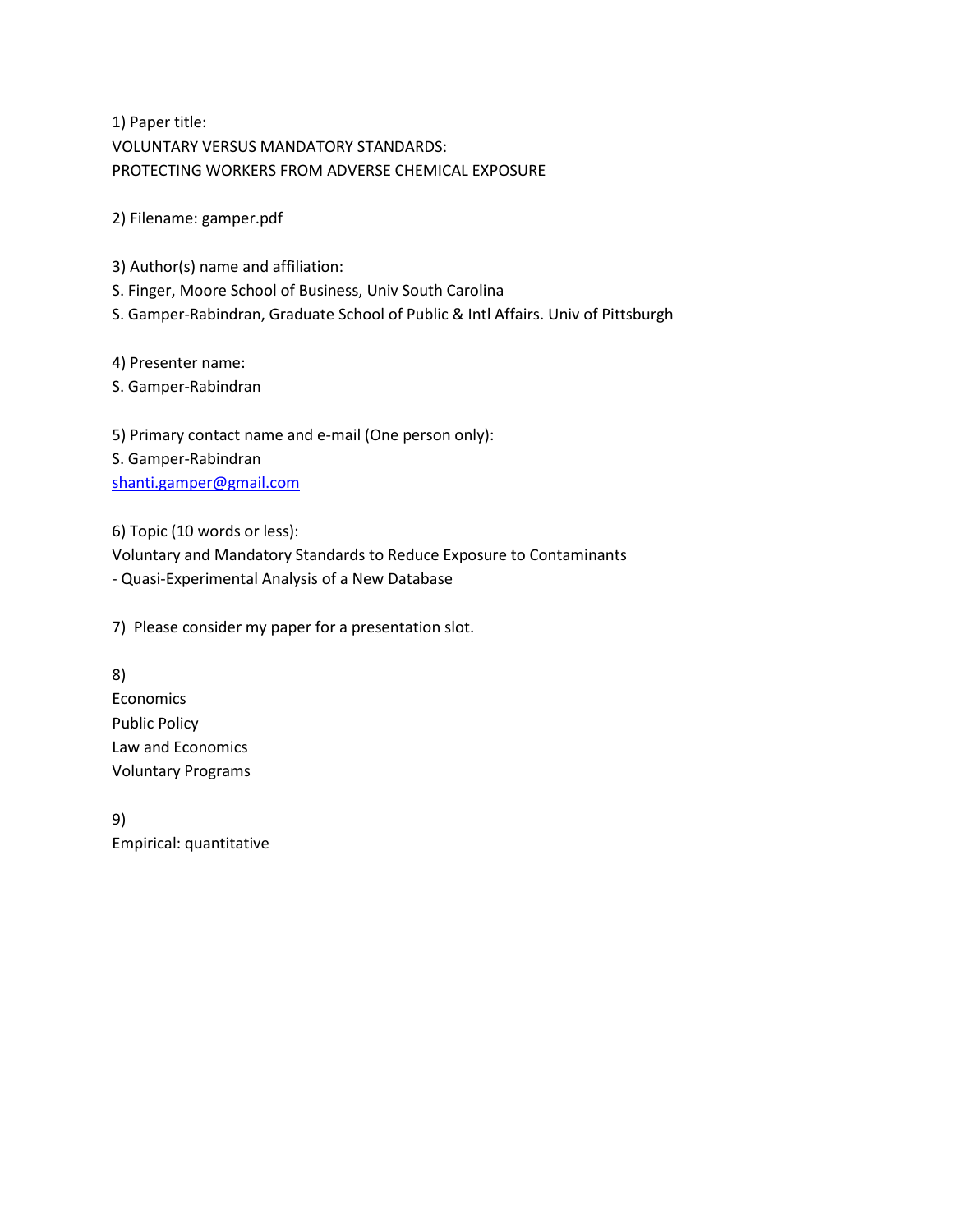# **VOLUNTARY VERSUS MANDATORY STANDARDS:**

## **PROTECTING WORKERS FROM ADVERSE CHEMICAL EXPOSURE**

Stephen Finger

and

Shanti Gamper-Rabindran

12/28/2012

University of Pittsburgh Center for Industry Studies Working Paper # 36

Authors are listed alphabetically. Stephen R. Finger, Assistant Professor, Moore School of Business, University of South Carolina, and Shanti Gamper-Rabindran, Assistant Professor, Graduate School of Public and International Affairs, University of Pittsburgh. We acknowledge funding from the National Science Foundation (SES 1127223), University of Pittsburgh's Center for Industry Studies, Central Research Development Fund, the Center for Social and Urban Research, and Global Studies and European Union Center for Excellence. The authors declare that we have no relevant or material financial interests that relate to the research described in this paper. Errors are our own.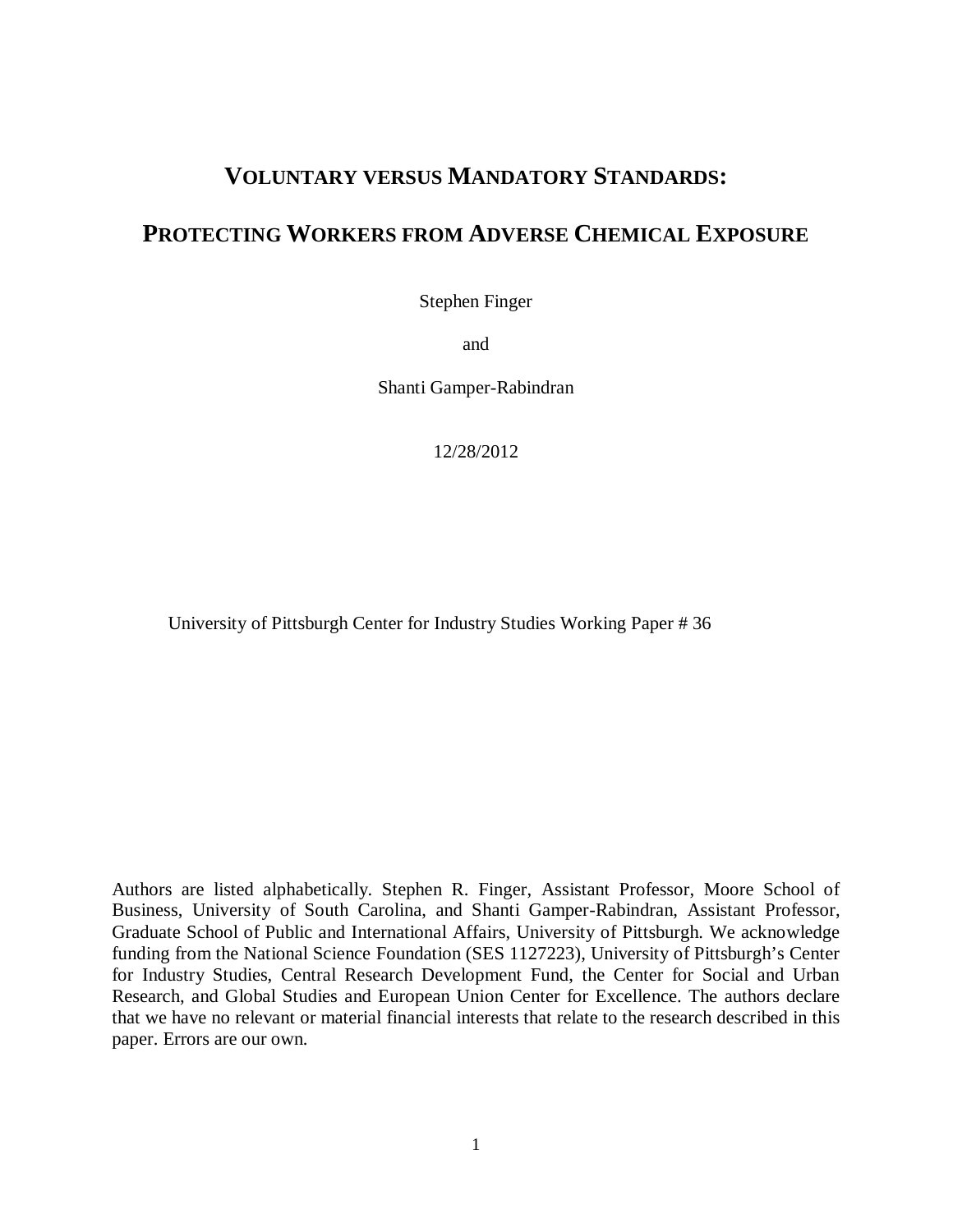# **VOLUNTARY VERSUS MANDATORY STANDARDS:**

## **PROTECTING WORKERS FROM ADVERSE CHEMICAL EXPOSURE**

### **Abstract**

Do voluntary standards, which provide safety information when mandatory standards are outdated, reduce exposure to contaminants? Our study is the first to (i) compare voluntary and mandatory standards defined as specific numerical limits and (ii) analyze measured exposure. We examine worker exposure to 75 chemicals whose standards vary substantially across chemicals and over time at 1,103 chemical plants in 1984-2009. A 1% increase in the stringency of voluntary standards that are initially stricter than mandatory standards leads to a 0.372% to 0.714% decline in exposure. These results are one-third to one-half of the exposure reduction achieved by stricter mandatory standards.

Keywords: private voluntary standards, public mandatory standards, private standard setting, environmental health, occupational health and safety, chemical industry, worker exposure

JEL codes: K32 J81 Q58 Q53 I18 L51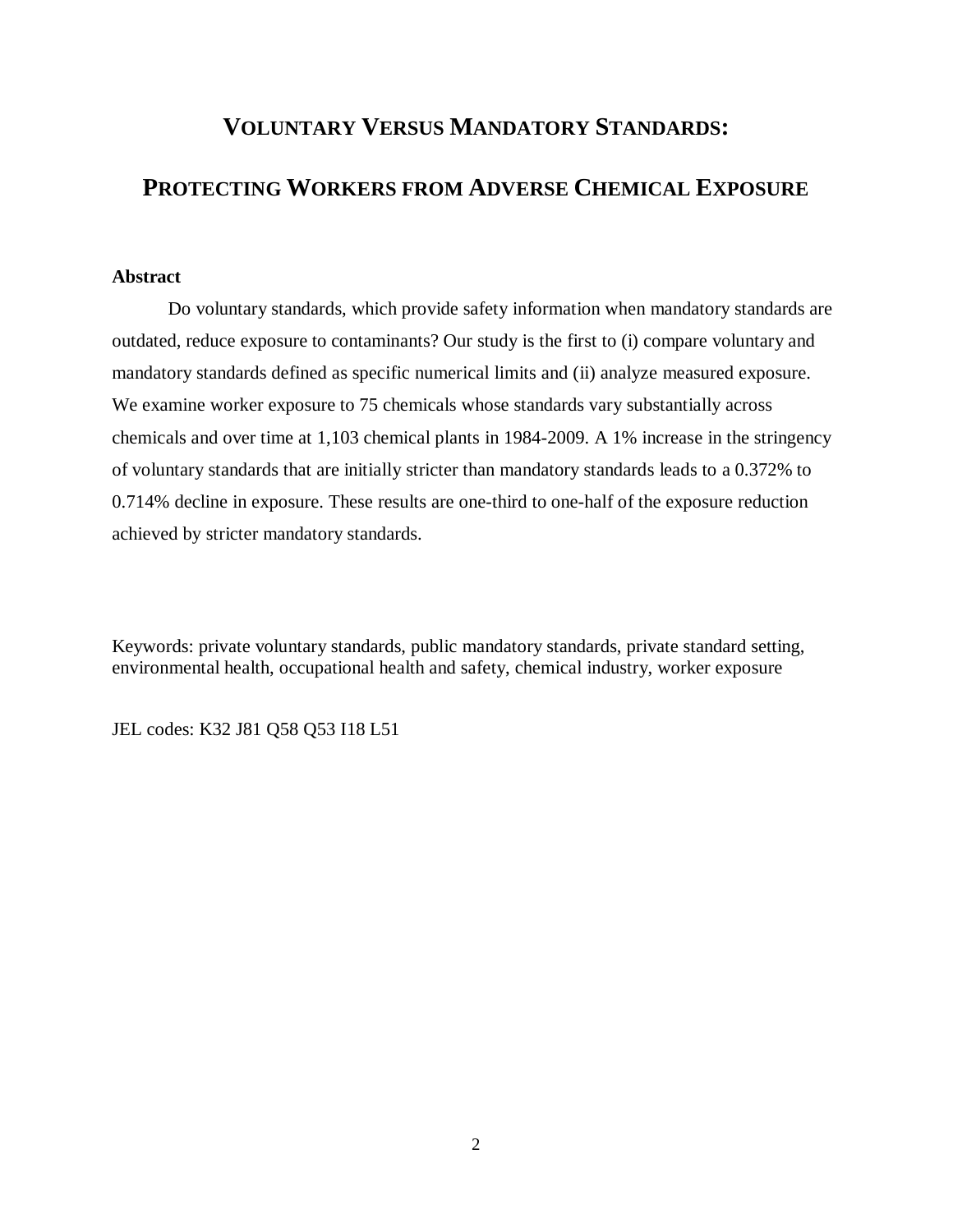#### **1. The role of private voluntary standards in protecting health**

Voluntary programs, in which firms aim to achieve health or environmental protection beyond that required by regulations, have grown worldwide in response to the costs of traditional regulations (Lyon and Maxwell, 2008; Gray and Shimshack, 2011; Kitzmueller and Shimshack, 2012). In the context of food, product and workplace safety, voluntary standards, set by nonprofit organizations, private standard-setting bodies, and trade associations play an important role in providing safety information to protect consumers and workers (Cheit, 1990, Coglianese et al., 2009). Mandatory standards, set by government agencies, are often out-of-date or nonexistent because of onerous public rule-making procedures and court challenges (Adler, 1989; Cheit, 1990; Weimer, 2006). In contrast, voluntary standards can be updated quickly in response to new information on health risks and new technologies (Weimer, 2006; Meidinger, 2009). Moreover, standards designed by trade associations can tap into producers' information, expertise, and resources, which regulators lack (National Research Council, 2010).

Despite growing reliance on voluntary standards, a priori it is unclear whether firms face sufficient incentives to adhere to stricter voluntary standards that are not directly enforced. Moreover, empirical evidence is scarce on whether voluntary standards improve safety to the extent commensurate with mandatory standards. We study voluntary and mandatory workplace exposure standards to toxic chemicals which provide information on the levels of exposure that are harmful to workers (American Industrial Hygiene Association, 2002). Our study of 1,103 chemical manufacturing plants between 1984 and 2009 is the first to provide a sharp identification of the impact of voluntary standards on exposure to contaminants. First, we provide a head-to-head comparison of voluntary and mandatory standards that are defined analogously as specific numerical limits. Second, we examine worker exposure to 75 different chemicals, most sampled in the chemical industry, that vary substantially in their voluntary and mandatory standards both across chemicals and over time.<sup>1</sup> This variation allows us to identify the differential effects of each type of standard, controlling for other confounding effects. Third, we assess their relative effectiveness using measured levels of workers' personal exposure to air contaminants. The newly released Chemical Exposure and Health Data (CEHD), which archives

 $\overline{\phantom{a}}$ 

<sup>&</sup>lt;sup>1</sup>In our dataset, there were 62 updates to voluntary standards covering 46 different chemicals and 10 updates to mandatory standards covering 7 different chemicals.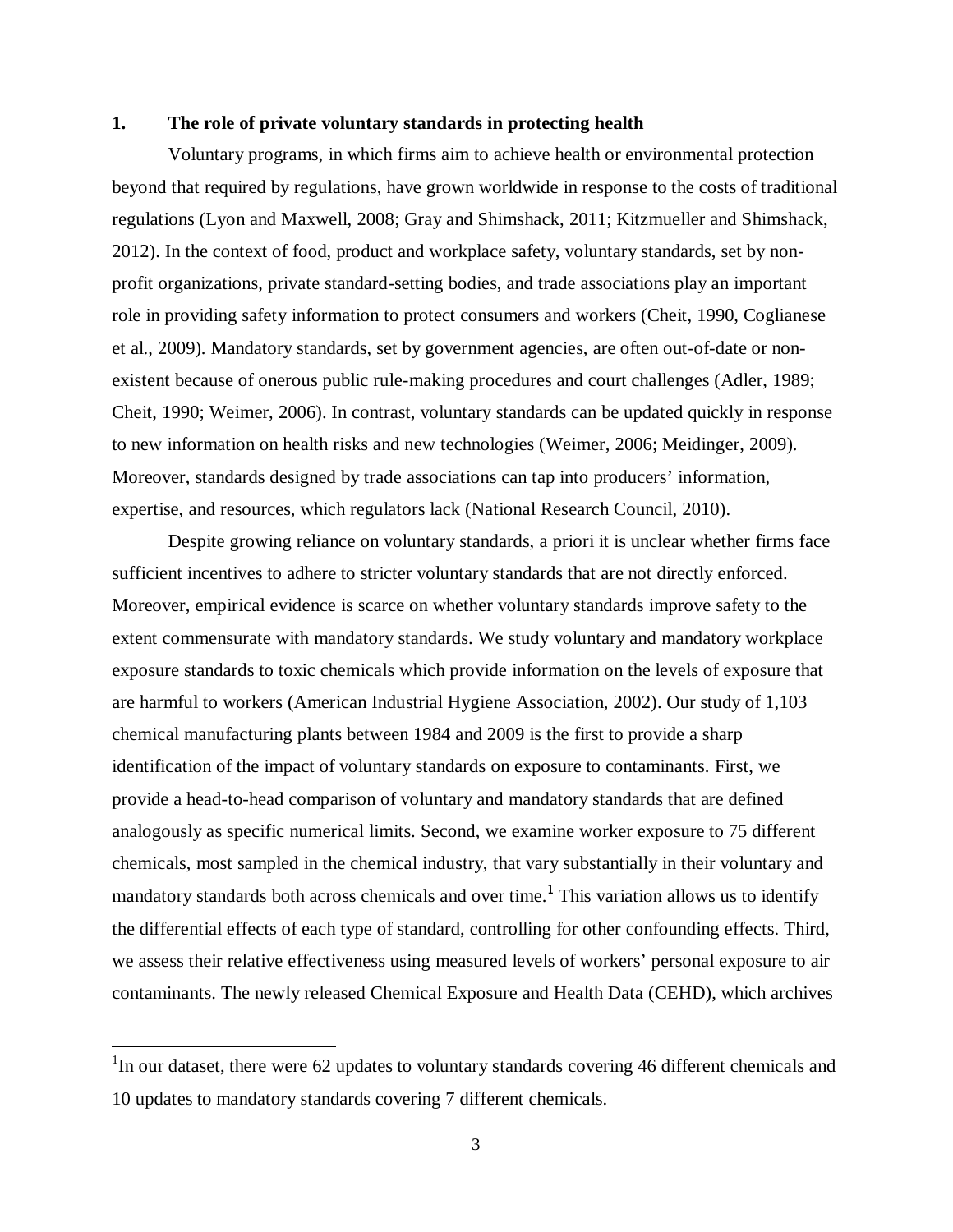data collected by Federal Occupational Safety and Health Administration (OSHA) in 29 states, is the largest and most detailed database on occupational health worldwide (Gray and Jones, 1991; Yassin et al., 2005). In contrast to our reasonably sharp identification strategy, previous studies on voluntary programs face difficulties in disentangling program effects from contemporaneous effects, or in estimating the effects of varying the strictness of programs. Those studies examine programs with single performance targets or programs without well-defined measurable goals and they often rely on self-reported pollution to measure outcomes. $2$ 

Workplace chemical exposure is one of the highest risk areas for human health (EPA, 1987; EPA-SAB, 1990), inflicting costs of \$58 billion per year in the US alone (Leigh, 2011). The chemical manufacturing sector is among the top industries in violations of air contaminants standards (OSHA, 2012b). The American Conference of Industrial Hygienists (ACGIH), a nonprofit scientific association of occupational health professionals from academia, industry, and government agencies, has published voluntary exposure standards since 1941. These Threshold Limits Values (TLVs) are regularly updated based on a review of the scientific literature (Culver, 2005; Ettinger, 2005). OSHA sets the mandatory standards for exposure limits, known as the Permissible Exposure Limits (PELs). In 1973, OSHA adopted the 1968 TLVs as the mandatory standards (Paustenbach et al., 2011). Stricter exposure standards are specified as lower numerical limits. Most chemicals have stricter TLVs than PELs because OSHA has only been able to update mandatory standards for 16 out of about 300 chemicals due to onerous rulemaking requirements (Mirer, 2007). For example, 19 of the 75 chemicals we analyze have TLVs that are more than 75% stricter than PELs. Public health experts, including the Assistant Secretary of Labor for OSHA, view PELs as "out-of-date and not sufficiently protective" (Presidential Commission, 1997; US House of Representatives, 2011). Therefore, industrial hygienists rely on

<sup>&</sup>lt;sup>2</sup> These studies examine the Environmental Protection Agency's 33/50 which aimed to reduce pollution or the chemical industry's self-regulation program, Responsible Care, which specify broad codes of conduct or voluntary programs to reduce greenhouse gas emissions (Khanna and Damon, 1999; King and Lenox, 2000; Gamper-Rabindran, 2006; Morgenstern and Pizer, 2007; Prakash and Potoski, 2009; Lyon and Kim, 2011; Finger and Gamper-Rabindran, 2012a; Gamper-Rabindran and Finger, 2013; Pizer et al., 2011).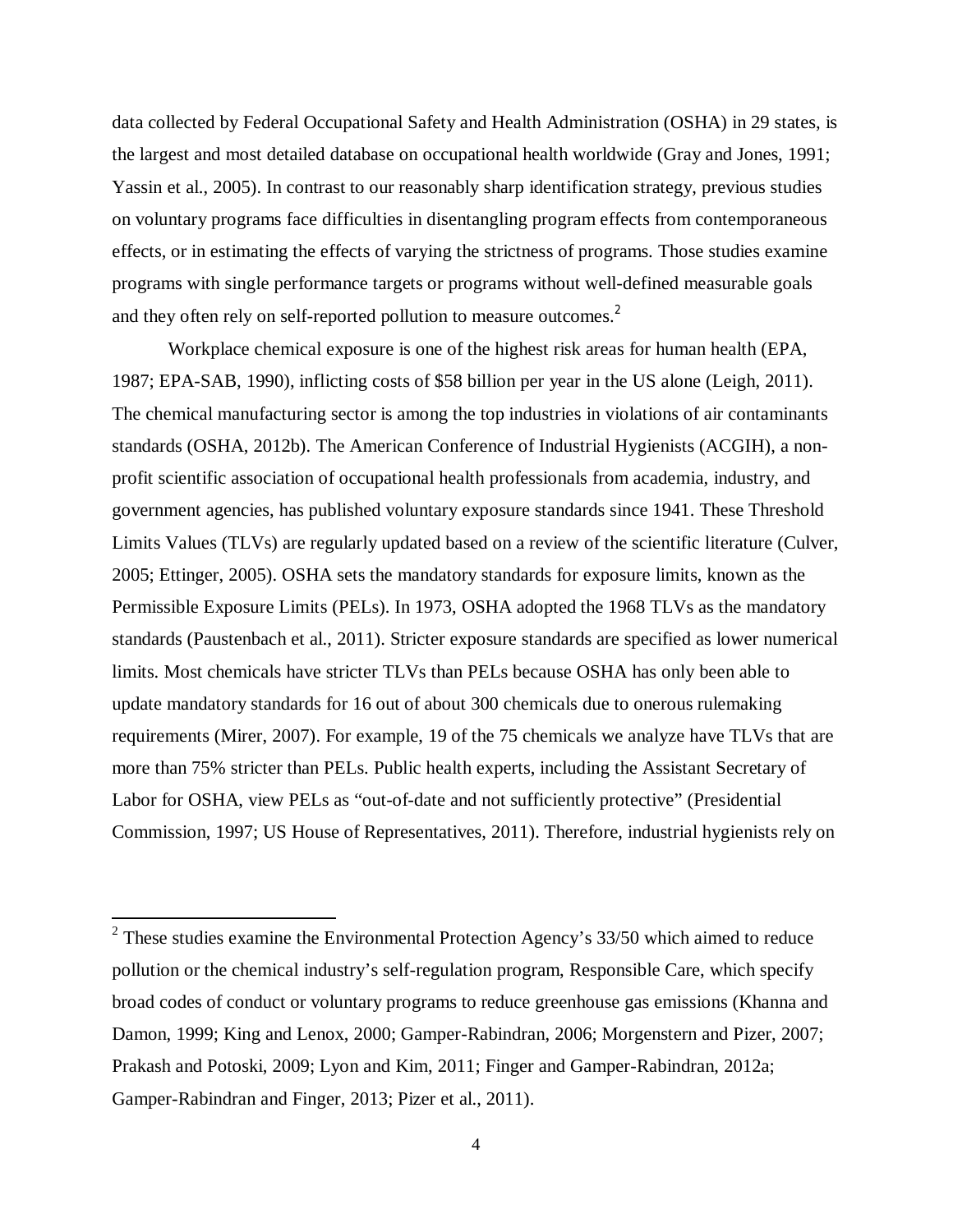the TLVs for safety information (McCluskey, 2003) and even OSHA requires employers to publicize the TLVs to workers (Weil et al., 2006).

Voluntary standards that are stricter than corresponding mandatory standards provide information, based on current scientific knowledge, to plant managers and employees that: (i) exposure at or above the outdated mandatory levels leads to significant health risks and (ii) appropriate worker protection requires plants to meet the more stringent updated voluntary standards. First, we test if stricter TLVs that are more stringent than PELs reduce exposure. Second, we compare the exposure reduction from these stricter TLVs to the reduction from stricter PELs. We examine how the levels of exposure vary with the gap in the strictness between (i) the contemporaneous TLVs and PELs, and (ii) the contemporaneous PELs and the 1984 PELs. We find that (i) voluntary standards (that are stricter than mandatory standards) significantly reduce exposure, but (ii) these voluntary standards lead to smaller magnitudes of exposure reduction than do mandatory standards.

First, we report results for the average plant. The Heckman selection model directly controls for the selected nature of our data. It allows us to extrapolate our results on the relative effectiveness of PELs and TLVs, which are based on the tested chemicals in individual inspections, to all 75 chemicals that are most frequently tested in the CEHD. The inspection fixed effect model allows us to focus on the marginal effects of PELs and TLVs, controlling for differences across plants. When TLVs are equally or more stringent than PELs, a 1% reduction in the TLVs leads to a 0.714% and 0.372% decline in exposure in the Heckman and fixed effect models, respectively. These results are about (i) one-half of the magnitude of exposure declines from a 1% reduction in PELs when TLVs are stricter than PELs and (ii) about one-third of that magnitude when TLVs are less strict than PELs. Three of these estimates are statistically significant at the 1% level, while the PEL estimate from the fixed effect model is significant at the 10% level. Stricter TLVs when TLVs are less stringent than PELs also reduce exposure, but by an order of magnitude less.

Second, the quantile regressions find comparable results at high exposure levels that are of most concern for health policy. When TLVs are more stringent than PELs, a 1% decrease in TLVs reduces the 95<sup>th</sup> percentile of exposure by 0.304%, while a comparable decline in PELs reduces the 95<sup>th</sup> percentile by 0.837%. These estimates, as well as the estimate that TLVs lead to smaller exposure reductions than do PELs, are significant at the 1% level. Our results are robust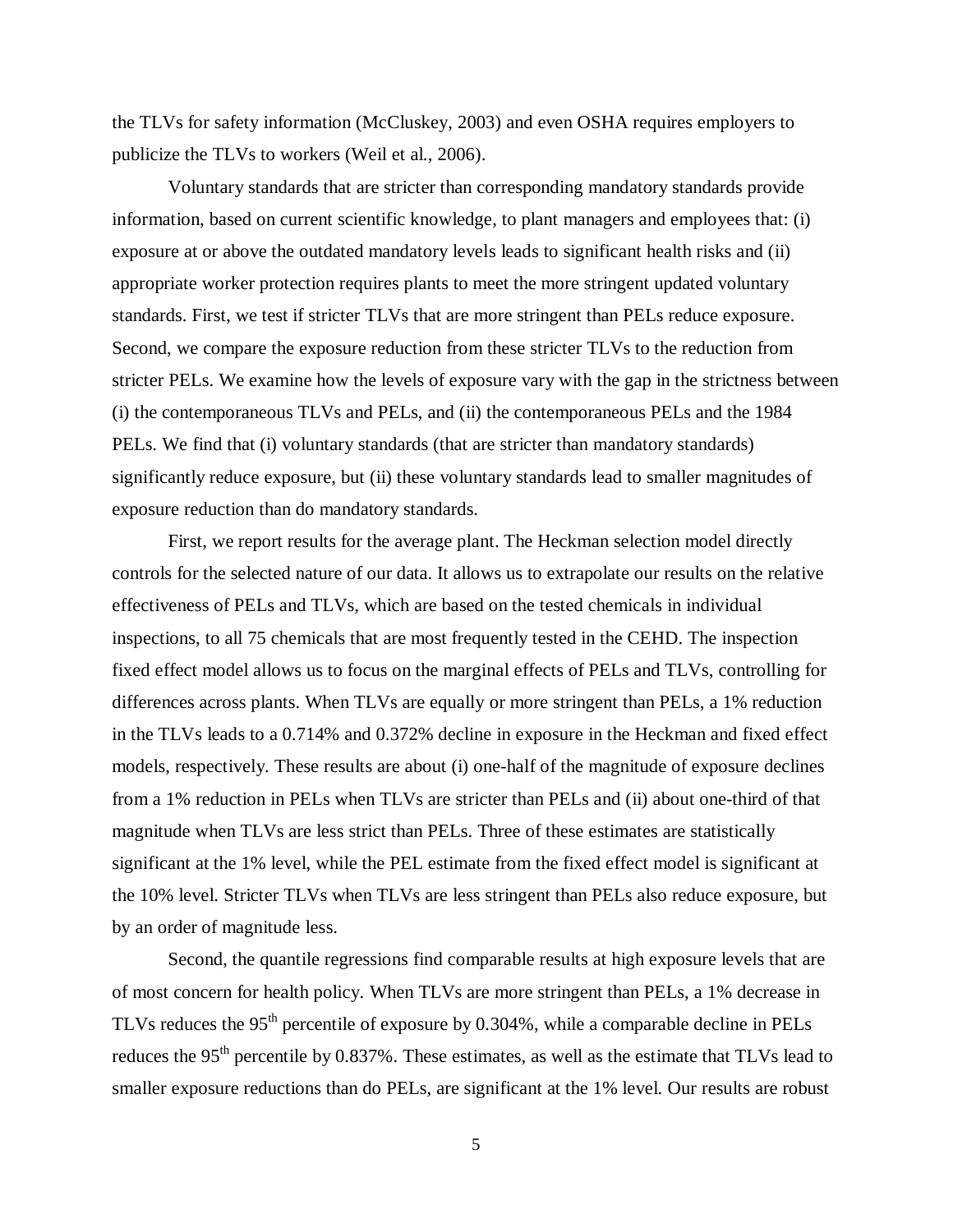to alternative assumptions of inspectors' private information in the inspection process. We acknowledge that our results may overstate the effects of mandating mandatory limits if the subset of chemicals with updated mandatory limits has been perceived by industry to be more hazardous or cheaper to abate than the average chemical. Nevertheless, we argue that this overstatement is likely to be limited. The chemical industry supported updating the mandatory limits in 1989 using the 1987 voluntary limits (Ziem and Castleman, 1989) and continues to support stricter mandatory limits (US House of Representatives, 2002, 2011). This support suggests that a subset of plants, which influence the industry's collective position, believe that there is a net benefit from the entire industry meeting stricter limits for a broad range of chemicals.<sup>3</sup>

Our findings reveal two lessons on voluntary standards. First, plants do respond to the information provided by the voluntary standards on exposure levels that are potentially hazardous to worker health. Therefore, in many situations, voluntary standards can help fill part of the informational gap created by the difficulty in regularly updating mandatory standards. Second, voluntary standards have achieved smaller magnitudes of exposure reduction compared with mandatory standards. Plants face OSHA penalties for failing to meet mandatory standards, but face some, but limited, incentives to meet voluntary standards (see Section 2.3). These results suggest that updating voluntary standards to reflect current scientific knowledge is not a perfect substitute to ensuring that mandatory standards are regularly updated. For instance, we find that 18.1% of inspected plants between 2003 and 2009 have at least one measured exposure between the less strict mandatory standards and the stricter voluntary standards. This finding is consistent with the arguments of public health experts that some workers are placed at risk by the failure to update mandatory standards (OSHA, 1993; Presidential Commission, 1997; US House of Representatives, 2011; GAO, 2012). Finally, our conclusions on the ability of voluntary standards to prompt some exposure reduction may well be specific to the chemical manufacturing sector (see Section 6).

### **2 Mandatory and voluntary standards and plants' incentives**

### **2.1 OSHA and mandatory exposure standards**

 $\overline{\phantom{a}}$ 

<sup>&</sup>lt;sup>3</sup> See Section 3.1 and Footnote 9.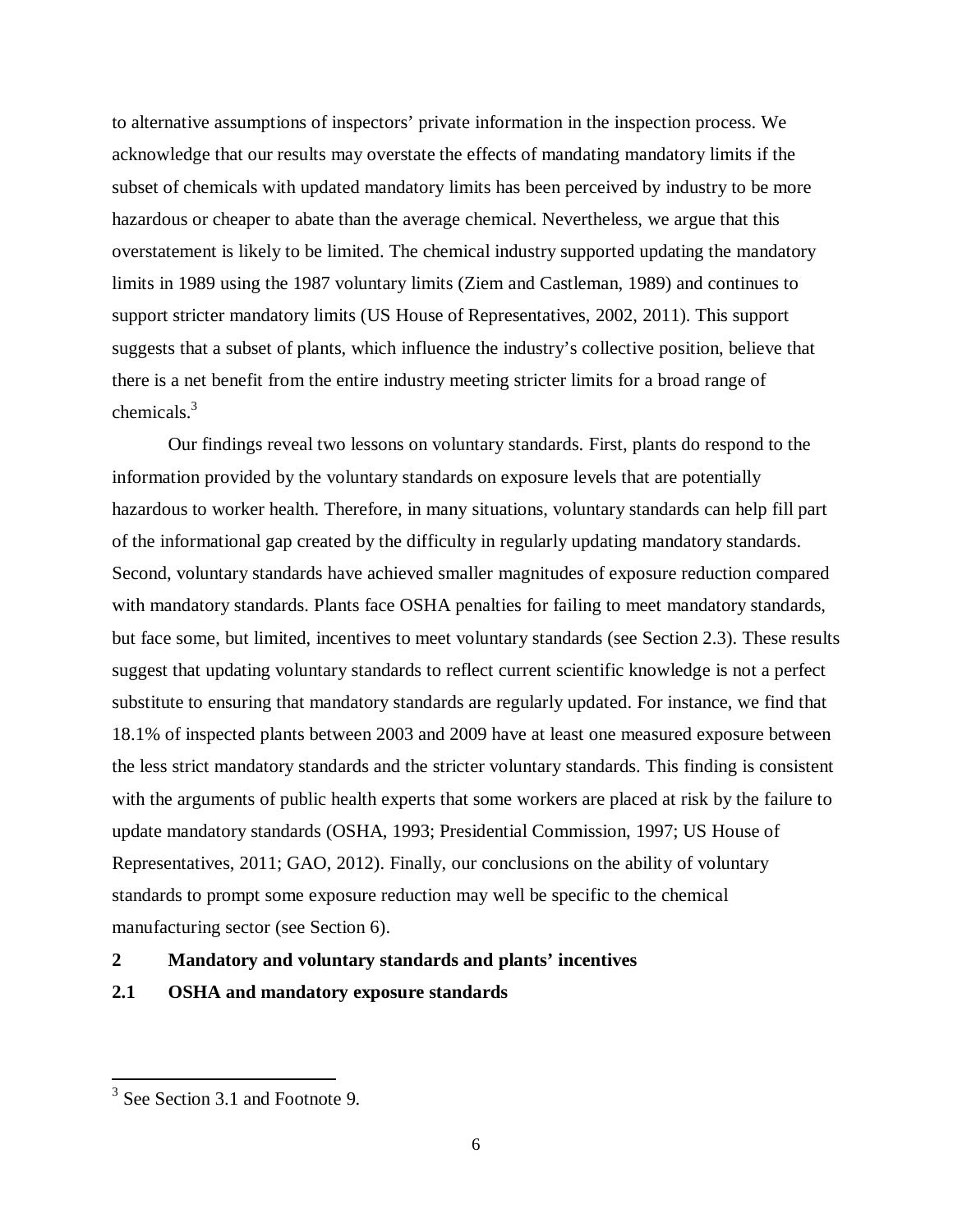Industrial hygienists rely on occupational exposure standards to provide guidelines to help reduce the risks of occupational disease from workplace exposure. These standards provide the information that exposure above these standards are potentially harmful to worker health (AIHA, 2002). $<sup>4</sup>$  In 1973, OSHA adopted essentially the ACGIH's 1968 list of voluntary private</sup> standards as the mandatory limits (Froines et al., 1995). Thereafter, to establish new or revised standards, OSHA must follow detailed rulemaking procedures (Froines et al., 1995). Since 1973, it has updated only 16 out of about 300 chemicals (Mirer, 2007). The obstacles in updating PELs are; (i) the courts requiring unrealistic evidentiary standards (Mendeloff, 1988), (ii) the onerous rulemaking procedure for federal agencies (Weimer, 2006; Howard, 2010), and (iii) OSHA's limited resources (Howard, 2010). In 1989, OSHA published a final rule revising 212 existing exposure limits and establishing 164 new exposure limits. However, the 1992 court decision to vacate these rules forced OSHA to revert to enforcing the pre-1989 mandatory limits (AFL-CIO vs. OSHA, 1992; DOL Federal Register, 1993). As a result, most chemicals have stricter TLVs than PELs, and twice as many chemicals have TLVs than have PELs (McCluskey, 2003).

### **2.2 ACGIH and voluntary exposure standards**

 $\overline{a}$ 

The mandatory nature of PELs forces OSHA to comply with federal rulemaking procedures and high evidentiary standards, leading to rare updates. In contrast, the ACGIH regularly updates the TLVs using a less onerous process which is still scientifically robust and structured (Culver, 2005, AIHA, 2002; Paustenbach et al., 2011). The ACGIH's TLV Chemical Substances committee, made up of experts in industrial hygiene, occupational medicine, occupational epidemiology or toxicology, proposes the TLVs based on a technical review of existing scientific literature on the health effects of exposure (Culver, 2005). The Threshold Limit Values (TLVs) indicate "the level of exposure that the *typical* worker can experience without adverse health effects, but they are not fine lines between safe and dangerous exposures" (ACGIH, 2002). More recent TLV revisions do not evaluate economic and technical feasibility (ACGIH, 2002), while earlier revisions did (Mendeloff, 1988). The proposed TLVs are posted in various ACGIH publications and on its website, and public comments are accepted for six months (ACGIH, 2008). The Board of the ACGIH makes the final decision on adopting the

<sup>&</sup>lt;sup>4</sup> For ease of exposition, we describe exposure levels that are below and above these occupational exposure limits as more and less protective, respectively.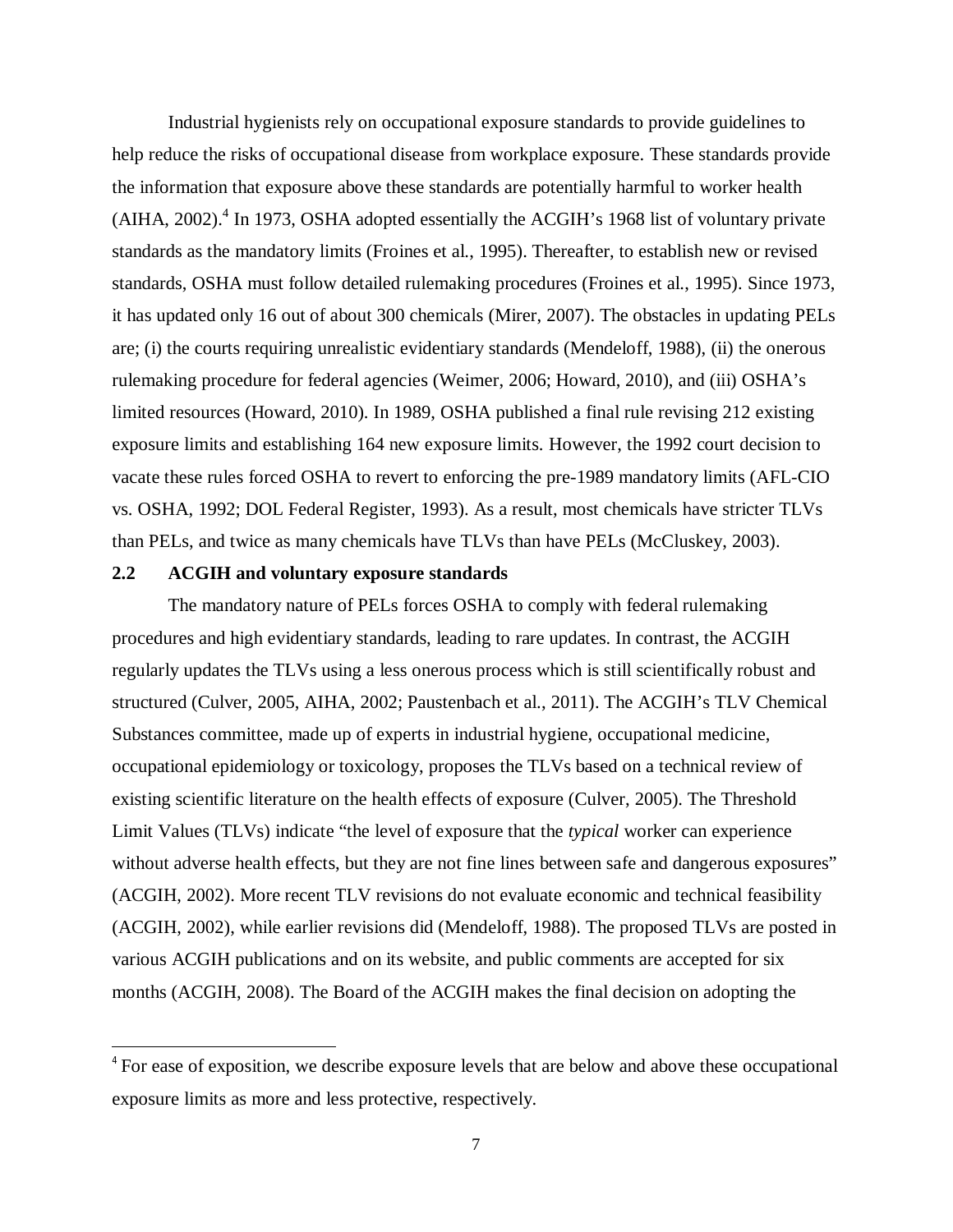revised TLV (Culver, 2005). The full list of chemicals with TLVs is published annually in the TLV booklets, which can be easily purchased for \$90 per booklet.<sup>5</sup>

### **2.3 Plants' incentives for adhering to the voluntary standards**

A priori, it is unclear whether plants face sufficient incentives to adhere to stricter voluntary standards, thus necessitating an empirical analysis. First, plants face a trade-off between incurring abatement costs to reduce exposure and averting the costs of compensatory wages, higher insurance premiums and tort liability. While in theory, plants may face wage premiums for exposing workers to higher risks, in reality, many workers do not know about their adverse exposure, particularly, to chemicals with long latency periods. Furthermore, many workers lack the bargaining power to demand wage premiums or a safer workplace (Gray and Jones, 1991).

Second, plants that self-insure and large plants that pay experience rate premiums for worker compensation insurance, face incentives to reduce potential claims (Ruser, 1985). Similarly, insurance companies, to avert claims, have recommended stricter standards in developing exposure controls at insured plants. Insurance companies compare plants' exposure to both TLVs and PELs (Pressman, 2005), treating PELs as the minimum standards. However, this insurance channel creates only limited incentives because most plants pay a standardized premium regardless of their claim history (Ruser, 1985).

Third, plants, out of concern for tort liability to workers, may maintain exposure below the TLVs in order to assist in their defense (Karmel, 2008). However, in many states, employees cannot sue employers for workplace injury, as by law, worker compensation is the exclusive remedy (Gabel, 2000). While several states permit tort claims against employers who cause intentional harm or whose grossly negligent or reckless action causes harm (Fitzpatrick, 1982; Lynch, 1983; Cheney, 1991; Gabel, 2000), workers face significant obstacles in proving these elements (Gorton, 2000).

Fourth, chemical manufacturers, out of concern for product liability (Cheney, 1991), pressure plants that use their products to adopt stricter exposure standards, even choosing not to sell to plants with poor industrial hygiene (Allport et al., 2003). The 1973 Borel decision (Borel

 $\overline{\phantom{a}}$ 

 $<sup>5</sup>$  We describe the procedures for setting the TLVs including the selection of the TLV Chemical</sup> Substances Committee in Finger and Gamper-Rabindran (2012c)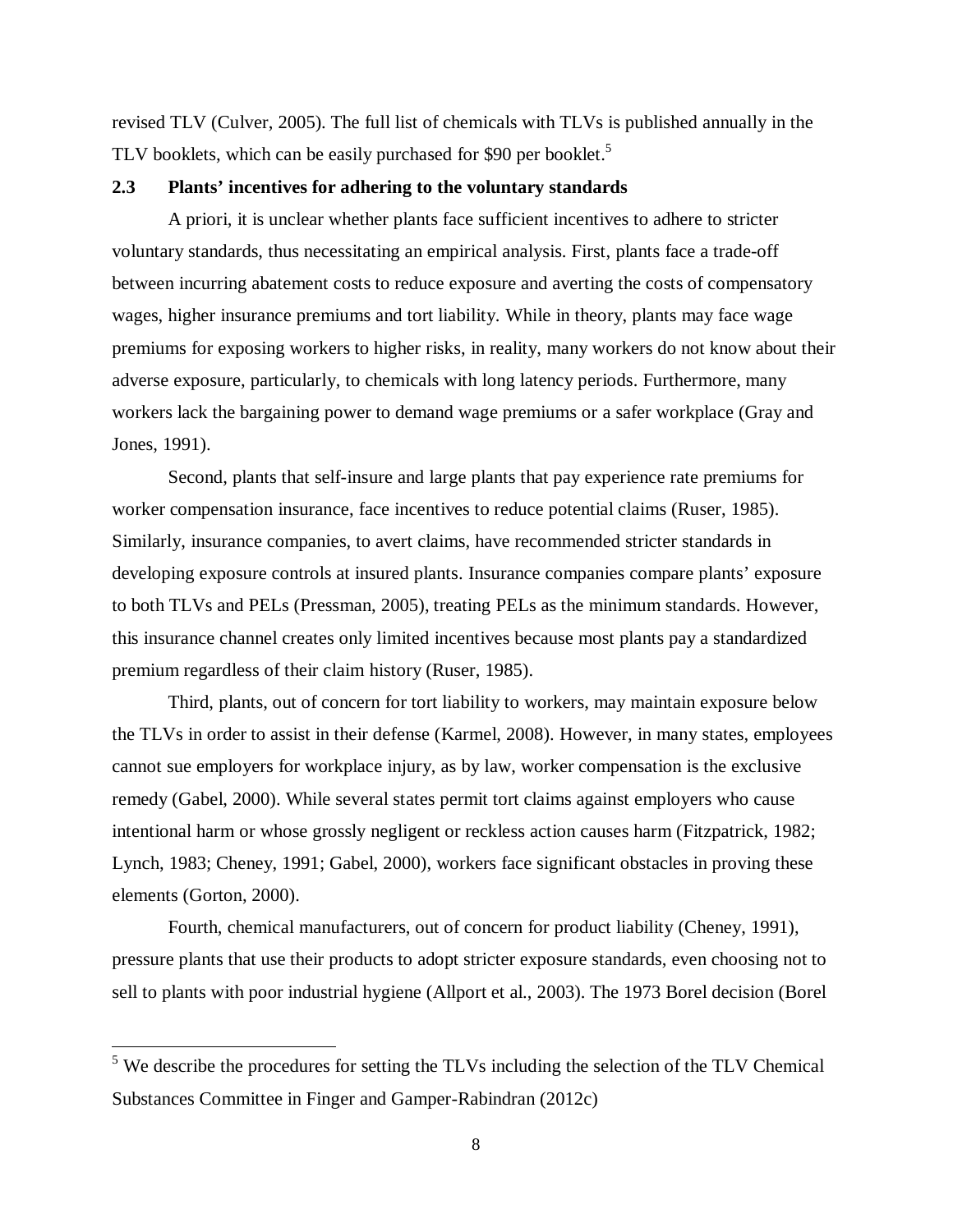vs. Fibreboard, 1973) allowed employees to sue the manufacturers of asbestos, avoiding the exclusive remedy provisions of worker compensation schemes (Carroll et al., 2005). Workers have argued that a product which leads to exposure exceeding the TLV is a defective product (Karmel, 2008). However, chemical manufacturers can discharge their duty of care by providing adequate warning information to plants using their products (Laughery, 2005) and by arguing that these plants are 'sophisticated' users (Faulk, 1985).

Fifth, plants are mandated by the 1983 OSHA Hazard Communication Standard (HCS) to provide information to workers on the hazards posed by chemicals, including information on the TLVs and PELs. While the HCS does not mandate the adoption of TLVs, knowledge among plant managers, industrial hygienists, and workers about stricter voluntary standards, may prompt actions to reduce exposure. Large and medium-sized plants, staffed by professional industrial hygienists, often establish control programs that target exposure at or below the TLVs (Hoerger et al., 1983). However, the information is often not presented in ways comprehensible to workers (Fagotto and Fung, 2002) to enable their advocacy of safer workplaces or compensatory wages.

#### **3. Method**

### **3.1 Research questions and identification strategy**

We ask two questions: (1) Do voluntary standards reduce exposure? (2) How do exposure reductions from voluntary standards compare to those from mandatory standards? We examine data on workers' personal exposure to air contaminants collected during OSHA's plant-level inspections (Gray and Jones, 1991; Finger and Gamper-Rabindran, 2012b). OSHA's inspectors collect test samples of chemicals for which PELs have been enacted in order to establish violations of the mandatory exposure limits (Lofgren, 1996). One or more test samples for a given chemical are collected using personal monitoring devices worn by workers and are analyzed at the Salt Lake Technical Center (SLTC). Using information on the chemical concentrations and sampling durations for test samples of a given chemical collected during each inspection, and OSHA's guidelines (Online Appendix 2), we calculate chemical-specific test results for that inspection. A given chemical has at least one of three limits (ceiling, short-term or time weighted average limits). Therefore, there may be more test results in an inspection than test samples collected. Our analysis has 19,474 test results, corresponding to 6,001 test samples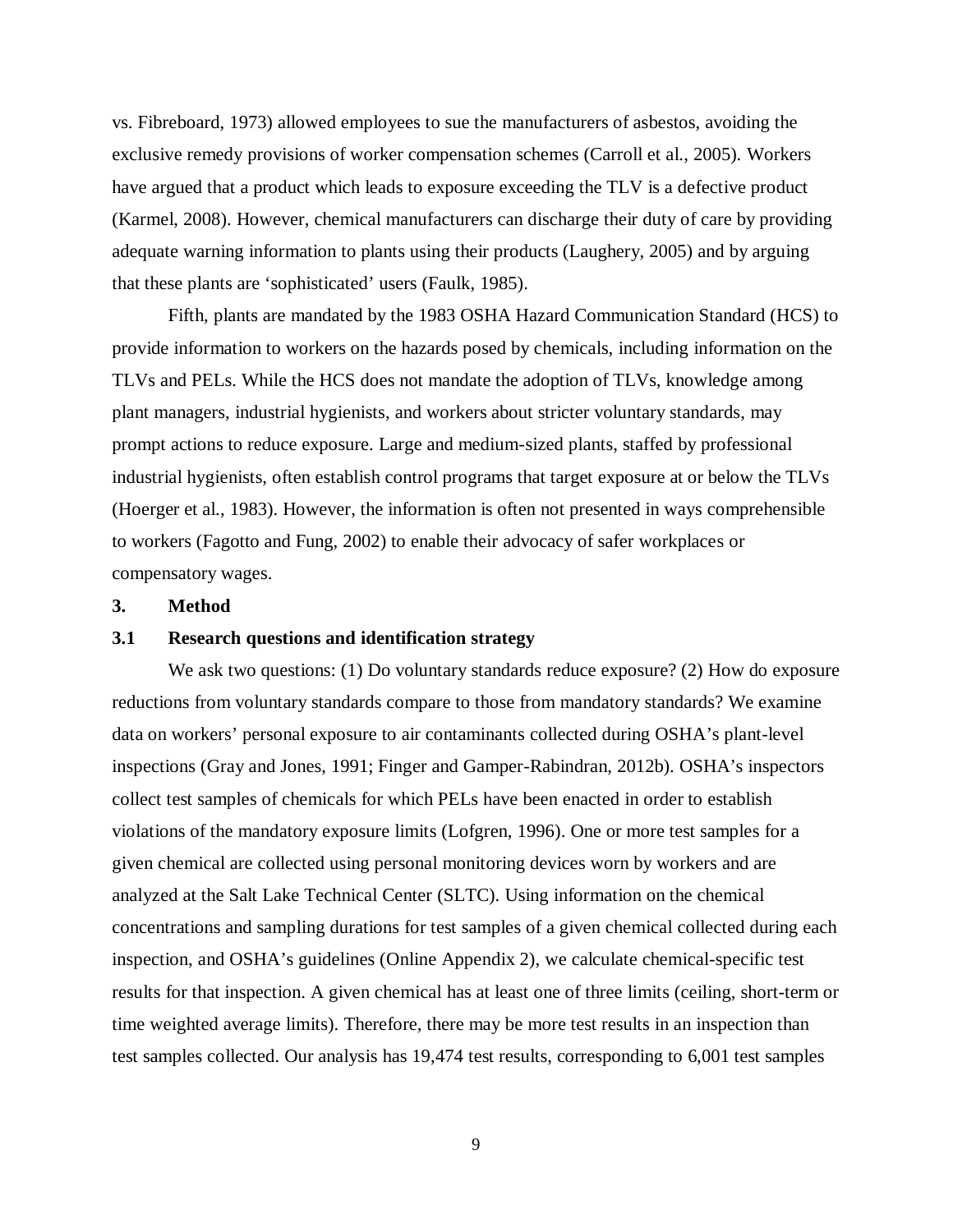collected during 1,353 inspections at 1,103 unique plants.<sup>6</sup>

Our dependent variable, exposure, is measured as the ratio of test results to the PELs in 1984, the first year of our study. As chemicals vary in their severity of health effects for the same level of exposure, measuring test results in reference to the PELs set in 1984 (PEL<sub>1984</sub>) allows us to pool observations across chemicals (Gray and Jones, 1991; Finger and Gamper-Rabindran, 2012b). Lower numerical limits indicate stricter exposure standards. We estimate how exposures vary with (i) the gaps in strictness between the TLVs and PELs (*Relative TLVt*) and (ii) the gaps in strictness between the contemporaneous PELs and PEL<sub>1984</sub> (*Relative PEL*<sub>*t*</sub>). We identify the effects of TLVs and PELs by exploiting the variation in *Relative TLV<sup>t</sup>* and *Relative PELt*, respectively, across different chemicals and variation within individual chemicals over time. During our study period, stricter PELs were enacted for 7 out of the 75 chemicals and stricter TLVs were established for 36 of these chemicals. No PELs or TLVs were made less strict.

If plants change their exposure in response to stricter TLVs, we expect the increase in the strictness of TLVs relative to PELs to correspond to a decline in exposure. The baseline for comparison is the exposure to chemicals with equally strict TLVs and PELs. The gap in the strictness of TLVs and PELs (*Relative TLVt*) is measured as the difference between the contemporaneous TLVs and PELs, normalized by the 1984 PELs, i.e., (*TLV<sup>t</sup> - PEL<sup>t</sup>* )/ *PEL1984*. We are primarily interested in whether TLVs that are stricter than PELs reduce exposure. If they do, TLVs which are regularly updated can potentially serve as a policy tool to reduce exposure, given the difficulty in keeping the PELs updated. We separately estimate the effects of TLVs that are stricter than PELs and those that are less strict than PELs. Plants are likely to respond differently to the information from the TLVs in these two cases. A TLV that is stricter than its corresponding PEL indicates that, according to current scientific information, exposure at the outdated PEL level is hazardous and appropriate worker protection requires plants to meet the more stringent TLV. When the TLV is made even stricter, the updated scientific information indicates that worker protection requires the exposure to meet even more stringent limits. In

 $\overline{a}$ 

<sup>&</sup>lt;sup>6</sup> We also estimate an alternative model that examines any inspection between 1984 and 2009 that collects any test sample. This model examines 1,544 inspections at 1,252 unique plants, yielding 23,105 tests of 222 chemicals and 19,845 tests for the 75 chemicals. Results are qualitatively similar.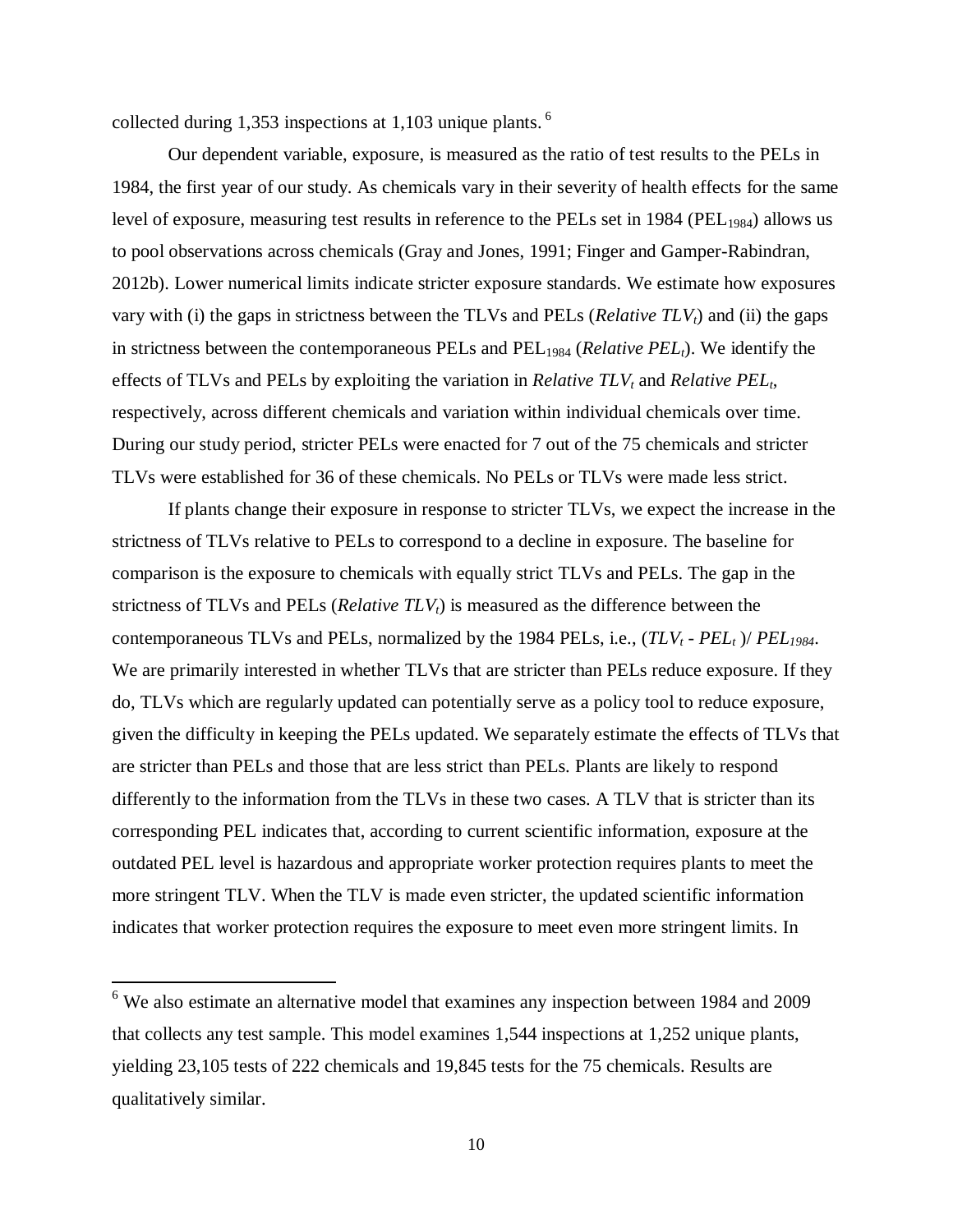contrast, a TLV that is less strict than the corresponding PEL provides less information for plants to act on. Plants are already mandated to meet the stricter PEL and therefore, a marginal increase in the strictness of TLV may lead to only modest, if any, reductions in exposure.

If plants adjust their exposure in response to stricter PELs, we expect that an increase in the strictness of PELs relative to the 1984 PELs would correspond to a decline in exposure. The gap in the strictness of PELs relative to the 1984 PELs (*Relative PELt*) is measured as the percent difference between the contemporaneous PELs and the 1984 PELs, i.e., (*PEL<sup>t</sup> - PEL1984*)/ *PEL1984*. When estimating the effects of stricter PELs, we account for the fact that TLVs provide less information to plants when the gap of strictness is reduced between the TLVs and PELs, as captured in the change in the *Relative TLV<sup>t</sup>* measure. In estimating the effects of stricter PELs, the baseline for comparison is the exposure to chemicals for which contemporaneous PELs are equal to the 1984 PELs.

Our study attributes exposure reduction to the PELs from two possible channels. First, plants may reduce their exposure directly in response to PELs. Second, expectations of regulations may spur technological innovations by plants or their suppliers of equipment and inputs to reduce exposure. Innovations may occur during the lengthy period between OSHA's initial proposal and its final enactment of stricter PELs. To some extent, we can rule out the estimation concern that causality flows from innovations to OSHA's issuance of stricter PELs. The history of OSHA's enactment of PELs indicates that health concerns, not technological innovations, prompt OSHA's initiatives (Mendeloff, 1988). We may overstate the effects of PELs in reducing exposure if new knowledge of chemical hazards prompts both OSHA to enact stricter PELs and plants to reduce exposure independent of PELs. This concern is reduced as our identification is based on the year when OSHA enacts the final PEL rules. Plants that are leaders in industrial hygiene are likely to respond quickly to new information while OSHA's final enactment of PELs occurs after a fairly lengthy process (GAO, 2012).<sup>7</sup>

 $\overline{a}$ 

<sup>&</sup>lt;sup>7</sup> The time frame for the initiation to the enactment of the final rule is 1.6 and 2.4 years for ethylene oxide, which was updated twice, and 2.6 and 5.9 years for asbestos, which was also updated twice (GAO, 2012). The time frame for is 4 years for benzene, 5.2 years for cadmium and 12.8 years for butadiene (GAO, 2012)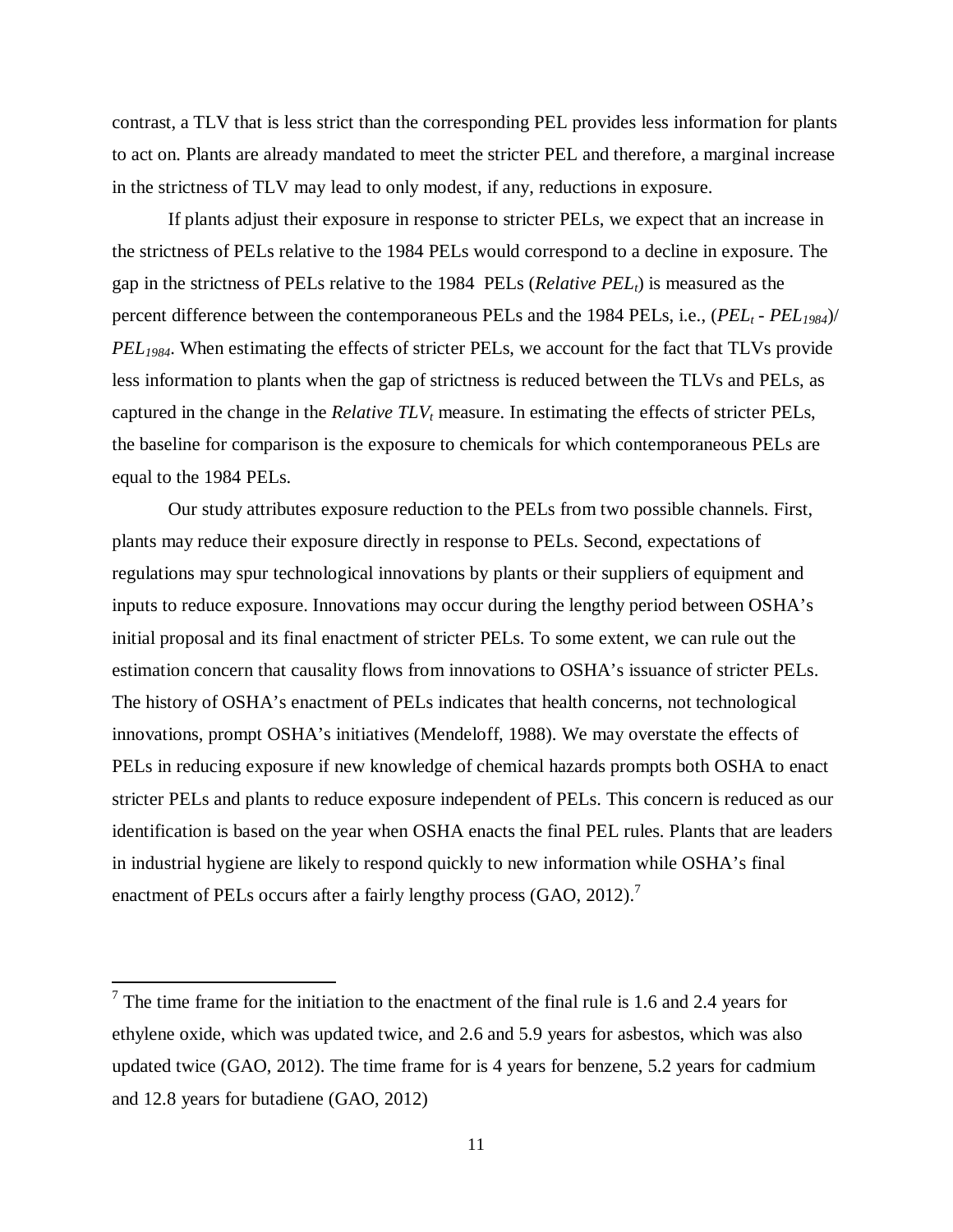Our analysis can potentially overstate the impact of a mandatory standard relative to a voluntary standard, if the chemical industry views the few chemicals for which OSHA implemented stricter PELs to be more hazardous or cheaper to abate than the average chemical. In that case, our estimate of the effect of PELs would capture both the mandatory nature of the limit as well as industry's perception that reducing exposure to these specific chemicals is cost effective. This concern is abated by the chemical industry's support for OSHA's 1989 proposal to adopt stricter mandatory limits, based on the 1987 voluntary standards, for a wide range of chemicals (Ziem and Castleman, 1989) and its continued support for stricter mandatory limits<sup>8</sup> (US House of Representatives, 2002, 2011). This support suggests that a subset of plants, which influence the industry's collective position, believe that there is a net benefit from the entire industry meeting the stricter limits for a broad range of chemicals.<sup>9</sup>

It is plausible that for some chemicals, it is more difficult to reduce exposure from high to moderate levels than from moderate to low levels. The effectiveness of PELs relative to TLVs may be overstated if the comparison had been between (i) PELs whose limits are moved from high to moderate levels and (ii) TLVs whose limits are moved from moderate to low levels. However, this is not the case in our study. In reality, for the chemicals for which stricter PELs

 $\overline{\phantom{a}}$ 

<sup>&</sup>lt;sup>8</sup> OSHA's mandatory standards apply to all industries. Only some industries, such as the chemical industry, support stricter mandatory standards.

<sup>&</sup>lt;sup>9</sup> These plants can derive net benefits when the entire chemical industry meets stricter standards. First, leading firms in the chemical industry are concerned that poor safety performance by a few plants can lead regulators and the public to view the entire industry negatively (Barnett and King, 2008). Second, firms with deep pockets are concerned about product liability if their products contribute to high exposure when used at plants belonging to other firms (Cheney, 1991). Third, smaller plants, which pay standardized worker compensation insurance premiums regardless of their claims history (Ruser, 1985), can potentially benefit from lower premiums if workers at all other smaller plants were to file fewer claims. However, there are also firms that oppose stricter mandatory limits for specific chemicals (Markowitz and Rosner, 2002) and the chemical industry has fought OSHA's effort to update the crystalline silica exposure standard (American Chemistry Council, 2012).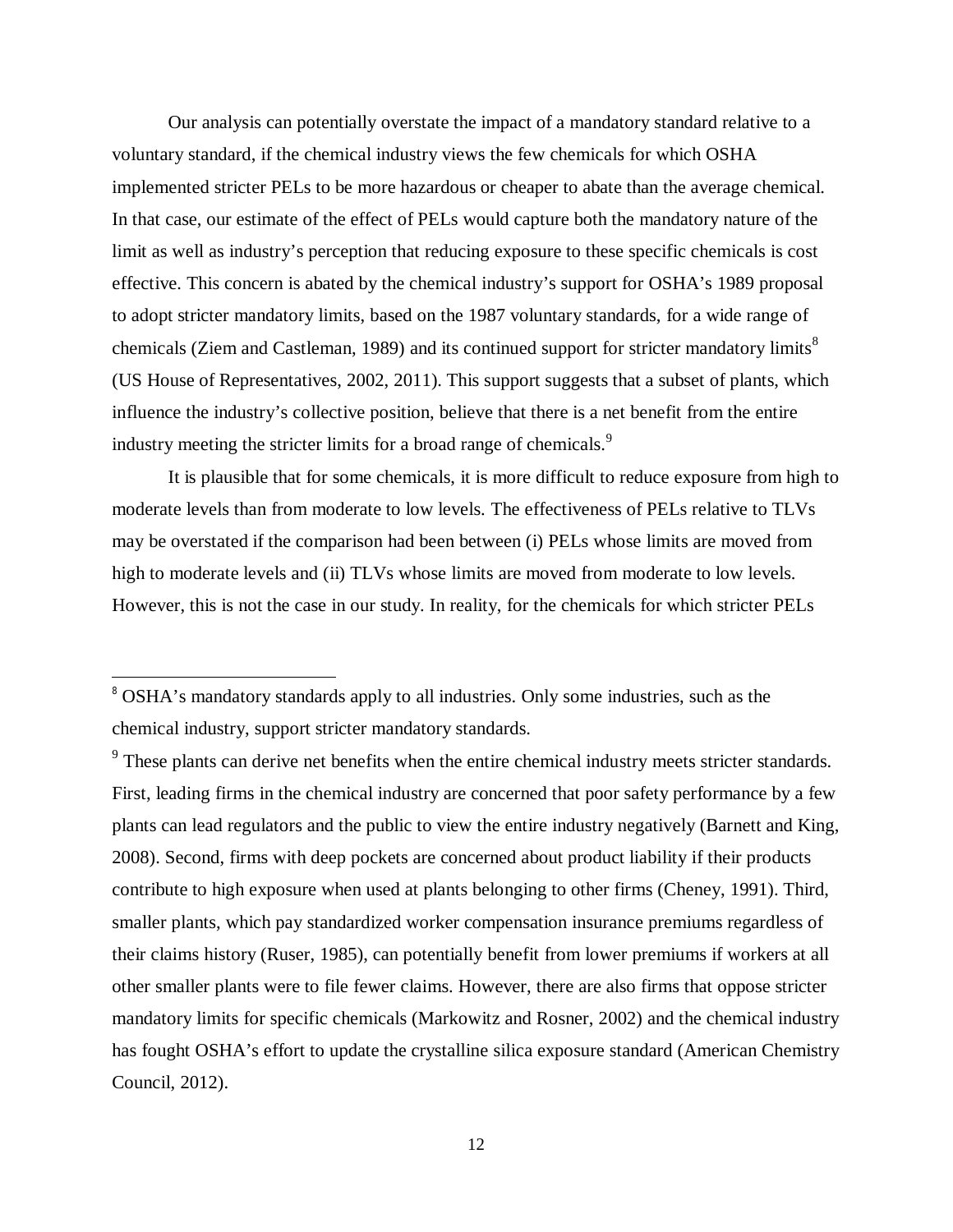are enacted, the mandatory limits have been moved to and beyond the TLV limits (See Appendix 1, Table A1).

### **3.2 Sample and selection issues**

We focus on plant-level exposure to chemicals that have both TLVs and PELs, and specifically those 75 chemicals that make up most of the test samples (70%-95%), or test results (68%-94%), annually in the chemical sector. We restrict our dataset to inspections at chemical plants between 1984 and 2009 that collect at least one test sample of the 75 chemicals. Our inferences directly apply to this set of chemical plants. In generalizing our results to the population of chemical plants, we are cognizant the plants in our samples are likely to have above average exposure because OSHA targets industries and plants for which exposure is more likely to exceed the mandatory standards (OSHA, 2002).

We only observe the exposure level of a chemical (among the 75 chemicals) at a plant in a given year if a sample of that chemical is collected and tested. This pattern of observation gives rise to sample selection at two levels. First, the plant is selected among all plants in the chemical sector for an inspection in which samples are collected. Second, the inspector, who is responsible for enforcing compliance to all chemicals with PELs, collects samples for only a subset of these chemicals. We focus on the second level of selection as our study concentrates on the variation in exposure levels across chemicals as opposed to the variation across plants*.* If inspectors have private information, unobserved by researchers, which is correlated with both exposure levels and their selection of plants to inspect or chemicals to sample, estimation models which ignore selection would lead to biased estimates.

We address the potential selection bias in three ways. First, we estimate the Heckman selection model which addresses inspectors' sampling only a subset of the 75 chemicals within an inspection. For the intuition behind this model, consider an inspection which samples one of the 75 chemicals. While we do not know the actual exposure of the 74 other chemicals, we can infer, using information from the one sampled chemical, the relative exposure of the rest of the 74 chemicals. Because only inspections that sample at least one of the 75 chemicals provide information on the chemical-level variation of exposure, we exclude all other inspections. This model does not address the selection of inspected plants among the population of chemical plants. Other studies that document the exposure levels across plants and over time using the CEHD, examine only inspected plants (Gray and Jones, 1991) or plants inspected for selected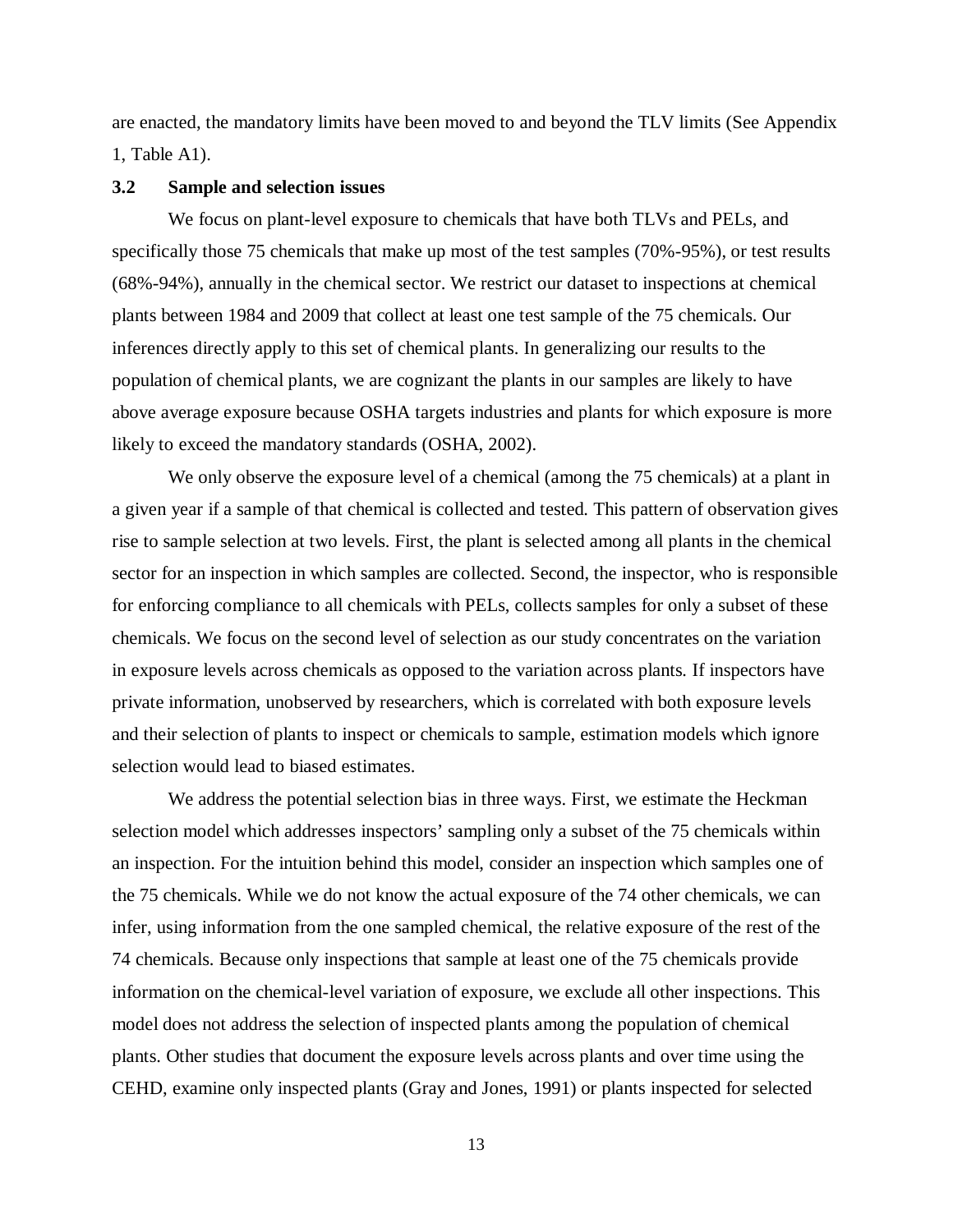chemicals (Froines et al., 1986; Froines et al., 1990), and do not model the selection of inspected plants.

Second, we estimate the inspection fixed effect model which addresses the potential bias from the selection of inspected plants among the population of plants. By restricting our comparison to exposure within an inspection, we are able to difference out the higher mean exposure in inspected plants relative to the average plant in the population. The model does not address the selection of a subset of chemicals among the 75 chemicals within an inspection. Finally, we check the robustness of our results to different assumptions on the private information available to the inspectors in the sampling process.

#### **3.3 Estimation model**

Our estimation model consists of two equations:

 $Exp_{s\,k\,p\,t} = \beta_l$  (Relative TLV<sub>skt</sub> / Relative TLV<sub>skt</sub> < 0) +  $\beta_2$  (Relative TLV<sub>skt</sub> / Relative TLV<sub>skt</sub>>0)  $+ \beta_3$  (*Relative PEL*<sub>*skt</sub>*)+  $\beta_4 X_{s,kpt} + \varepsilon_{s,kpt}$  - Outcome/Exposure Equation</sub>

 $J_{s k p t} = I \left[ \gamma_l \left( \text{Relative TLV}_{s k t} \right) \text{Relative TLV}_{s k t} \leq 0 \right) + \gamma_2 \left( \text{Relative TLV}_{s k t} \right) \text{ Relative TLV}_{s k t} \geq 0 \right)$ *+ γ*<sup>3</sup> (*Relative PEL*<sub>*skt*</sub>) + *γ*<sub>4</sub>  $X$ <sub>*skpt*</sub> + *γ*<sub>5</sub>  $W$ <sub>*skpt*</sub> + *v*<sub>*skpt*</sub> > 0 ] - Selection/Inspection Equation

where  $\mu_{p,t} + \zeta_{s,kpt} = \varepsilon_{s,kpt}$  and  $\alpha_{p,t} + \psi_{s,kpt} = v_{s,kpt}$ .

The first equation captures the level of worker exposure at a plant. The outcome variable,  $Exp_{s k p t}$ , is the level of exposure of workers at plant *p* to the chemical *k* at time *t*, as captured in the test result *s* relative to  $PEL_{1984}$ . The levels of exposure vary with observed plant characteristics,  $X_{kp}$ , the voluntary exposure limits relative to mandatory limits measured as *Relative*  $TLV_{s,k,t}$ , the mandatory exposure limits measured as *Relative PEL*<sub>skt</sub>, and unobserved characteristics,  $\varepsilon_{s k p t}$ , which are composed of inspection specific,  $\mu_{p t}$ , and sample specific,  $\zeta_{s k p t}$ , components. We allow the effects of TLVs to differ when the  $TLV<sub>t</sub>$  is stricter than PEL<sub>t</sub>, *(Relative TLV*<sub>*skt</sub> / Relative TLV*<sub>*skt</sub> <0), and when the TLV<sub>t</sub> is less strict than PEL<sub>t</sub>, <i>(Relative*)</sub></sub>  $TLV_{skt}$  *| Relative TLV*<sub>*skt</sub>*>0). The estimated marginal effect of a change in the TLV is  $\beta_l$  if the</sub> TLV<sub>t</sub> is stricter than the PEL<sub>t</sub> and  $\beta_2$  if the TLV<sub>t</sub> is less strict than PEL<sub>t</sub>. Because PELs are included in both the *Relative PEL*<sub>*skt*</sub> and *Relative TLV*<sub>*skt*</sub> measures, the estimated marginal effect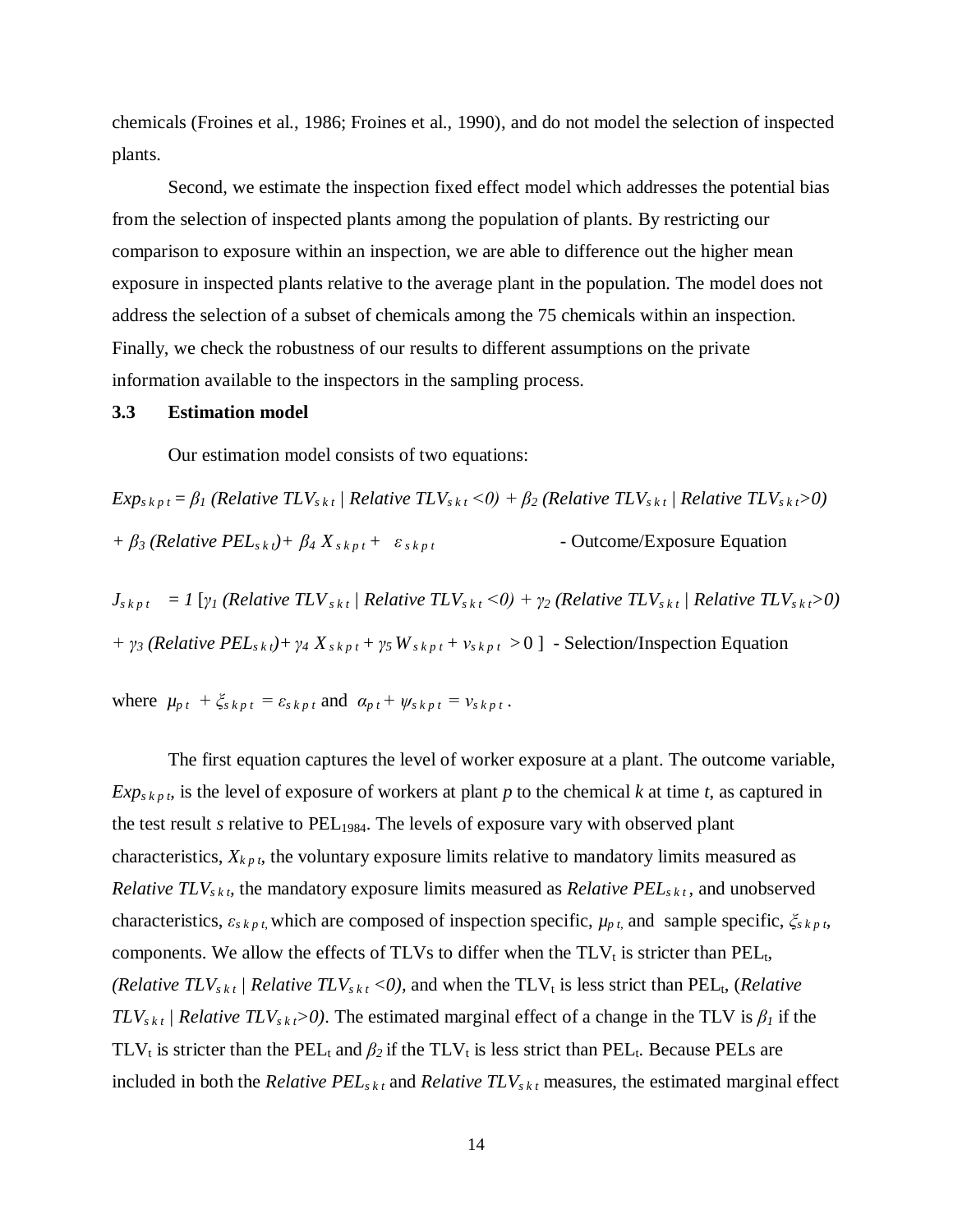of a change in the PEL is  $(\beta_3 - \beta_1)$  if the TLV<sub>t</sub> is stricter, and  $(\beta_3 - \beta_2)$  if the TLV<sub>t</sub> is less strict. Plants set target exposure levels in order to maximize profits, trading off between the costs of abating exposure and the costs from maintaining high exposure (e.g., expected OSHA penalties, wage premiums, tort liability and higher insurance premiums). Actual exposure levels vary from the target exposure levels due to failures in the abatement equipment, or human error (Shimshack and Ward, 2007).

The second equation describes the likelihood of observing a test result *s* collected during an inspection. The indicator variable  $J_{s k p t}$  takes the value 1 if an inspection collects a sample  $s$ for chemical *k* in plant *p* at time *t*. For each inspection that collects only a subset of the 75 chemicals, we record that *J=*0 for each chemical that is not tested. Plants must adhere to the PELs for all 75 of these chemicals, leading inspectors to potentially sample any of these 75 chemicals multiple times in any plant in any year. The likelihood a sample is taken varies with observed plant characteristics,  $X_{k p t}$ , the mandatory exposure limits, *Relative PEL*<sub>*skt*</sub>, the voluntary exposure limits, *Relative*  $TLV_{skt}$ , excluded variables,  $W_{kpt}$ , that affect the likelihood of a sample, but not the exposure level, and unobserved characteristics, *νs k p t,* which are composed of inspection specific,  $a_{p\,t}$ , and sample specific,  $\psi_{s\,k\,p\,t}$ , components.

### **3.4 Addressing selection in the sampling of a subset of chemicals**

The sample selection problem arises because the outcome variable,  $Exp_{s k p t}$  is observed only if an inspection of plant *p* in year *t* occurs and that inspection collects a sample *s* for chemical *k,*  $(J_{s k p t} = I)$ . The inspectors may observe factors, which are unobserved by the researcher, that are indicative of higher exposure and lead them to conduct a test. Selection leads to a positive correlation ( $\sigma_{v\epsilon} \neq 0$ ) between  $\varepsilon_{s\,k p\,t}$  and  $v_{s\,k p\,t}$ , leading to  $E(\varepsilon_{s\,k p\,t}/J_{s\,k p\,t} = I) \neq 0$ . For example, inspectors undertake pre-inspection reviews and may use detector tubes and directreading meters as screening devices to help determine whether or not to conduct formal sampling (OSHA, 1999). Results from a screening that are unobserved by the researcher may lead the inspector to conduct tests, and for test results to register high values.

We correct for potential selection bias using Heckman's two-step approach (Heckman, 1979). We include the predicted inverse Mills ratio from the selection equation as a right-hand side variable in the outcome equation to account for the correlation in the errors between the two equations,  $\sigma_{v\epsilon}$ . Heckman's two-step method requires that  $v_{s\,k p\,t}$  has a standard normal distribution and  $\varepsilon_{s k p t}$  is mean zero. However, it does not require any assumptions on the functional form of  $\varepsilon_s$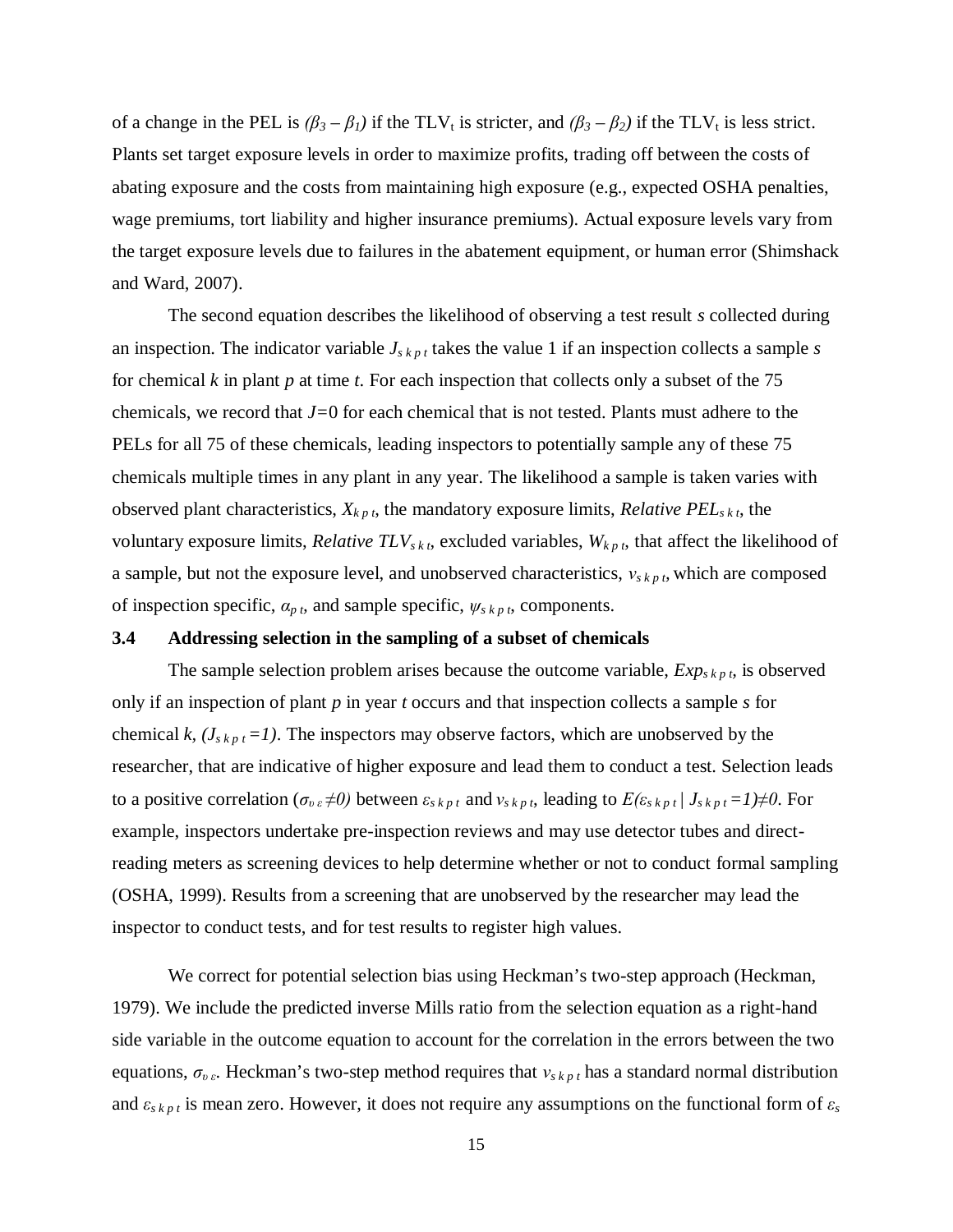*k p t*. We ensure that the model is not identified based purely on functional form by applying two excluded variables,  $W_{s k p t}$ , independent of  $\varepsilon_{s k p t}$ , which affect the likelihood of selection but not the underlying level of worker exposure.<sup>10</sup>

OSHA's inspectors face fixed costs in collecting the first sample, including the costs of visiting a plant, collecting a sample, and sending it for testing at SLTC. They also face the intangible costs of imposing an inspection at the plants, which intrudes on the plants' operations, for example, by requiring workers to wear personal monitoring devices for up to eight-hour shifts. However, once the inspector decides to collect a sample, she faces diminishing costs in collecting each subsequent sample. Therefore, additional chemicals can be collected using the personal monitoring device, and additional samples can be added to the package sent to SLTC. Diminishing marginal costs leads the inspector to be more discriminate in her initial decision to collect personal samples, i.e., she would need to have a strong enough belief that the exposure to a chemical exceeds the PEL to justify the costs associated with collecting the first sample. Having made the decision to collect the first sample, the inspector would be more willing to collect additional samples.

This diminishing cost for collecting additional test samples leads us to consider two excluded variables. The first excluded variable is the number of samples, other than samples for chemical *k*, which are collected during an inspection. We are more likely to see samples of a chemical when it is a part of an inspection that collects a larger number of other samples. Being part of an inspection that collects a larger number of samples lowers the cost of taking the additional sample, therefore raising the likelihood that a given sample is collected. However, it does not directly influence the underlying level of worker exposure to that chemical, independent of whether that chemical is sampled. Because inspectors' threshold for deciding to collect an additional sample is lower for subsequent samples, the number of samples is correlated with the level of a given test sample conditional on that sample being observed. In other words, the instrument  $W_{kpt}$  may affect *E( Exp | X, PEL, TLV and J=1)*. However, we argue that the exclusion requirement holds, i.e.,  $W_{k p t}$  does not affect  $E(Exp / X, PEL, TLV)$ .

 $\overline{\phantom{a}}$ 

 $10$  The Heckman model when identified solely based on the nonlinear functional form of the inverse Mills ratio can lead to imprecise estimates in smaller samples (Little, 1985).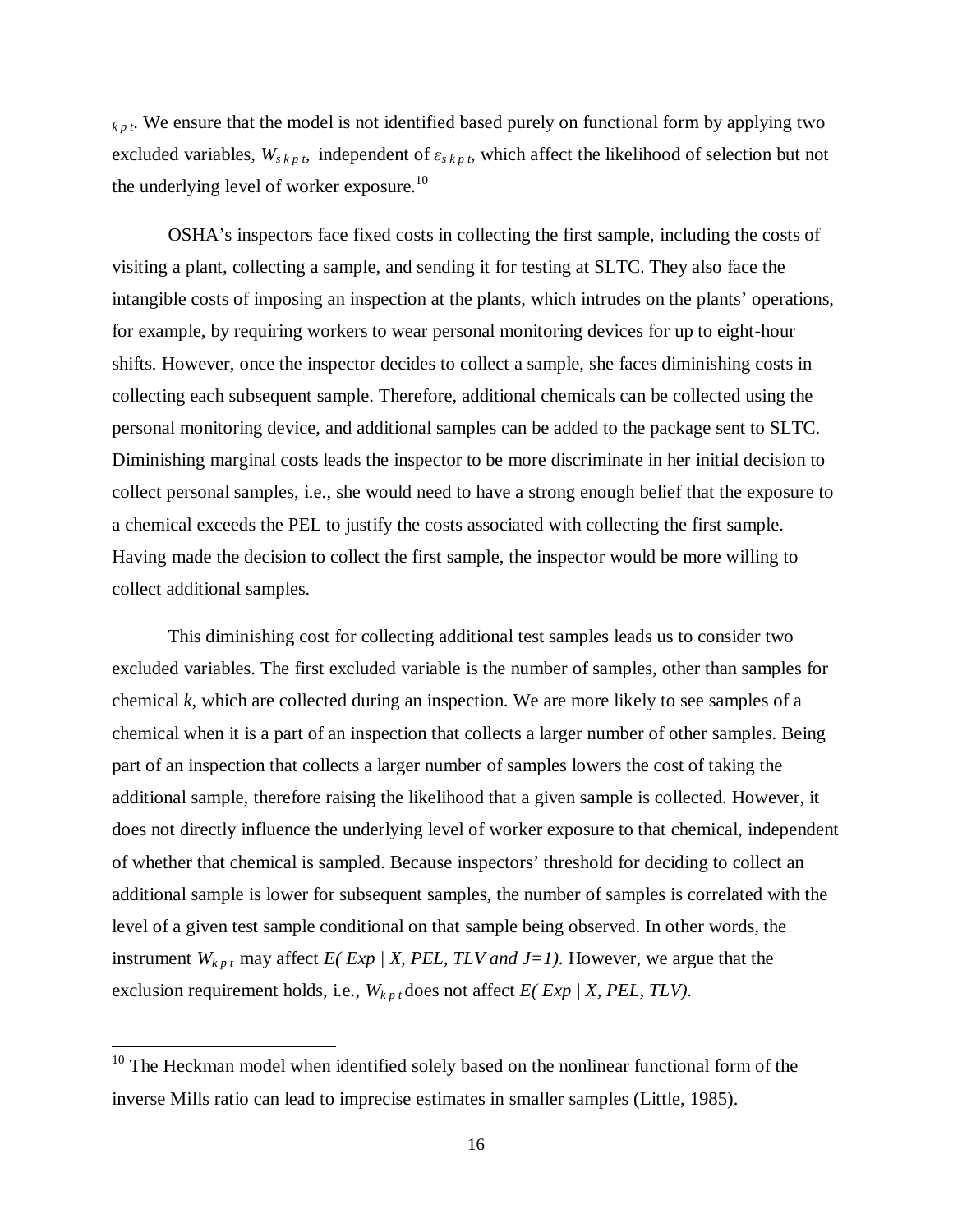Our data is consistent with our description of the inspection process in which inspectors become less discriminating as they collect more samples. We find smaller means for test results/PEL<sub>S1984</sub> from inspections with larger number of test results. We use as the cutoff the median number of other test results in an inspection for a given observation (35), or the median number of test results for an inspection in our sample (7). The mean test result/ $PELs<sub>1984</sub>$  is 0.209 in inspections with at least 35 test results ( $n=10,025$ ) and 0.515 in inspections with fewer than 35 test results (n=9,788). The mean test results/PELs<sub>1984</sub> is 0.330 in inspections with at least 7 test results ( $n=17,546$ ) and 0.593 in inspections with fewer than 7 test results ( $n=2,267$ ). This variable would not be a valid instrument if the inspector were to conduct more tests when she believes the plant has higher exposure. If this scenario were true, the number of test results would be positively correlated with exposure levels. Instead, our data, as described above, indicate the opposite is true, consistent with our description that inspectors become less discriminating as they collect more samples. $11$ 

The second excluded variable is an indicator variable that chemical *k* is a non-target chemical collected during a chemical-specific emphasis inspections. OSHA conducts chemicalspecific emphasis programs in which plants whose workers are exposed to specific chemicals would be selected for inspections.<sup>12</sup> Non-target chemicals are less likely to be sampled than target chemicals in chemical-specific emphasis inspections. Once the inspector is already at a plant collecting a sample of the target chemicals, she may test other chemicals as well. This decision process lowers the threshold for testing non-target chemicals due to diminishing

 $\overline{a}$ 

 $11$  We use the total number of test results, other than for chemical k, in the inspection as the excluded variable. In contrast, we use the number of test results for chemical k in an inspection as a control variable. An inspector is likely to collect a large number of samples for the same chemical when she has private information that the exposure levels to that chemical are high. Indeed, we find that the mean test results/ $PEL_{1984}$  is higher for chemicals tested at least 6 times within its inspection (mean=0.462; n=9,773) than those tested fewer than 6 times within its inspection (mean=0.268; n=10,040).

 $12$  Emphasis programs include national-level programs that have targeted asbestos, lead, chromium hexavalent, and silica, and local-level programs that have targeted benzene, formaldehyde, and ammonia (OSHA, 2012).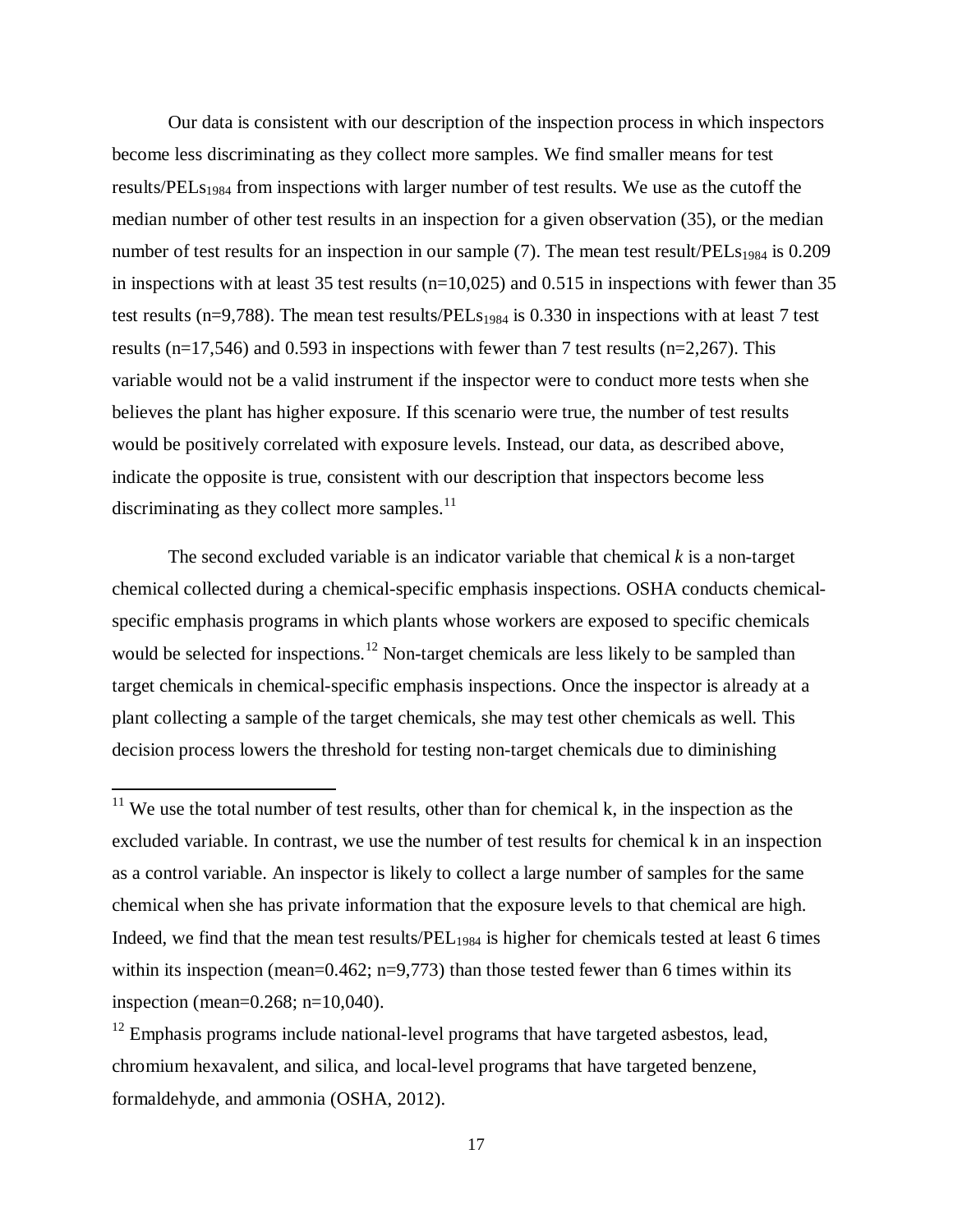marginal costs of testing. Our data is consistent with the inspector being less discriminating in collecting tests for non-target chemicals than for target chemicals within chemical-specific inspections. We find smaller means for test results/ $PEL_{1984}$  for non-target chemicals than for target chemicals within chemical-specific inspections. The mean test results/ $PELs<sub>1984</sub>$  is 0.076 for non-target chemicals (n=1,078) and 1.148 for target chemicals (n=480) within chemical-specific inspections.

The sampling of non-target chemicals in chemical-specific emphasis inspections is also less likely than the sampling of the average chemical in non-chemical-specific emphasis inspections. In a chemical-specific emphasis inspection, conditional on the number of tests in the inspection, non-target chemicals are more likely to be among the marginal chemicals tested, as inspectors focus on the target chemicals. For comparison, in a non-chemical-specific emphasis inspection, conditional on the number of tests in the inspection, each chemical is equally as likely to be one of the first or one of the last chemicals tested. The larger mean test results/  $PELs<sub>1984</sub>$  for the entire sample (0.360) than for target chemicals in chemical-specific inspections is consistent with our description of the inspection process. Finally, being part of a chemicalspecific emphasis inspection simply reduces the likelihood that a non-target chemical is tested, but it does not directly influence the level of worker exposure.

We provide direct evidence in support of the first requirement of valid excluded variables. As reported in Section 5.4, these variables are strongly correlated with the probability that a sample is observed and these relationships are statistically significant at the 1% level. Nevertheless, it is difficult to demonstrate conclusively that the proposed instruments are not correlated with unconditional exposure. Therefore, our robustness checks explore the effect of selection on our estimates by examining other models that incorporate different assumptions on the inspection process (see Section 5.4).

### **3.5 Control variables**

Exposure limits can be specified in three possible ways based on the time frame, i.e., time-weighted average (typically 8 hours), short-term exposure (typically 15 minutes), or ceiling limits (typically 5 minutes). The TLV and PEL for a given chemical can be compared only when these limits are defined using the same time-frame; thus, we include a dummy variable for test results for which TLVs and PELs are directly comparable. We also include a dummy variable for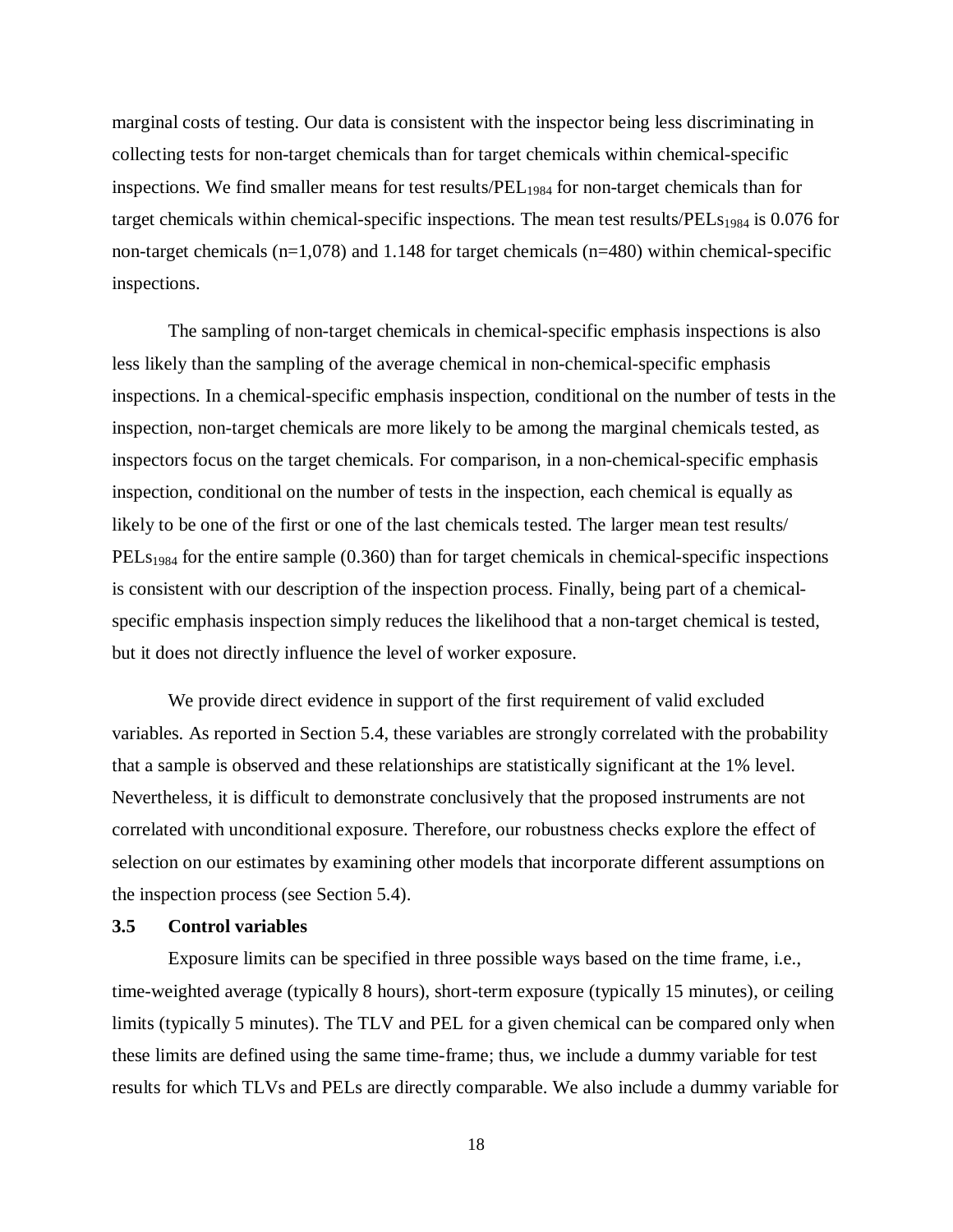PELs that have been revised during our study period. For the observation of test result *s* for chemical *k* in a given inspection, we include the log of the number of test results in the inspection for that specific chemical as a control variable because inspectors are more likely to collect multiple test samples for chemicals for which they expect high exposures.

Inspection-level control variables include indicators for samples collected during inspections that have occurred under the chemical-specific emphasis programs. Under these programs, OSHA targets inspections to industries where exposure levels for specific chemicals are potentially in excess of the PELs. Dummy variables control for the type of inspection, i.e., inspections undertaken in response to accidents, complaints or referrals from other agencies, follow-up inspections or other inspections, with programmed inspections as the omitted category.<sup>13</sup> We include a dummy to differentiate between health-focused inspections and safetyfocused inspections and a dummy for inspections that cover only part of the plant. Plant-level control variables include a plant's union status and the regulatory pressure at the plant. For our study to be valid, we need to control for these factors, but we do not need to isolate the causal effect of these factors on exposure. Regulatory pressure is captured by the number of OSHA inspections, the log of the dollar penalties, and the log of the number of violations from inspections in the previous year and between two to five years. Time dummies and SIC-4 dummies account for changes in production technology that influence worker exposure. Time dummies also control for secular declines in exposure. State dummies account for potential variation in state environmental health policies.

### **4. Data**

 $\overline{\phantom{a}}$ 

The CEHD provides the following information for each inspection: an inspection specific code, the numbers of samples collected in the inspection, an indicator that the sample is a personal airborne sample, the identity of the chemical sampled, the concentration of the personal airborne sample, and the duration during which the sample was collected. Using the information on the concentration and duration for each chemical sampled during an inspection and OSHA's guidelines, we calculate the appropriate test results for comparison to the chemical-specific voluntary and mandatory exposure limits. We link the data from the CEHD to OSHA's

 $13$  Programmed inspections are planned by OSHA based on the industry classification, which in turn is based on the industry-level rates of willful violation (Lofgren, 1996).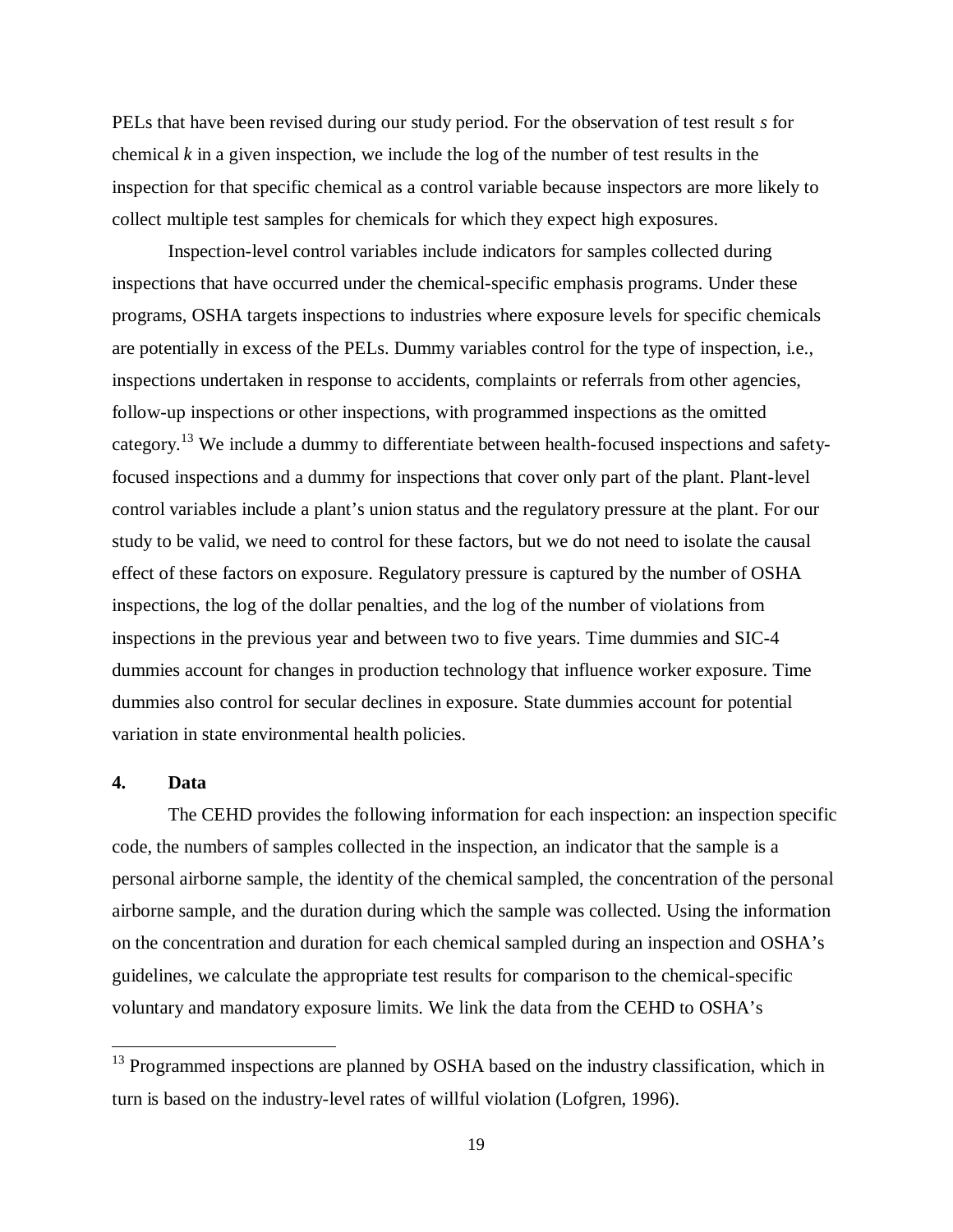Integrated Management and Inspection System (IMIS) using inspection identifiers. IMIS provides information, collected during inspections, on plant characteristics (the plant's SIC-4 code and address), and inspection characteristics (the date, type of inspections and a field describing the chemical-specific emphasis program, if any, under which the inspection was conducted). We construct plant regulatory histories (OSHA inspections, violations, and penalties) from IMIS by linking inspections over time using plant names, addresses, and SIC codes. We assemble the OSHA PELs from Tables Z-1, Z-2, and Z-3 of the OSHA General Industry Air Contaminants Standard (29 CFR 1910.1000). We conduct further research to document the few changes in PELs over time (Mirer, 2007). We assemble the TLVs from the ACGIH's annual TLV booklets (ACGIH, 1980-2009).

### **5. Results**

 $\overline{a}$ 

### **5.1 Summary statistics**

Among the 75 chemicals in our sample, the TLVs and PELs can be compared for 64 to 66 chemicals during our study period (Table 1, Panel A). A chemical is defined as having stricter TLVs than PELs in a given year if any of its TLVs, (ceiling, short-term or time weighted average limits), is stricter than those for PELs. The definition for a chemical with stricter PELs than TLVs is analogous.<sup>14</sup> The share of tested chemicals with stricter TLVs has grown from 44.2% of the 75 chemicals in the 1984-1990 period to 51.8% in the 2003-2009 period. In contrast, the share of chemicals with stricter PELs has declined from 8.4% to 6.5% and the share of chemicals with equally strict TLVs and PELs has declined from 35.2% to 28.0%.<sup>15</sup>

Chemicals with stricter contemporaneous PELs than PEL<sub>1984</sub> have the lowest mean exposure among test results (Table 1, Panel A, column 6). These chemicals with updated PELs, (regardless of their TLVs), have the lowest test results/PEL<sup>1984</sup> of 0.046. Next, we consider the chemicals categorized by the relative stringency of their contemporaneous TLVs and PELs.

<sup>&</sup>lt;sup>14</sup> We do not observe cases in which a chemical's TLV is stricter by one of these measures, but is less strict by other measures.

 $15$  The share of chemicals with stricter TLVs than PELs is larger in the sample of all chemicals with PELs. While the PELs have been updated for eight of the 75 chemicals in our study, they have been updated for only 16 (Mirer, 2007) out of about 300 chemicals with mandatory limits (McCluskey, 2003).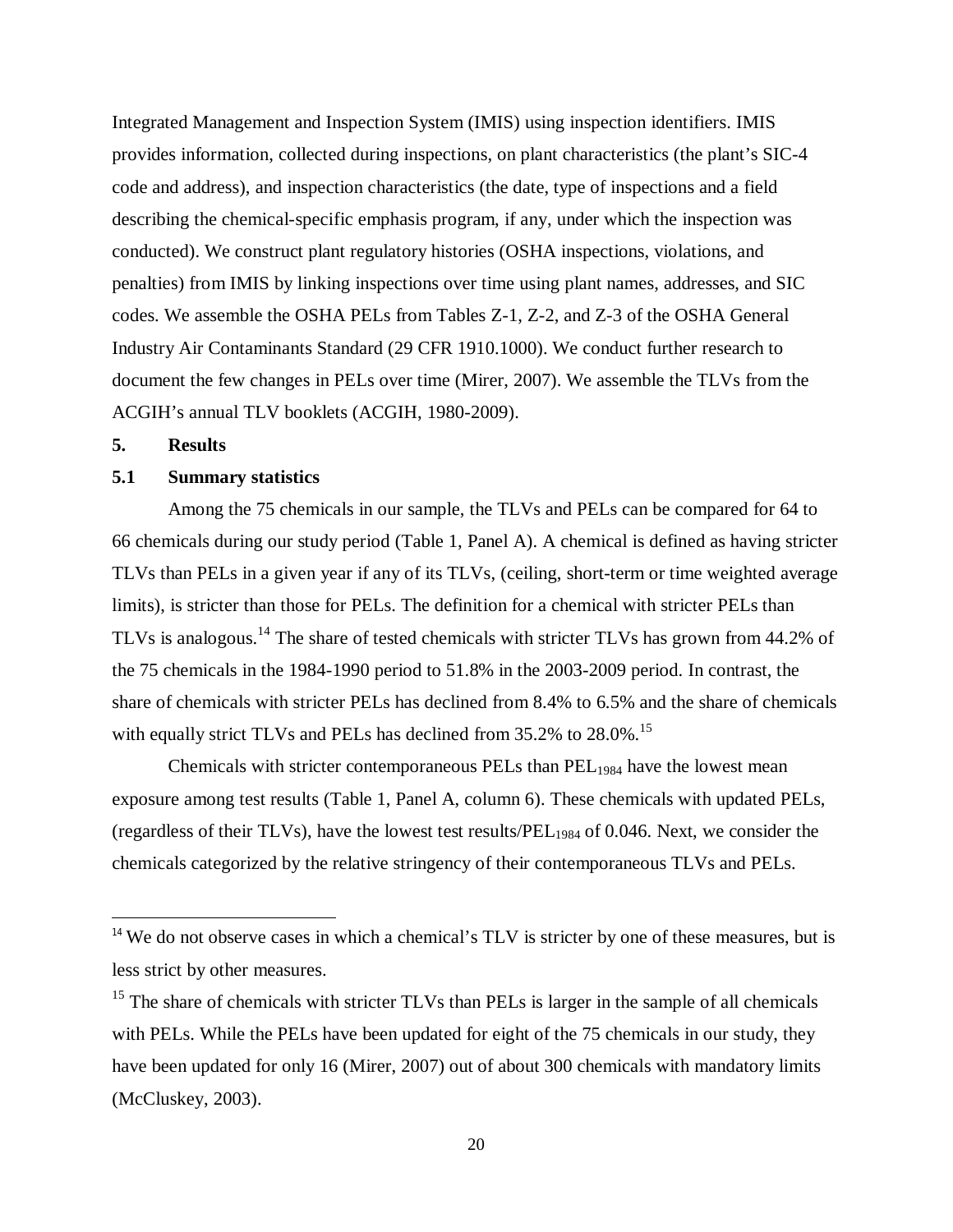Chemicals with stricter TLVs than PELs have the lowest test results/ $PEL<sub>1984</sub>$  (0.155). In contrast, test results/PEL<sup>1984</sup> are higher for chemicals with equally strict TLVs and PELs (0.506), for chemicals with less strict TLVs than PELs (0.690), and for chemicals with TLVs and PELs that are not directly comparable (0.302). Toluene and lead are among the top four chemicals as a share of the test results and as a share of the test results that exceed the PEL<sub>1984</sub> (Table 1, Panel B). The other chemicals that make up a large share of test results are silica and beryllium; and the other chemicals that make up a large share of the test results that exceed the  $PEL<sub>1984</sub>$  are formaldehyde and vanadium fume. We find high exposure for the test results that exceed the  $PEL<sub>1984</sub>$ . For example, the mean test results/ $PEL<sub>1984</sub>$  is 108 for beryllium, 21.5 for antimony, 14.0 for vanadium fume and 13.7 for formaldehyde.

The vast majority of test results indicate that exposure is generally low (Table 2, column 2). On average, the mean test results are about one third the level of the  $PEL<sub>1984</sub>$ , two fifths the level of the contemporaneous PELs and three fifths the level of the contemporaneous TLVs. Only a minority of test results, i.e., 6.0% and 4.3% of test results, exceed the contemporaneous TLVs and PELs, respectively. Part of the explanation for low exposure despite PELs being outdated is that production processes often do not require all 75 chemicals. In addition, this pattern of low exposure for the majority of test results is compatible with the "overcompliance" observed in studies of pollution discharges into the environment (Shimshack and Ward, 2008).

High exposure levels at a subset of plants raises health concerns and highlights the need for effective policies to reduce exposure. About 24.8% of plants in 1984-2009, and 23.4% of plants in the more recent period (2003-2009), have at least one test result exceeding the TLVs, whereas 19.4% and 14.4% of plants in the same time periods have at least one test result exceeding the PELs. The larger number of plants exceeding the contemporaneous TLVs than the contemporaneous PELs is unsurprising as the majority of test results are for chemicals with stricter TLVs than PELs. The low exposure across most percentiles of test results but high exposure at the highest percentiles motivates our use of quantile regressions, as policy makers are concerned with influencing the behavior of the worst performing plants. The ratio of test results to PEL<sub>1984</sub> is 0.0007 at the median, 0.025 at the 70<sup>th</sup> percentile, 0.274 at the 90<sup>th</sup> percentile and  $0.751$  at the 95<sup>th</sup> percentile (Table 4).

Next, we compare the characteristics of test results that are above and below the median test results/PEL<sub>1984</sub> (Table 2, column 5 and 7). At the median, the test result is 1% of the PEL<sub>1984.</sub>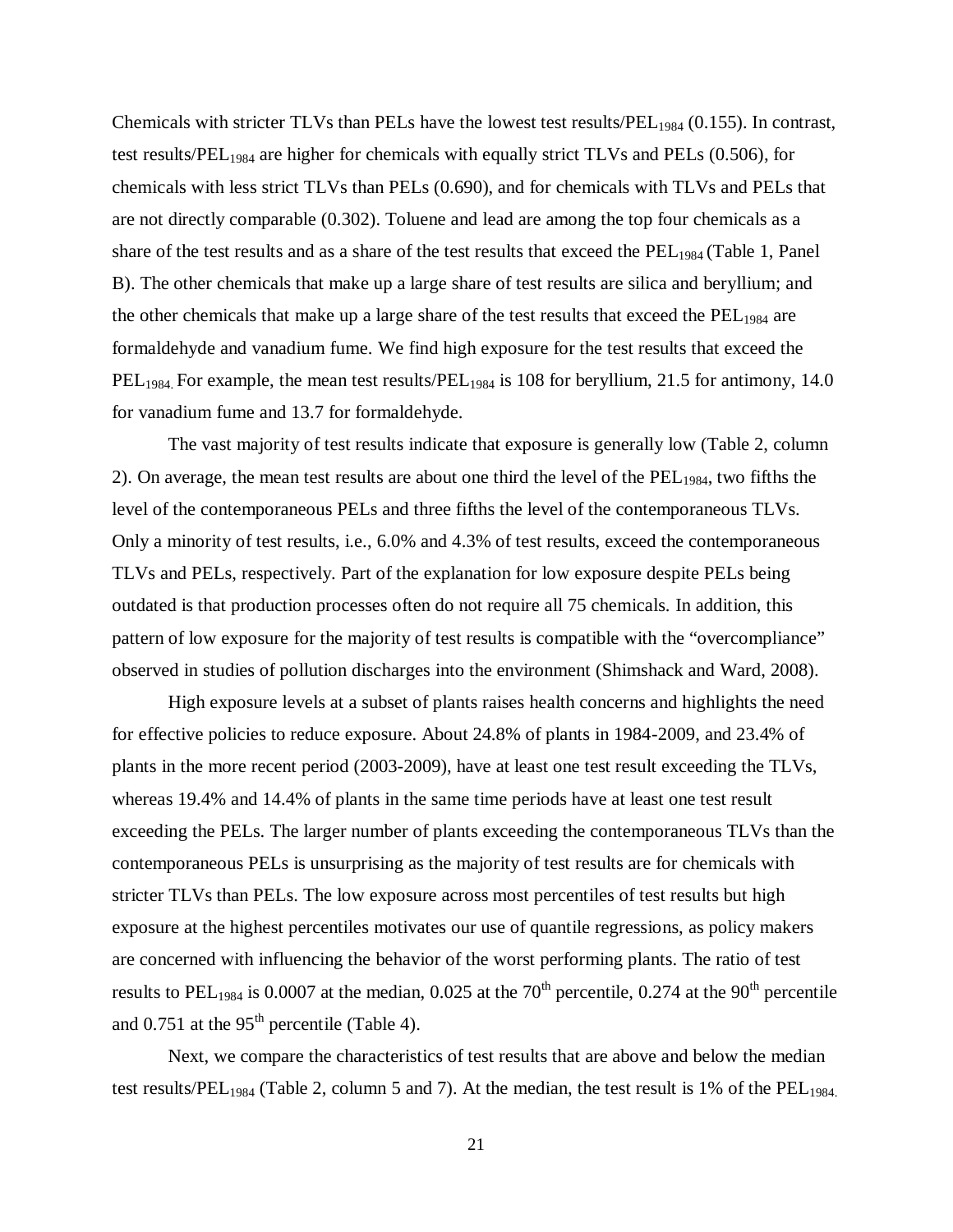The same two chemicals, toluene and lead, rank among the top five chemicals represented by test results above and below 1% of  $PEL<sub>1984</sub>$ . The composition of test results with stricter, equally strict or less strict TLVs are also fairly similar for test results above and below 1% of PEL<sub>1984</sub>. For the 7,425 test results above the median, 32.3% of test results have stricter TLVs, 13.4% have less strict TLVs and 28.9% have equally strict PELs and TLVs. For the 12,388 test results below the median, the respective figures are 33.2%, 11.4% and 31.8%.

Ideally, our regression analysis would compare test results from plants and inspections that are similar in their characteristics; and these test results would differ only in the extent of the gaps of strictness of  $TLV_t$  and  $PEL_t$ , divided by  $PEL_{1984}$ . We try to achieve as best a comparison as possible by employing control variables in our regressions. There is no indication from Table 2 that the above median test results are more frequently collected from plants with characteristics associated with poor industrial hygiene. On the one hand, above median test results are collected more frequently from plants with more penalties in the previous year. On the other hand, these test results are collected more frequently from plants with smaller penalties in the previous two to five years and fewer violations in the previous year and in the previous two to five years. Above median test results are collected less frequently from inspections associated with poorer performing plants, i.e., inspections that occur in response to accidents, complaints from workers, referral from other agencies, or follow up from previous inspections. Noteworthy, above median test results are collected more frequently from unionized plants.

The raw means permit a preliminary exploration of the relationship between exposure and stricter PELs (Table 3). For the seven chemicals for which stricter PELs were enacted during our study period, we compare the share of test results that met the stricter PELs for test results collected in the periods before and after the enactments of stricter PELs. As seen in Table 3, Panel A, the share that met the stricter PELs improved from 59.7% before the enactment of stricter PELs to 92.0% after the enactment of stricter PELs. This improvement is remarkable, even if part of the decline is due to the larger number of inspections during the later period. Next, we consider the 46 chemicals for which stricter TLVs were recommended during our study period. Among these, 31 chemicals experienced one TLV update, 14 chemicals experienced two updates and 1 chemical experienced three updates. We focus on the final TLV updates for these chemicals. We compare test results that meet the final TLVs for the set of test results collected during the periods before and after the adoptions of stricter final TLVs. In contrast to the stark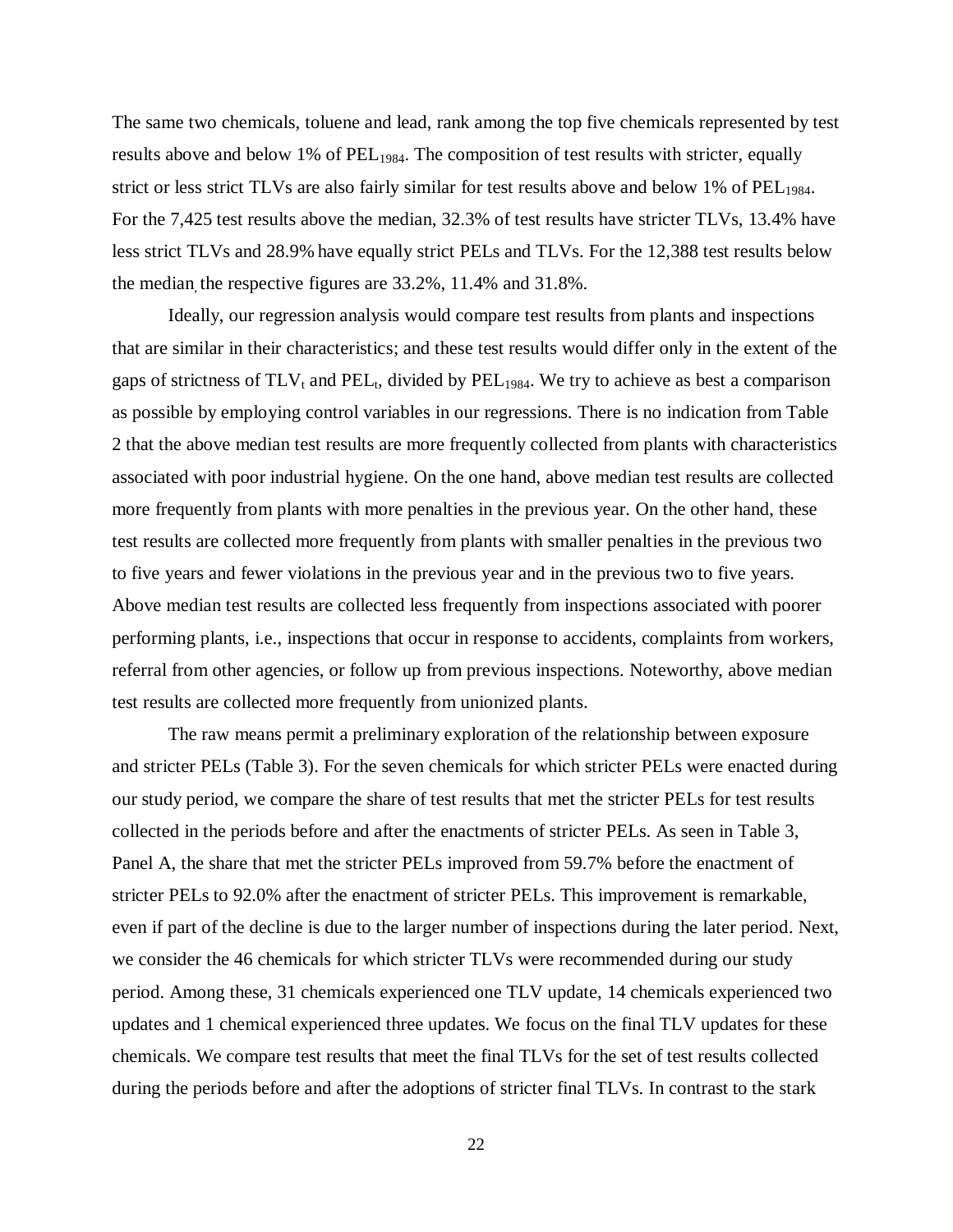improvements to test results meeting the stricter PELs, we observe a less pronounced improvement in the share of test results that meet the stricter TLVs. As seen in Table 3, Panel B, 92.0% of test results met the stricter TLVs prior to the final update to the TLVs, while 92.9% of test results met stricter TLVs after their last update.

Finally, the extrapolation of our results to other chemical plants in the CEHD would require some adjustments. First, we compare our sample with the sample of CEHD plants where inspections have not collected any of the 75 chemicals (Online Appendix 1, Table A2, Panel A). Relative to excluded inspections, a larger share of the inspections in our sample are undertaken as chemical-specific emphasis inspections and in response to referrals or complaints, whereas a smaller share is undertaken as programmed inspections. The larger share of referrals from other environmental agencies and complaints from employees in our sample suggests that plants in our sample have potentially more environmental health and safety problems. Another comparison of interest is that plants in our sample are more likely to be unionized. Given our focus on chemical samples, unsurprisingly, a larger share of our inspections is primarily health inspections, which concentrate on worker exposure, as opposed to safety inspections, which concentrate on injuries. Second, we compare our sample with inspections that collect samples for chemicals other than the 75 in our study (Online Appendix 1, Table A2, Panel B). Our sample has higher exposure as indicated by the larger number of PEL exceedance per inspection. Our sample also has more test results and chemicals tested per inspection.

#### **5.2 Results overview**

Our research question is whether TLVs that are stricter than PELs reduce exposure. If these regularly updated TLVs reduce exposure significantly, they can serve as a policy tool in reducing exposure in light of the difficulty of updating PELs. Our findings are twofold. First, TLVs that are stricter than PELs significantly reduce exposure. Second, the magnitude of exposure reduction is smaller in response to these TLVs than in response to PELs, regardless of whether the PELs are stricter or less strict than the TLVs. These results hold for the average plant and at the high percentiles of exposure. Exposure reduction is defined as reduction in the ratio of test results to PELs1984. Positive coefficients on the *Relative TLV<sup>t</sup>* variable indicate that stricter TLVs (or equivalently a reduction in TLVs) reduce exposure. The marginal effect of stricter PELs is calculated as the coefficient on *Relative PEL<sup>t</sup>* minus the coefficient on *Relative TLVt*. A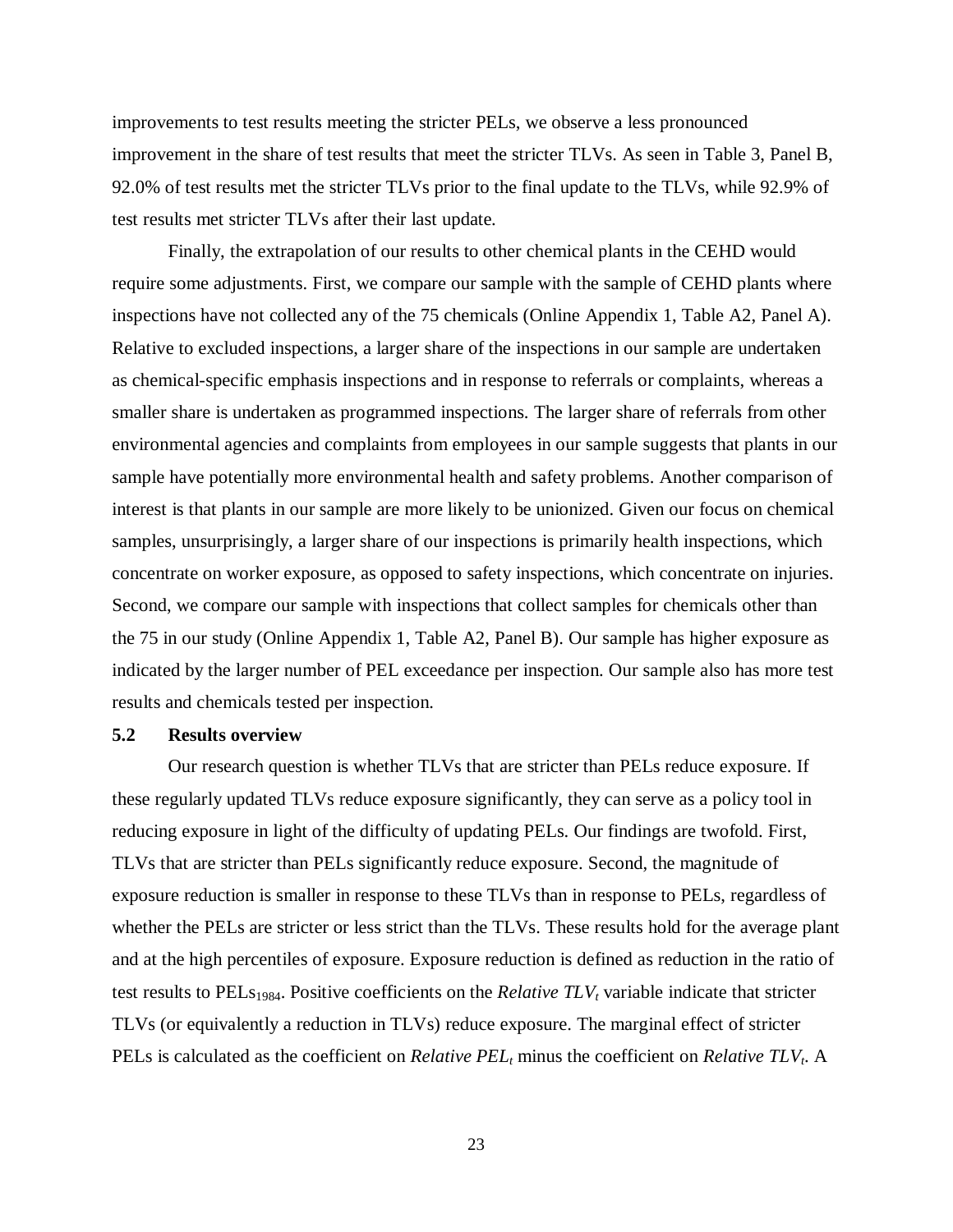positive marginal effect indicates that stricter PELs (or equivalently a reduction in PELs) reduce exposure.

### **5.3 Plants' mean response to TLVs and PELs**

We compare plants' *mean* response to voluntary and mandatory standards. The Heckman selection model and the inspection fixed effect model, which address different aspects of the selection problem, yield similar results. Both models indicate that for the average plant, TLVs that are stricter than PELs significantly reduce exposure. However, the exposure reduction is smaller in response to TLVs than to PELs, both in the cases where PELs are stricter and less strict than TLVs. The exposure reduction is minimal in response to TLVs that are less strict than PELs.

The Heckman selection model addresses inspectors choosing which chemicals to test within a plant, based on factors unobserved by the researchers (Table 4, columns 1 and 2). We find that a 1% reduction in TLVs, which are initially stricter than PELs, leads to 0.714% lower exposure. In contrast, a 1% reduction in PELs leads to 1.488% lower exposure when PELs are initially less strict than TLVs and 2.156% lower exposure when PELs are already stricter than TLVs. The model also reveals that a 1% reduction in TLVs that are stricter than PELs leads to only 0.045% lower exposure. The first three estimates are statistically significant at the 1% level, while the last estimate is statistically significant at the 10% level.

The larger marginal exposure reductions in response to TLVs that are stricter than PELs than in response to TLVs that are less strict than PELs is unsurprising. TLVs that are less strict than PELs lead to only limited reductions in exposure because even high exposure plants treat the mandatory limits as the binding constraint. Increases in the stringency of these TLVs provide minimal information on protective exposure levels. In contrast, when a chemical's TLV is stricter than its PEL, increases in the stringency of the TLV provides new information that lower exposure levels are required to protect workers.

The reasoning is analogous for the response to PELs. When a chemical's PEL is less strict than its TLV, an increase in the stringency of the PEL tightens the binding mandatory limit, but it does not provide as much new information on the appropriate exposure level. The fact that the TLV is already stricter than the PEL already indicates that the outdated PEL is insufficiently protective and that plants would need to strive towards the stricter TLV to protect workers. In contrast, when the chemical's PEL is stricter than its TLV, an increase in the stringency of the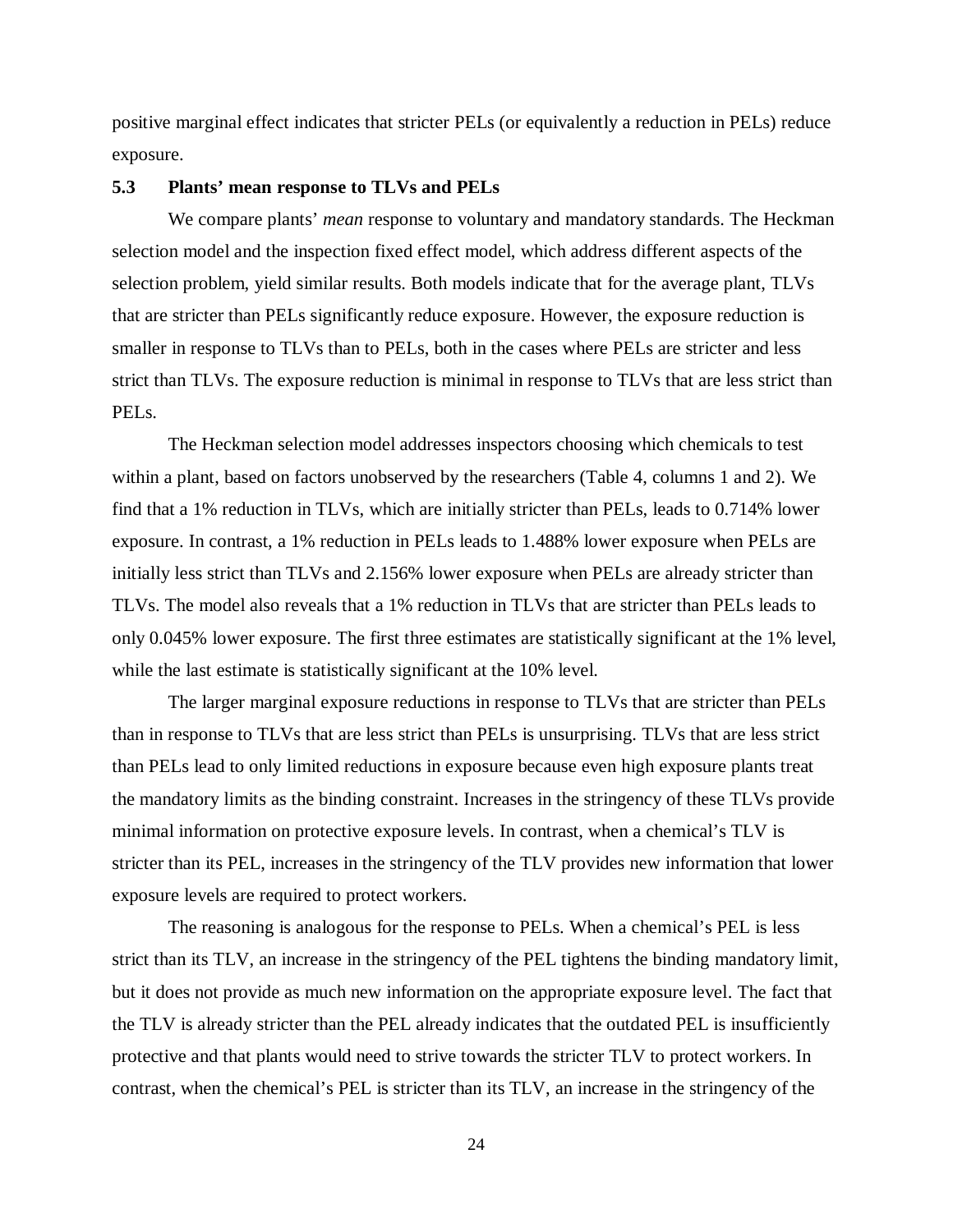PEL both tightens the binding mandatory limits and provides new information on the appropriate exposure levels. The estimated marginal effects of stricter PELs that are more stringent than TLVs are slightly larger than anticipated, with a 1% reduction leading to 2.2% decline in exposure. This result may be due to high exposure plants changing production processes in response to stricter PELs, which lead to discrete improvements in exposure.

The P-values from the Heckman model indicate exposure reductions from stricter PELs are larger than that from TLVs, irrespective of the initial relative stringency of the corresponding TLVs and PELs (Table 4, column 2). Larger effects from PELs than TLVs is unsurprising as plants face expected OSHA penalties for failing to meet PELs. In contrast, as described in Section 2.3, plants face limited incentives to adhere to TLVs. Another result of interest is the positive correlation in the selection and exposure errors, with the coefficient on the inverse Mills ratio statistically significant at the 1% confidence level (Table 4, column 2). This positive correlation confirms that inspectors are more likely to test chemicals when they have private information that exposure may be high. However, it does not necessarily imply that the estimated effects of variables of interest are biased in our other models.

The inspection fixed effect model addresses inspectors choosing which plants to inspect and conduct tests based on unobserved factors (Table 4, column 3). Inspectors may observe factors, which lead to their belief of high exposure within a plant, and their subsequent administration of tests. However, these factors may be plant and time specific, but not related to an individual chemical. Formally, this specification allows  $v_{s k p t}$  and  $\varepsilon_{s k p t}$  to be correlated through unobserved factors specific to the inspection. This specification also assumes unobserved chemical-specific information within the inspection, that affects the likelihood of the selection of chemicals within an inspection, is not correlated with exposure levels  $(\xi_{s k p t}$  is independent of  $\psi_{s\, k\, p\, t}$ ).

We find that the coefficients on the *Relative TLV<sup>t</sup>* and *Relative PEL<sup>t</sup>* variables are smaller in the inspection fixed effect model (Table 4, column 3) than in the Heckman model (Table 4, column 2). These smaller coefficients are due to the fixed effect capturing some of the variation in exposure levels among test results.<sup>16</sup> Nevertheless, we continue to find that TLVs that are

 $\overline{a}$ 

<sup>&</sup>lt;sup>16</sup> For the case that  $TLV_t$  is less strict than  $PEL_t$ , the coefficient on *Relative TLV<sub>t</sub>* is slightly larger in the fixed effect model than in the Heckman model (Table 4, column 3 and 2, respectively).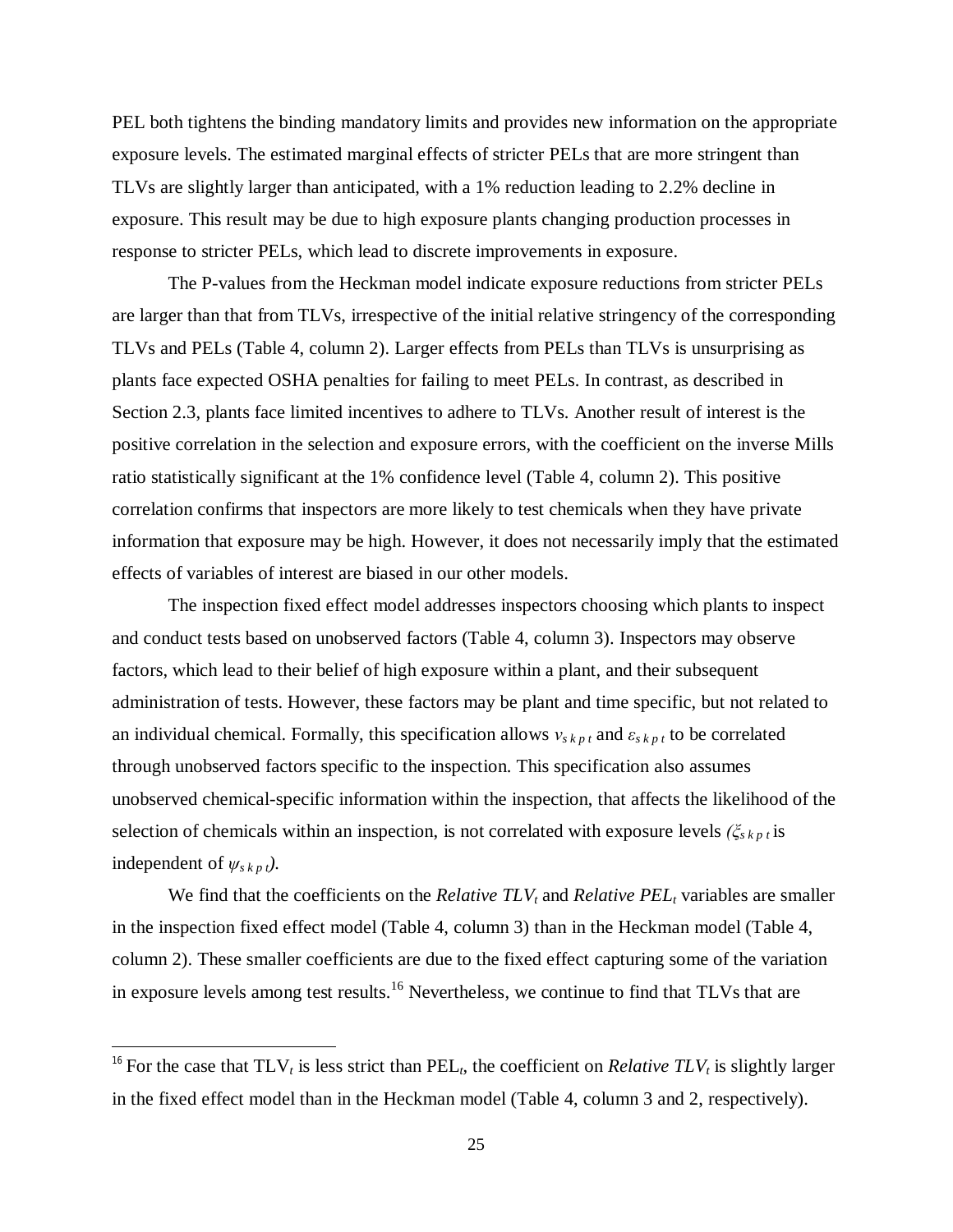stricter than PELs reduce exposure significantly and that exposure reduction in response to these TLVs is smaller than that in response to PELs. We find that a 1% reduction in TLVs that are stricter than PELs leads to 0.372% lower exposure. In contrast, a similar reduction in PELs leads to 0.706% lower exposure when PELs are less strict than TLVs and 1.018% lower exposure when the PELs are stricter than TLVs. The model also reveals that a 1% reduction in TLVs that are less strict than PELs leads to only 0.060% lower exposure. These estimates are statistically significant at the 1%, 10%, 1% and 5% level, respectively.

#### **5.4 Robustness checks: informational assumptions on selection**

The Heckman selection model applies two instruments, i.e., the number of test samples in a given inspection and the dummy for non-target chemicals in a chemical-specific emphasis inspection (Table 4, column 1 and 2). These two instruments meet the first requirement of valid instruments. We find a strong correlation between the probability that a test result is observed and each of the instruments. The estimated coefficients for these instruments in the inspection equation are statistically significant at the 1% level. We provide arguments on why the second requirement of valid instruments is met (Section 3.4), but it is difficult to prove conclusively that the instruments are not correlated with exposure level. Therefore, we proceed to show how our results are robust to alternative assumptions on inspectors' information in the inspection process.

OSHA's sampling guidelines require that inspectors attempt to sample worst-case exposure levels (OSHA, 2012) and inspectors often collect multiple samples of the same chemical in one inspection. Therefore, our model incorporates a selection process that allows for more than a single sample per chemical.<sup>17</sup> Inspectors first establish a ranking of likely worst-case times and locations for each chemical. Then for each chemical, they decide whether to collect a sample in the worst scenario, then in the second worst scenario and so on.  $J_{s k p t} = I$  for each sample that is collected, while  $J_{s k p t} = 0$  for each chemical for which no test is administered.

We bound the estimated effects by estimating two alternative models that make opposite assumptions on the private information available to the inspector. We follow Manski's bounds approach (Manski 1989, 1990, 1991), which builds off of the idea that:

 $E(Exp | Z) = E(Exp | Z, J=1)P(J=1) + E(Exp | Z, J=0)P(J=0)$ 

 $\overline{\phantom{a}}$ 

 $17$  The mean number of test results per inspection is 18.2, covering 3.2 different chemicals.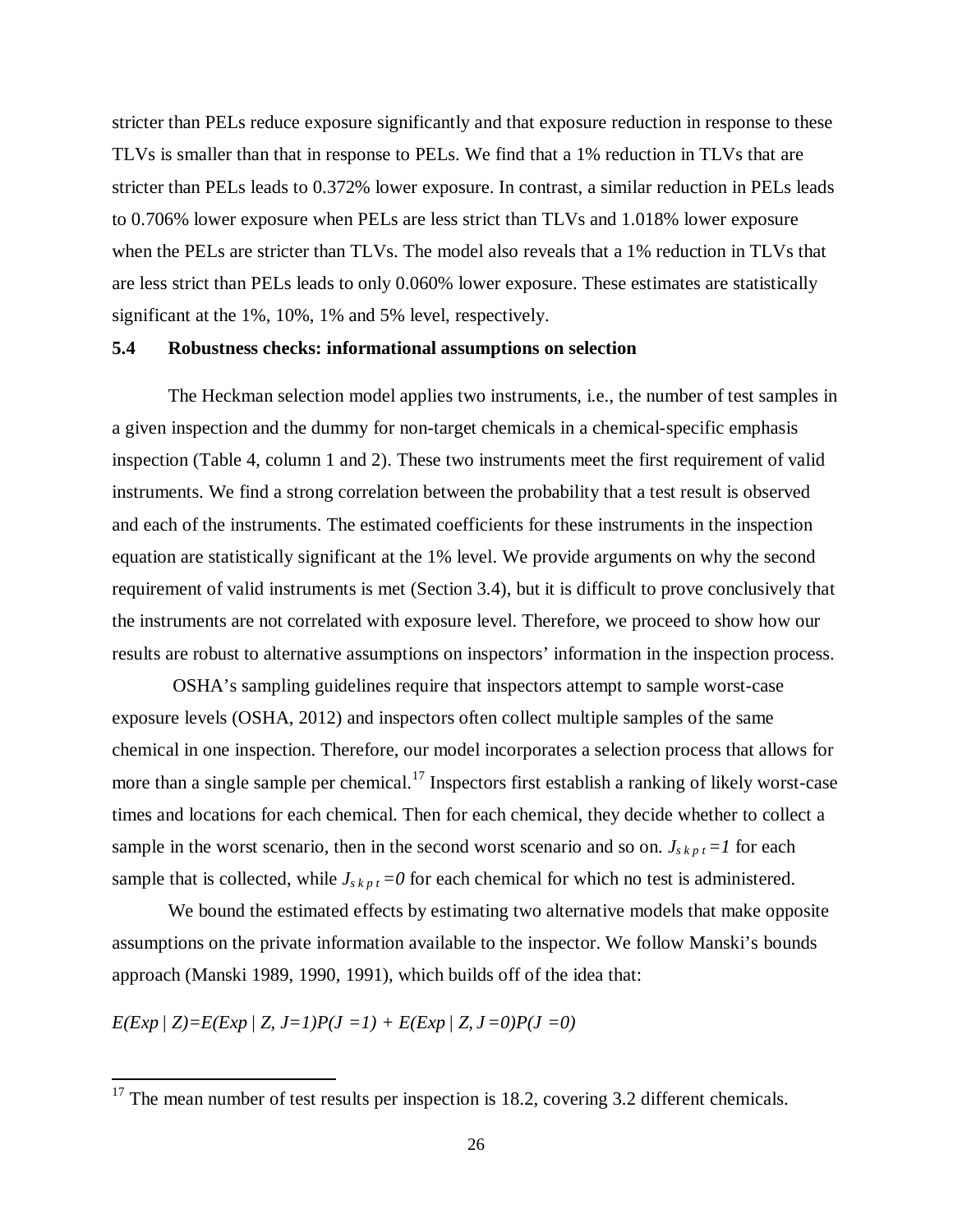where *Z* is the vector of explanatory variables, and other variables are as defined above.

The upper-bound for exposure levels assumes that  $E(Exp / Z, J=0) = E(Exp / Z, J=1)$ .<sup>18</sup> In this case, inspectors do not have private information on unobserved factors that affect both the likelihood of taking a sample and the expected exposure levels. This implies *εs k p t* is independent of  $v_{s k p t}$  in the OLS regression, and  $\zeta_{s k p t}$  is independent of  $\psi_{s k p t}$  in the fixed effect regression. We treat the 19,000+ test results collected during the inspections as if they had been collected randomly, and we estimate the exposure equation using OLS.

The lower-bound for exposure levels assumes that  $E(Exp_{skpt} / J_{skpt} = 0) = 0$ . In this case, inspectors choose not to test a given chemical when they know it is not present based on their preliminary onsite evaluation or their understanding of the plants' production process. For inspections that collect only a subset of the 75 chemicals, we assume the exposure levels are zero (or below detectable levels) for the rest of the 75 chemicals. (Inspections that do not collect any of the 75 chemicals are excluded from our analysis). To operationalize this assumption, we construct observations for our exposure equation, with the test result taking the value zero for any of the 75 chemicals that are not sampled. The number of observations in our exposure equation rises from 19,000+ actual test results to 110,000+ actual and constructed test results. We estimate the exposure equation with 110,000+ observations using the OLS and inspection fixed effect models. We use the same definition for constructing untested observations for the selection equation of the Heckman model.

Results from the first OLS model, which assumes inspectors have no private information in their choice of which chemicals to sample (Table 4, column 5), are remarkably similar to the Heckman selection model (Table 4, column 2). We find that a 1% reduction in TLVs that are stricter than PELs leads to 0.727% lower exposure. In contrast, a 1% reduction in the PELs lead to 1.063 % lower exposure when TLVs are stricter than PELs and 1.740% lower exposure when TLVs are less strict than PELs. These estimates are statistically significant at the 1%, 10%, and

 $\overline{a}$ 

<sup>&</sup>lt;sup>18</sup> In Manski's bounds approach, the upper bound is derived by assuming  $E(Y|X,J=0) = max(Y)$ . The assumption, that at the upper bound unselected chemicals have no higher expected exposure than selected chemicals, is likely to hold in our study. Inspectors are not likely to test chemicals that have lower expected exposure than chemicals they elect not to test.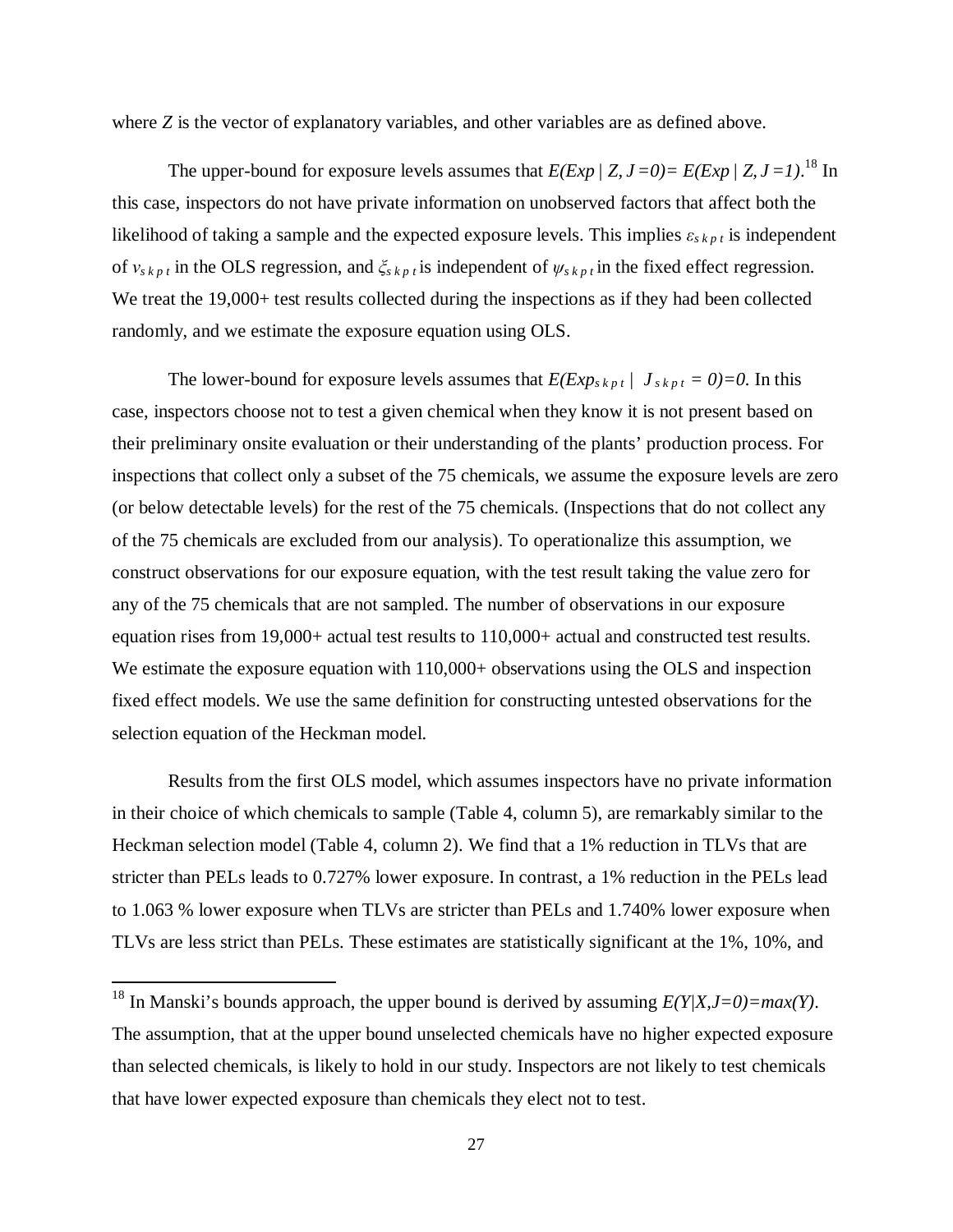1% levels, respectively. We also find that a 1% reduction in TLVs that are less strict than PELs leads to only 0.050% lower exposure, but this estimate is not statistically significant (Table 4, column 5). The coefficient on the inverse Mills ratio from the Heckman model demonstrates that inspectors do have private information. However, the similarity in the results from the Heckman selection model and the OLS model suggests that not addressing the selection of the subset of chemicals to test does not lead to significant bias in the estimated effects of TLVs or PELs. This finding supports our analysis below, which applies quantile regressions that do not address selection (Section 5.5).

Next we consider the second OLS model, which assumes the non-testing of chemicals only occurs when inspectors know these chemicals are not present or their exposure levels are below detectable limits. This model yields smaller estimates on the effects of PELs and TLVs (Table 4, column 6). Nevertheless, we continue to see that TLVs that are stricter than PELs reduce exposure, but by a smaller amount compared to the PELs. A 1% reduction in TLVs that are stricter than PELs leads to 0.110% lower exposure. In contrast, a similar reduction in PELs leads to 0.400% or 0.502% lower exposure when TLVs are stricter or less strict respectively. These estimates are statistically significant at the 1%, 10% and 1% levels, respectively. When TLVs are less strict than PELs, a 1% reduction in TLVs leads to 0.009% lower exposure, but this estimate is not statistically significant.

We apply the analogous logic to estimate bounds for the inspection fixed effect model. For both inspection fixed effect models, we continue to see the pattern that PELs lead to larger reduction in exposure than do TLVs. The fixed effect model (Table 4, column 4), which assumes the non-testing of chemicals only occurs when inspectors know these chemicals are not present, yields similar estimates to the OLS model under similar assumptions (Table 4, column 6). A 1% reduction in TLVs that are stricter than PELs leads to 0.100% lower exposure. In contrast, a similar reduction in the PELs leads to 0.337% lower exposure when TLVs are stricter than PELs and 0.428% lower exposure when TLVs are less strict. When TLVs are less strict than PELs, a 1% reduction in TLVs leads to 0.009% lower exposure (Table 4, column 4). These estimates are statistically significant at the 1% level. Results from the fixed effect model, which assumes inspectors have no private information in their choice of which chemicals to collect, is discussed earlier (Table 4, column 3).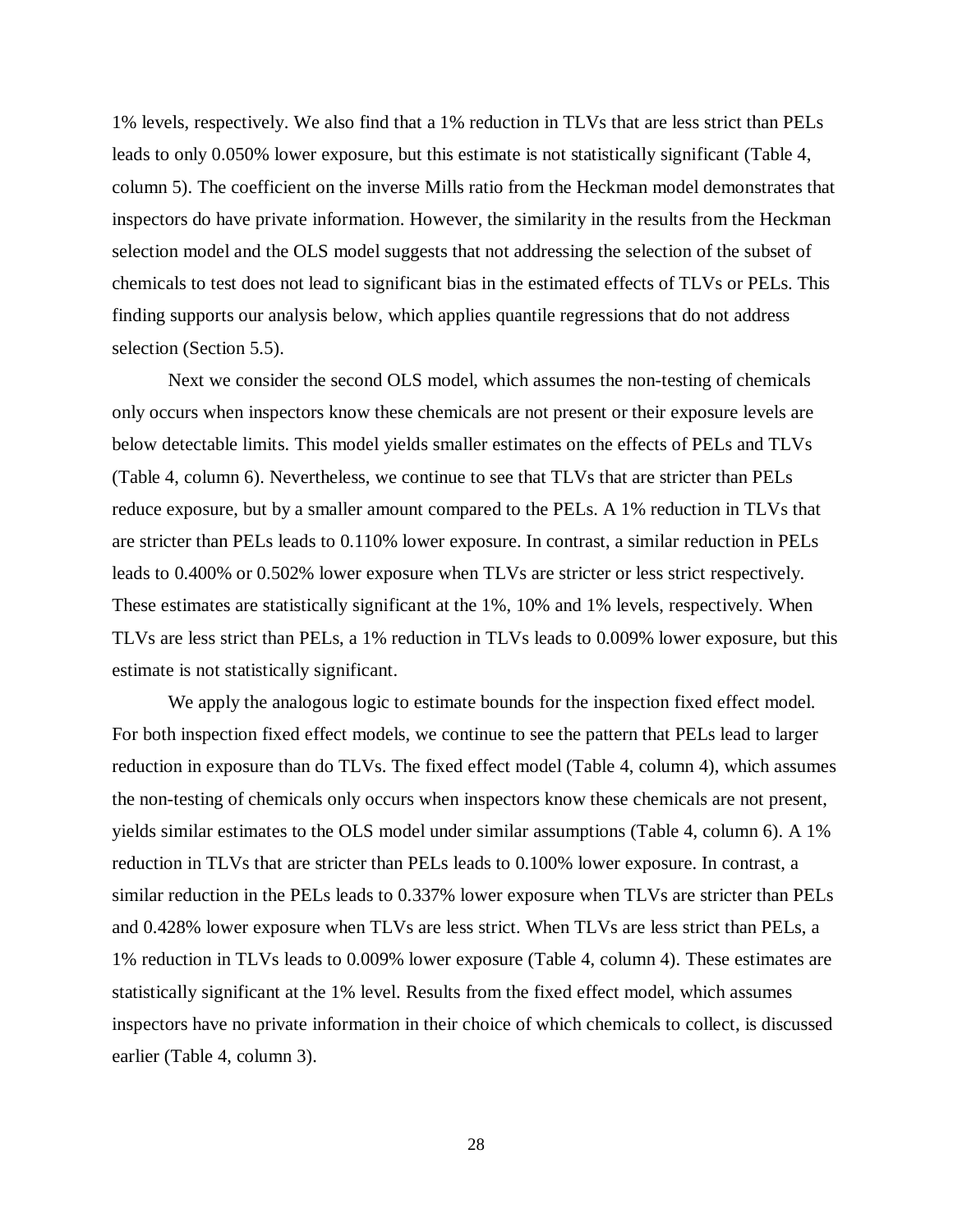To summarize, our preferred estimates provide guidance on the effect of stricter standards for plants which otherwise would have high levels of exposure. The results from the Heckman, the first fixed effect, and the first OLS models (Table 4, columns 2, 3 and 5) are more representative of plants and chemicals with above average exposure, which are more likely to be tested. Our supplementary estimates from the second fixed effect and the second OLS models (Table 4, columns 4 and 6) provide guidance on the effect of stricter standards on the general population of all chemical plants and all chemicals. All models consistently show that reducing TLVs that are stricter than PELs significantly reduce exposure but the exposure reduction from these changes in TLVs are smaller than that from PELs. The smaller estimates from the second fixed effect and the second OLS models are unsurprising. In particular, the addition of the large number of zero constructed test results to represent the untested low exposure plants and chemicals is likely to shift the average effect of most of our explanatory variables towards zero.

### **5.5 Response across the distribution of exposure: quantile regressions**

From a health policy perspective, the priority is to reduce worker exposure at plants and for chemicals with high exposure levels. Our earlier models, which focus on the average effects, are likely to be skewed towards low exposure plants, as 60% of our test results are below 1% of the PELs<sub>1984</sub> (Table 4). To focus on high exposure plants, we estimate quantile regressions. These quantile regressions remain informative even though they do not address the likely selection of chemicals or plants with higher exposure in the inspection process. First, we find similar estimated effects of TLVs and PELs from the Heckman selection model and the OLS model that assumes inspectors have no private information (Table 4, columns 2 and 5). This similarity suggests that ignoring selection within the quantile regressions is not likely to lead to significant biases in the estimated coefficients for *Relative TLV<sup>t</sup>* and *Relative PELt*. Second, even if ignoring selection leads to some bias in the quantile regressions, our results are informative for high levels of exposure, which pose the most health risks.

The quantile regressions (Table 5) yield similar results to our mean regressions (Table 4). In both sets of regressions, we find that TLVs that are stricter than PELs significantly reduce exposure, but the exposure reduction is smaller in response to these TLVs than to PELs. The scale of effects increases as we move to higher quantiles. As seen in Table 5, we find sizable effects of TLVs and PELs only at the higher percentiles of exposures, i.e., at and beyond the  $70<sup>th</sup>$ percentiles, where there is room for exposure reduction. To begin with, we focus our attention on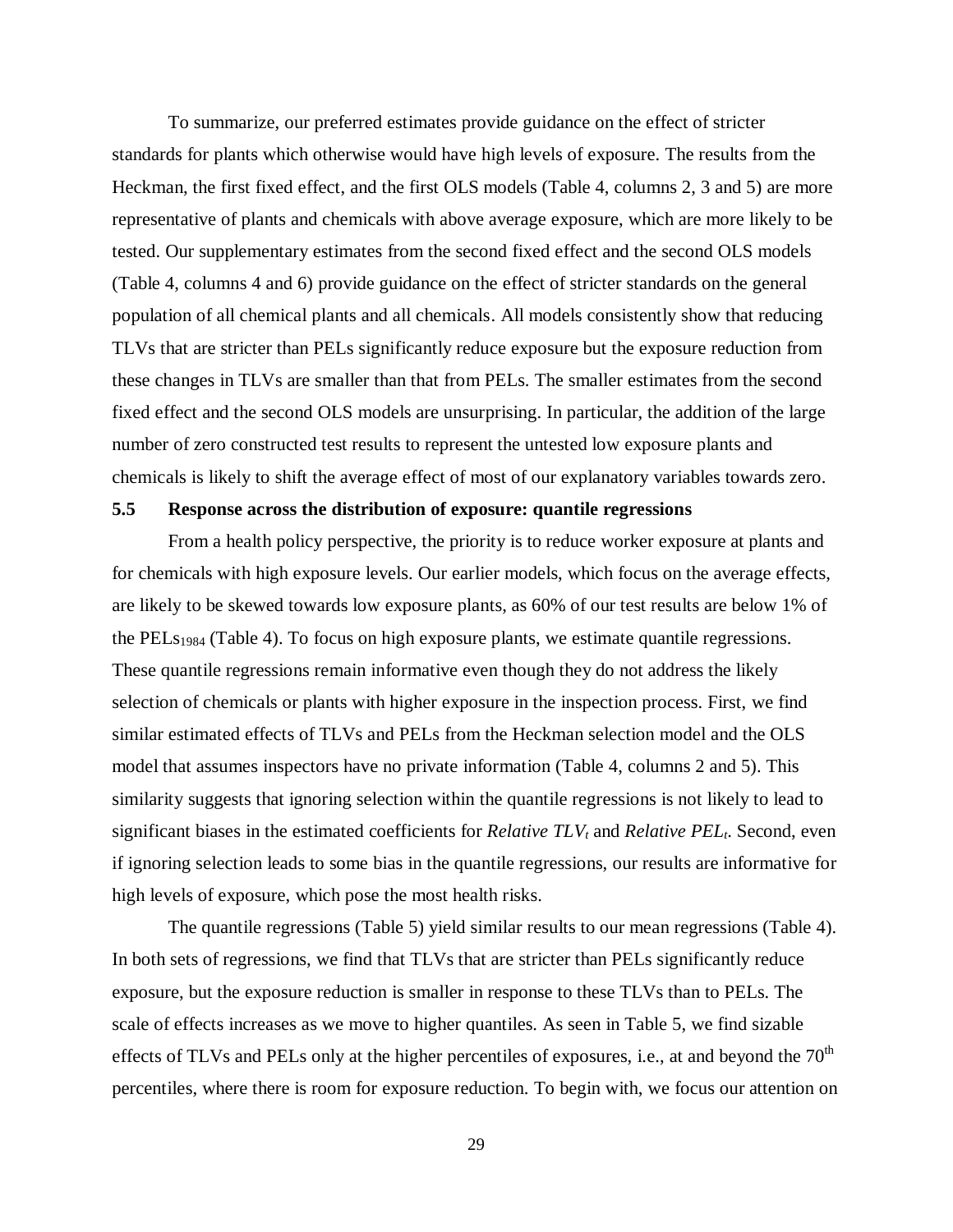cases when TLVs are stricter than PELs. A 1% reduction in TLVs results in a 0.138%, 0.303%, and 0.657% decline in exposures at the  $90^{th}$ ,  $95^{th}$ , and  $97.5^{th}$  percentiles, respectively. In contrast, a similar reduction in PELs leads to a 0.489%, 0.837%, and 1.601% decline in exposures at those respective percentiles. At the lower percentiles, we continue to find smaller exposure reduction in response to TLVs than in response to PELs. A 1% reduction in TLVs results in a 0.006% and 0.033% decline in exposures at the  $70<sup>th</sup>$  and  $80<sup>th</sup>$  percentiles, respectively. In contrast, a similar reduction in PELs leads to a 0.110% and 0.217% decline in exposures at those respective percentiles. These estimates are statistically significant at the 1% level.

We can rule out the concern that a few chemicals are driving the results in the regressions at the highest quantiles. The distribution of observations across the 75 chemicals is fairly similar for observations that make up the  $95<sup>th</sup>$  quantile and those that make up the full sample. The 95th quantile regression generates estimated coefficients such that 5% of the exposure observations  $(n=1000+)$  are greater than their predicted values. Comparing the percent of these  $1000+$ observations and the percent of our full sample that are made up of each of the 75 chemicals, we find a 73% correlation in the distribution of chemicals in these two samples, indicating the similarity in these two distributions. Moreover, within the upper quantile of observations, a large number of chemicals are represented, contributing to the 95th percentile regressions. We find that 29 different chemicals make up at least 1% of the upper quantile of observations, and 59 chemicals are represented. As a comparison, 27 chemicals make up at least 1% of the full sample, and 75 chemicals are represented.

Results from our quantile regressions differ from those from our main regressions in one aspect. At and above the  $70<sup>th</sup>$  percentile the quantile regressions reveal larger exposure reduction in response to TLVs that are less strict than PELs than in response to TLVs that are stricter than PELs. The relative magnitudes of the exposure reduction are reversed in our mean regressions. The quantile regressions also reveal larger exposure reduction in response to PELs that are less strict than TLVs than in response to PELs that are stricter than TLVs. Again, the relative magnitudes of the exposure reduction are reversed in our mean regressions. One possible explanation for these results is that the highest exposure plants are responding to the least strict limits. They respond to TLVs when TLVs are less strict than PELs, and they respond to PELs when PELs are less strict than TLVs. The majority of our observations are chemicals with stricter TLVs than PELs.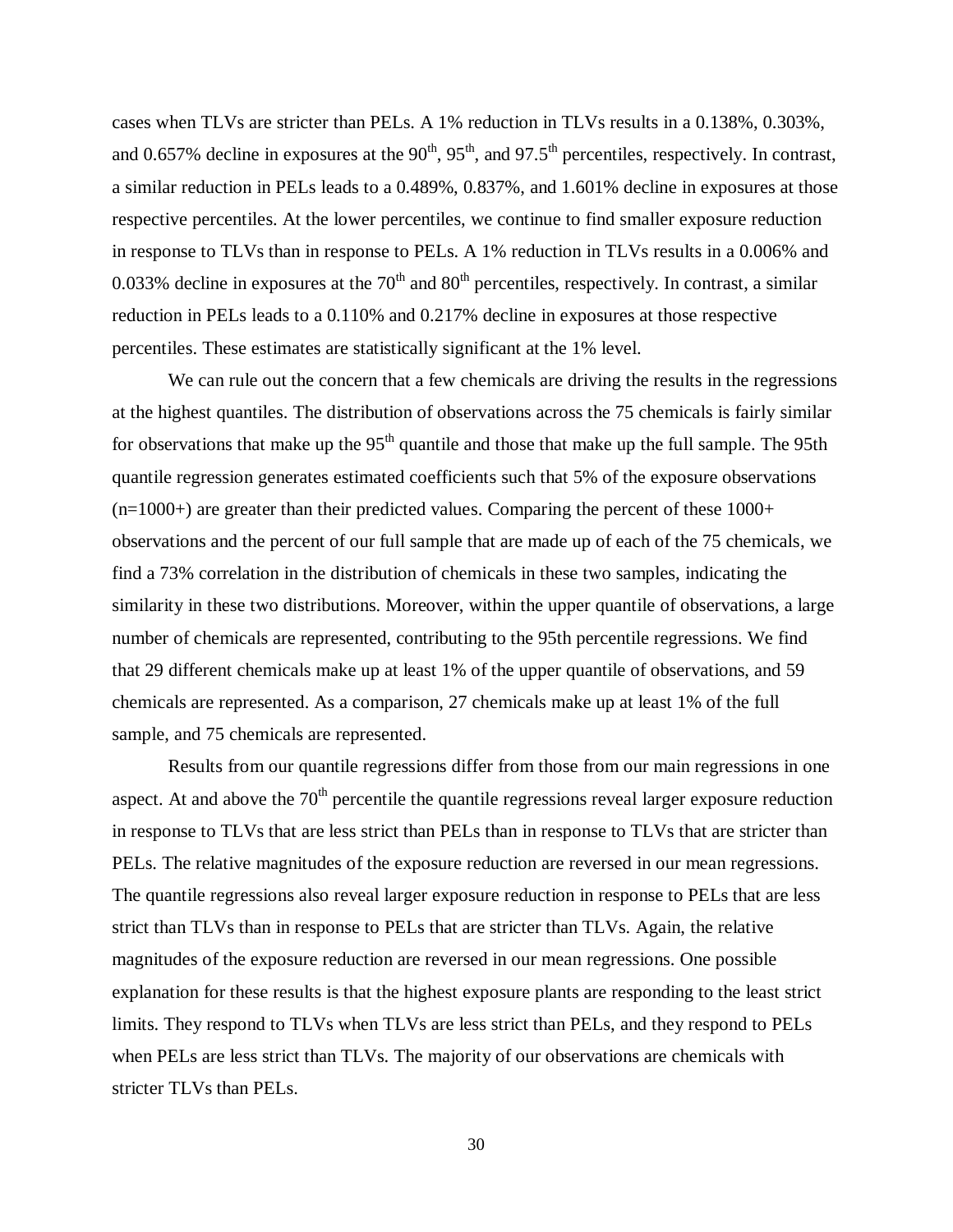Both our main and quantile regressions find that PELs leads to larger exposure reduction than do TLVs, with one exception at the highest percentiles of the quantile regression. At the  $95<sup>th</sup>$ percentile of exposure, considering the case in which TLVs are less strict than PELs, the point estimate indicates that a 1% decline in TLVs leads to a 0.731% decline in exposures, while a similar decline in PELs leads to only a 0.410% decline in exposures. With the wide standards errors, we cannot reject the hypothesis that stricter TLVs (that are less stringent than PELs) and stricter PELs lead to similar magnitudes of exposure reduction at the  $95<sup>th</sup>$  percentile.<sup>19</sup>

#### **5.6 Other robustness checks**

First, we narrow our sample to those chemicals for which PELs or TLVs changed during our study period and re-run our models. Results from these specifications are qualitatively similar to our main results. Second, OSHA enacted 300+ stricter PELs in 1989, but reverted to enforcing the pre-1989 PELs in 1991. Court challenges filed immediately against OSHA's enactment of stricter standards led to uncertainty on whether the stricter PELs would be upheld (Howard, 2010). Our results continue to hold when we drop the years 1989, 1990 and 1991 from our analysis, suggesting that the enactment of stricter PELs between 1989 and 1991 did not exert a substantial effect on exposure. These results are available from the authors.

### **6. Conclusion**

 $\overline{a}$ 

Voluntary safety standards can respond quickly and flexibly to new evidence of greater health risks. They are frequently updated and are often set at stricter levels to reflect current scientific knowledge. In contrast, mandatory standards, due to procedural obstacles and court challenges, are often outdated. Despite the potential contribution of voluntary standards in improving safety, a priori, it is unclear whether plants face sufficient incentives to adhere to stricter voluntary standards, which are not directly enforced.

Our study on workplace exposure standards provides a reasonably sharp quantitative assessment of voluntary standards in three ways. First, we compare voluntary and mandatory standards that are defined analogously as specific numerical limits. Second, we examine worker exposure to 75 different toxic chemicals that vary substantially in their voluntary and mandatory standards both across chemicals and over time. This variation allows us to identify the

<sup>&</sup>lt;sup>19</sup> At the 97.5<sup>th</sup> percentile, a 1% decline in TLVs leads to a 2.23% decline in exposures, while a similar decline in PELs leads to only a 0.024% decline in exposures.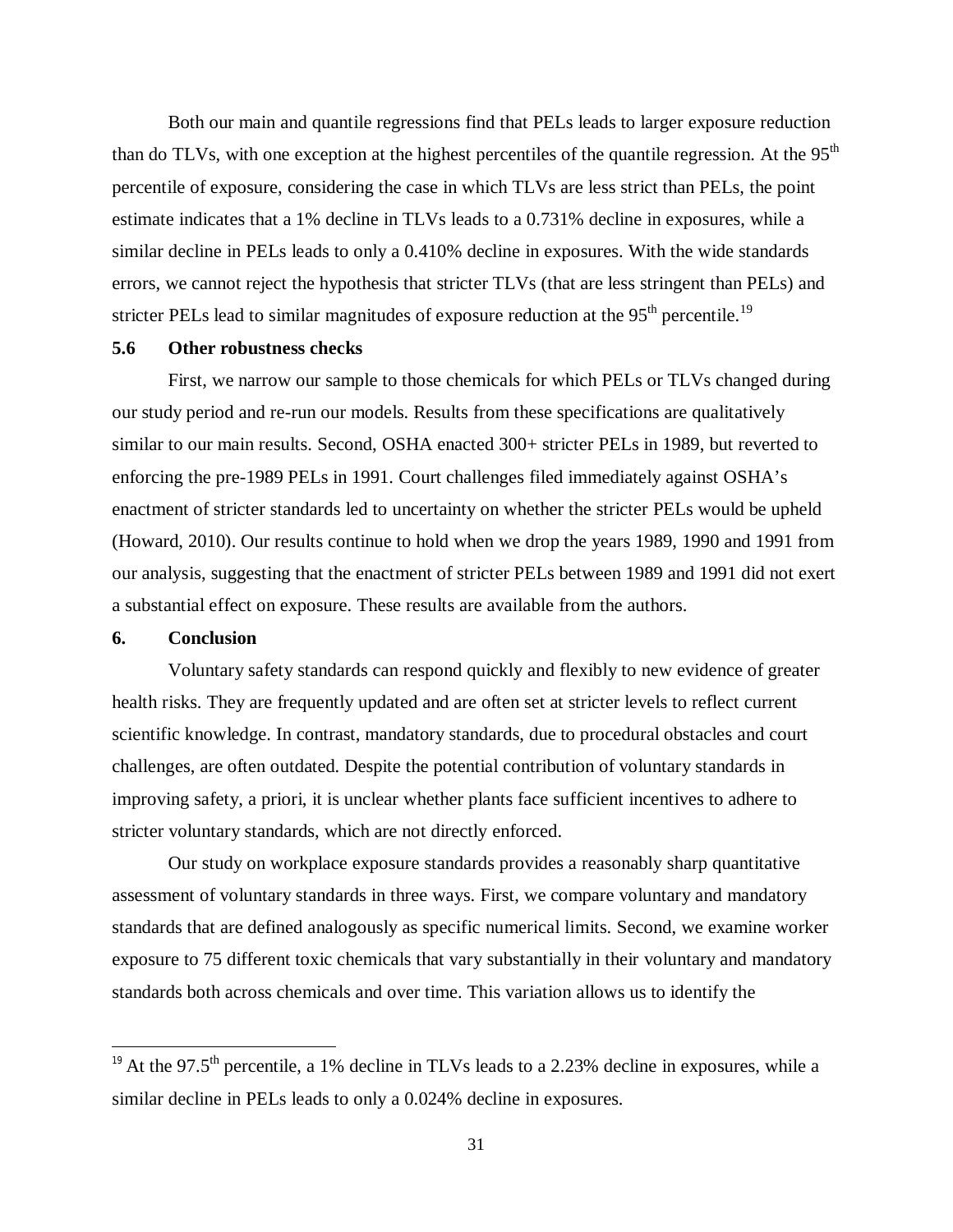differential effects of each type of standard, controlling for other confounding effects. Third, we use *measured* exposure to air contaminants to test the relative effectiveness of voluntary and mandatory standards. Our study provides the first empirical evidence that (i) voluntary standards (that are stricter than mandatory standards) significantly reduce exposure and (ii) exposure reduction from these voluntary standards is smaller relative to that from mandatory standards. These results hold across various estimation models.

When TLVs are initially more stringent than PELs, stricter TLVs measured as a 1% reduction in the TLV leads to a 0.714% and a 0.372% decline in exposure in the Heckman and inspection fixed effect models, respectively. These results are (i) about one-half the magnitude of exposure declines from a 1% reduction in PELs when TLVs are stricter than PELs and (ii) about one-third of that magnitude when TLVs are less strict than PELs. The quantile regressions find comparable results at high exposure levels that are of most concern for health policy. Considering cases in which TLVs are initially stricter than PELs, a 1% decline in TLVs reduces the 95<sup>th</sup> percentile of exposure by 0.304%; while a comparable decline in PELs reduces the 95<sup>th</sup> percentile of exposure by 0.837%.

We acknowledge that our study may overstate the effects of mandating stricter PELs if plants in our study perceive that the seven chemicals for which stricter PELs were enacted pose more hazards or are cheaper to abate than the average chemical. Nevertheless, we argue that the overstatement is likely to be limited. The chemical industry has supported the adoption of stricter mandatory limits for a wide range of chemicals (Ziem and Castleman, 1989; US House of Representatives, 2002, 2011). This support suggests that a subset of plants, which influence the industry's collective position, believe that there is a net benefit from the entire industry meeting stricter limits for a broad range of chemicals (see Section 3.1).

Our findings reveal two lessons on voluntary workplace exposure standards. First, we find that plants do respond to voluntary standards that are stricter than mandatory standards by significantly reducing their exposure. Therefore, in many situations, voluntary standards may help fill part of the informational gap created by the difficulty in regularly updating mandatory standards. Indeed studies have noted that industrial hygienists aim to achieve exposure levels at or below the voluntary standards (Hoerger et al., 1983). Second, voluntary standards achieve a smaller magnitude of exposure reduction compared to that achieved by mandatory standards. This result is unsurprising as plants face OSHA penalties for failing to adhere to mandatory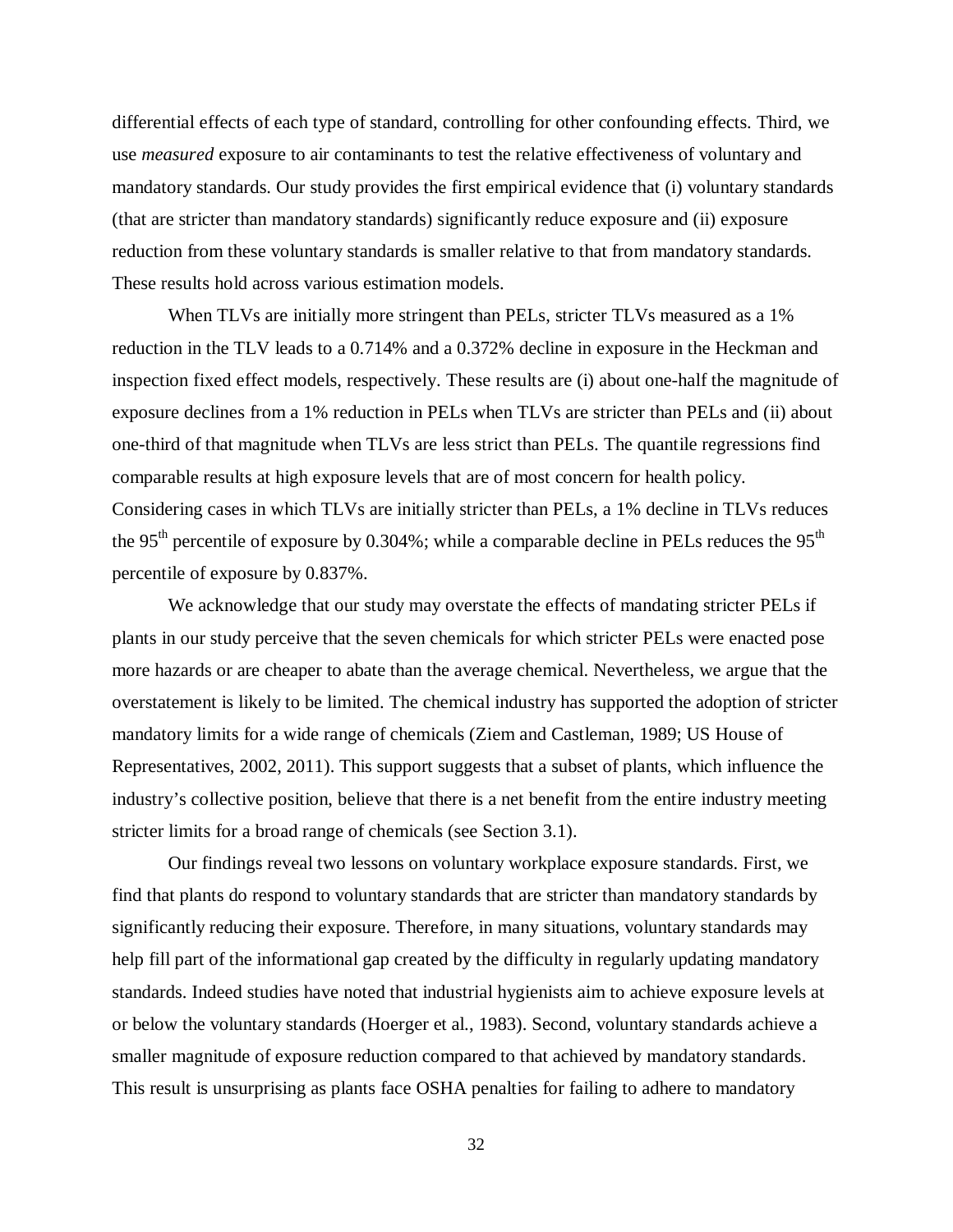standards, but face only indirect pressure to adhere to voluntary standards. Our finding that 18.1% of inspected plants between 2003 and 2009 have at least one exposure at the level between the less strict mandatory standards and the stricter voluntary standards is relevant to the current debate on outdated mandatory standards. In particular, public health experts, including OSHA's Administrator, argue that some workers are placed at risk by the failure in the last forty years to enact stricter mandatory standards. Our empirical findings that voluntary standards do not serve as perfect substitutes for mandatory standards provide some support for this argument.

Our results are compatible with plants' limited incentives to adhere to voluntary standards (Section 2.3). First, only larger plants face increased costs when their workers file for compensation in cases of adverse exposure. These plants either self-insure or pay experience rated worker compensation insurance (Russer, 1985). Second, while some plants adhere to voluntary standards to protect themselves from potential tort liability (Karmel, 2008), only a few states permit workers to pursue tort actions against their employers (Gabel, 2000). Even then, workers face significant obstacles in proving the employer has caused intentional harm or has been grossly negligent (Gabel, 2000). Third, only some plants must pay wage premiums to compensate workers' increased risks. At other plants, workers may lack bargaining power (Gray and Jones, 1991) or do not fully comprehend their health risks (Fagotto and Fung, 2002).

Our results that voluntary standards significantly reduce exposure may well be specific to the chemical manufacturing sector. Chemical firms with deep pockets whose products are used in production processes at other plants are concerned about product liability (Cheney, 1991). These firms act as leaders in industrial hygiene and pressure other plants to adopt stricter standards (Allport et al., 2003). Firms, which make up the majority of productive capacity in basic industrial chemical manufacturing, participate in Responsible Care, the chemical sector's self-regulation program (Snir, 2001). The firms pledge to conduct product stewardship, i.e., assisting their suppliers and consumers in environmental, health and safety practices (Snir, 2001). We expect plants' responsiveness to voluntary standards to depend on their net benefits from meeting those standards. Plants would be less responsive if they faced high abatement costs, but low expected tort or product liability or limited increases in compensatory wages and insurance premiums. Future studies should exploit the newly released exposure database to examine the effectiveness of voluntary standards in reducing exposure in other manufacturing sectors.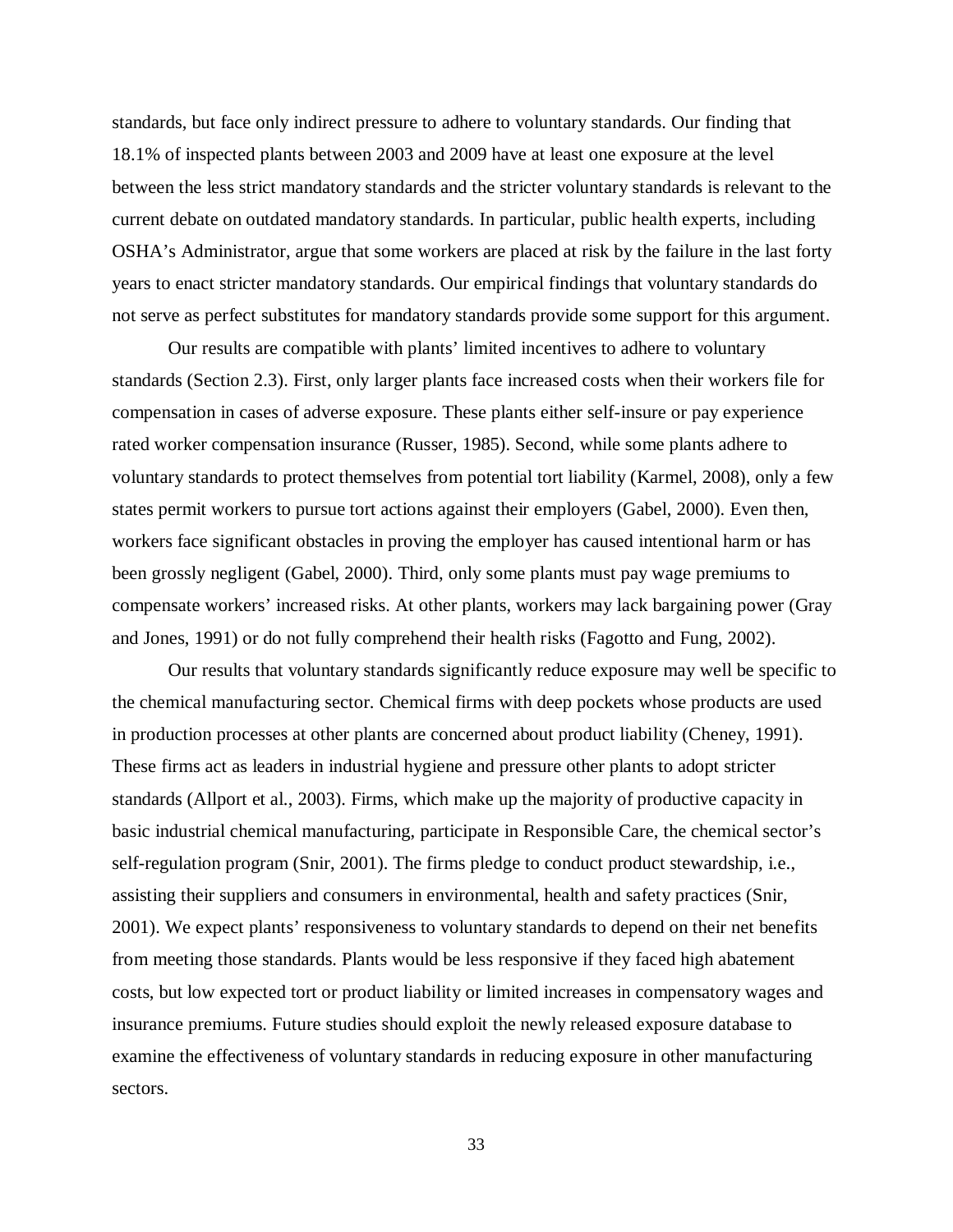### **References**

- ACGIH, 1980-2009. Threshold Limit Values (TLV) and Biological Exposure Indices (BEI) booklets. ACGIH, Cincinnati, Ohio. Annual booklets from 1980 to 2009.
- ACGIH, 2002. ACGIH® Statement of Position Regarding the TLVs® and BEIs® adopted by the ACGIH® Board of Directors on March 1, 2002. Accessed on 5/14/2012. http://www.acgih.org/tlv/PosStmt.htm.
- ACGIH, 2008. TLV®/BEI® Development Process: An Overview. Accessed on 5/14/2012. http://www.acgih.org/TLV/DevProcess.htm.
- ACGIH, 2012. Operations Manual: Threshold Limit Values for Chemical Substances Committee. Assessed on 9/1/2012. http://www.acgih.org/TLV/Approved\_Revised\_TLV-CS\_Comm\_Ops\_Manual-final.pdf.
- Adler, S.R., 1989. From Model Agency to Basket Case Can the Consumer Product Safety Commission Be Redeemed? *Administrative Law Review* 61.
- AFL-CIO v. OSHA, 965 F.2d 962, 962, 968 (11th Cir. 1992).
- AIHA (American Industrial Hygienists Association). AIHA's White Paper on Permissible Exposure Limits, 2002.
- Allport, D. C., Gilbert, D. S., Outterside, S. M., 2003. MDI and TDI Usage: Responsible Risk Management, in D. C. Allport, D. S. Gilbert and S. M. Outterside (eds.) MDI and TDI: Safety, Health and the Environment. A Source Book and Practical Guide. John Wiley: Chichester, UK.
- American Chemistry Council, 2011. American Chemistry Council Crystalline Silica Panel: OSHA's Proposed Crystalline Silica Standard. Presentation at the meeting with the Office of Management Budget/Office of Information and Regulatory Affairs. March 31, 2011.
- Borel v. Fibreboard Paper Products Corp., 493 F.2d 1076 (5th Cir. 1973).
- Barnett, M., King, A., 2008. Good Fences Make Good Neighbors: An Institutional Explanation of the Benefits of Industry Self-Regulation. *Academy of Management Journal* 51(6): 1150-1170.
- Cheit, R., 1990. *Setting Safety Standards: Regulation in the Public and Private Sectors.* Berkeley and Los Angeles: University of California Press.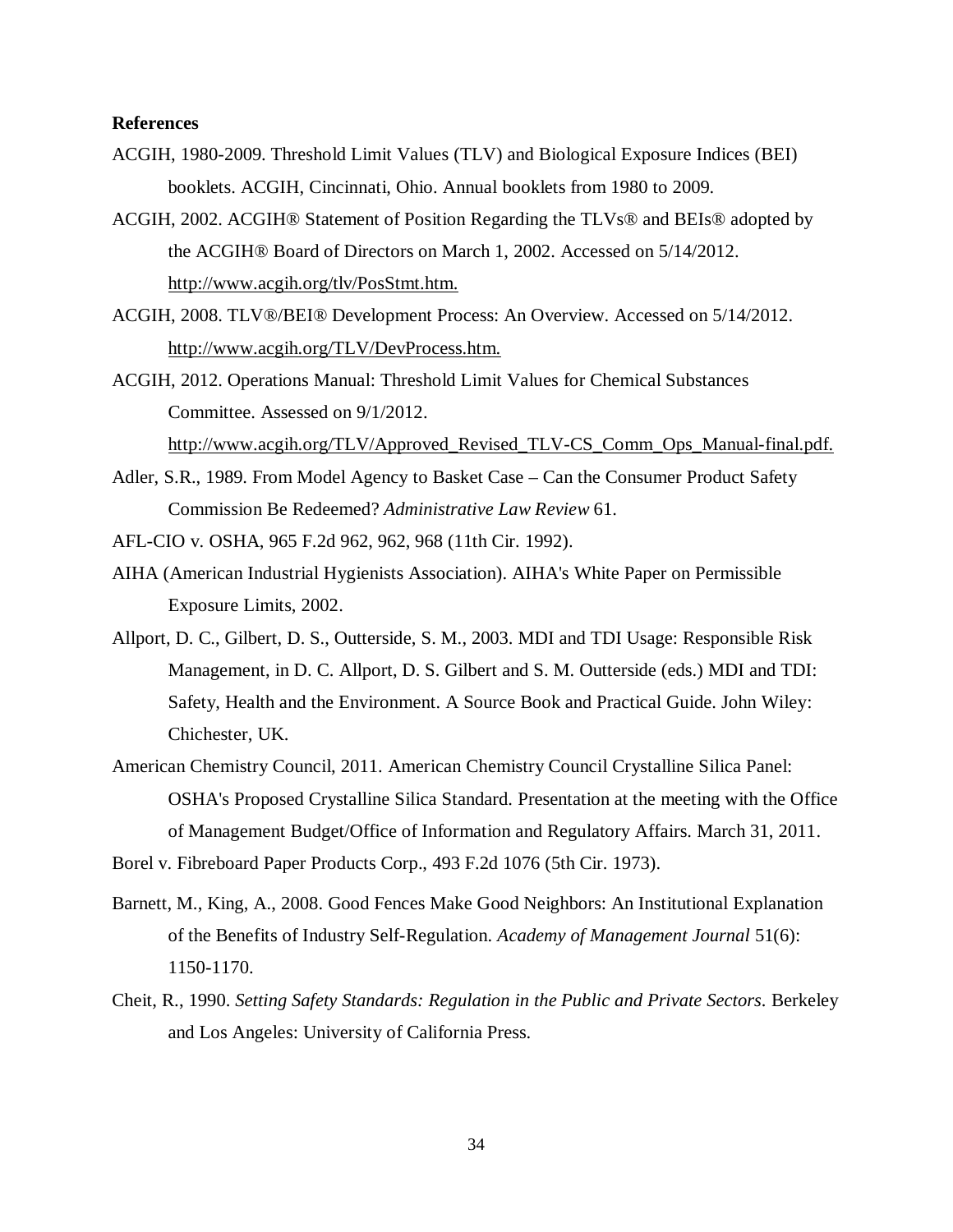- Cheney, C.A., 1991. Not Just for Doctors: Applying the Learned Intermediary Doctrine to the Relationship Between Chemical Manufacturers, Industrial Employers, and Employees. *Northwestern University Law Review* 85(2): 562-606.
- Coglianese, C., Finkel, A.M., Zaring, D. (Eds.), 2009. *Import Safety: Regulatory Governance in the Global Economy.* Philadelphia: University of Pennsylvania Press.
- Culver, B.D., 2005. Herbert E. Stokinger Award Lecture 2005 Innovation for the TLV Process. *Journal of Occupational and Environmental Hygiene* 2(10): 70-73.
- Environmental Protection Agency, 1987. Overview Report on Unfinished Business: A Comparative Assessment of Environmental Problems. Washington, DC: Environmental Protection Agency, 000R87901.
- Environmental Protection Agency Scientific Advisory Board, 1990. Reducing Risk: Setting Priorities and Strategies for Environmental Protection. SAB-EC 90-021.
- Ettinger, H. J., 2005. Henry Smyth Jr. Award Lecture. *Journal of Occupational and Environmental Hygiene* 2(4): D25-D30.
- Fagotto, E., Fung, A., 2002. Improving Workplace Hazard Communication. Workplace Safety. EBSCO Publishing.
- Faulk, R. O., 1985. Products Liability and the Chemical Manufacturer: Limitations on the Duty to Warn. *Oklahoma Law Review* 38: 233-247.
- Finger, S., Gamper-Rabindran, S., 2012a. Testing the Effects of Self-Regulation on Industrial Accidents. *Journal of Regulatory Economics* Online First TM September 2012. University of Pittsburgh Center for Industry Studies Working Paper # 33.
- Finger, S., Gamper-Rabindran, S., 2012b. Mandatory Disclosure of Plants' Emissions into the Environment and Workers' Chemical Exposure Inside Plants. *Ecological Economics.* forthcoming. University of Pittsburgh Center for Industry Studies Working Paper # 34.
- Finger, S., Gamper-Rabindran, S., 2012c. Voluntary and Mandatory Standards: Protecting Workers from Adverse Chemical Exposures. University of Pittsburgh Center for Industry Studies Working Paper # 36.
- Fitzpatrick, Jr. J.J., 1982. Recent Product Liability and Regulatory Developments Affecting Trade Association Sponsored Health and Environmental Effects Research. *Insurance Counsel Journal.*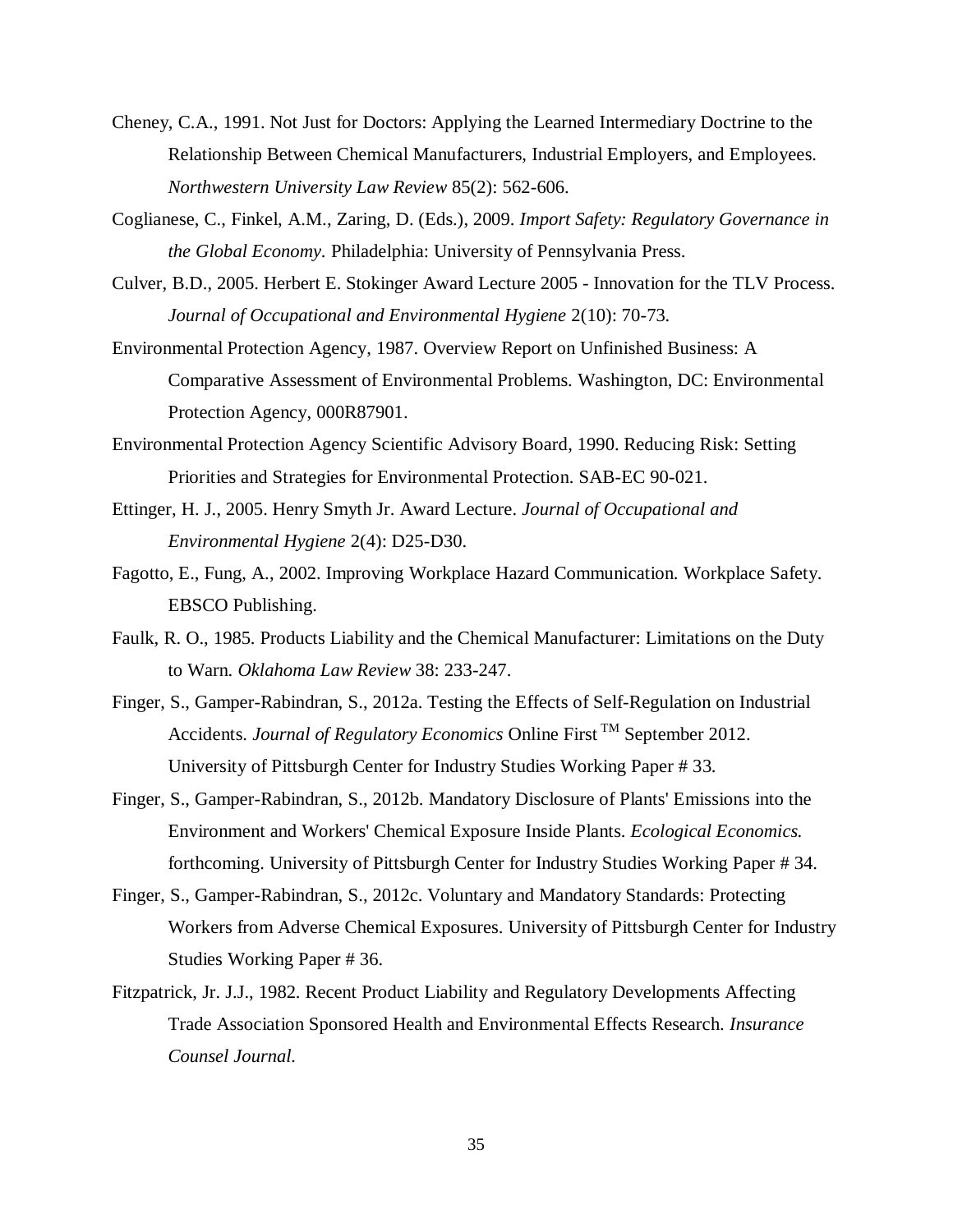- Froines, J.R., Wegman, D. H., Dellenbaugh, C. A., 1986. An Approach to the Characterization of Silica Exposures in U.S. Industry. *American Journal of Industrial Medicine* 10(4): 345- 361.
- Froines, J.R., Baron, S., Wegman, D. H., O'Rourke, S., 1990. Characterization of the Airborne Concentrations of Lead in U.S. Industry. *American Journal of Industrial Medicine* 18(1): 17.
- Froines, J., Gottlieb, R., Smith, M., Yates, P., 1995. Disassociating Toxic Policies: Occupational Risk and Product Hazards in: Gottlieb, R. (Ed.) *Reducing Toxics: A New Approach to Policy and Industrial Decisionmaking*. Washington D.C.: Island Press.
- Gabel, J. T. A., 2000. Escalating Inefficiency in Workers' Compensation Systems: Is Federal Reform the Answer? *Workers' Compensation Law Review* 71.
- Gamper-Rabindran, S., Finger, S., 2013. Does Self-Regulation Reduce Pollution? Responsible Care Program in the Chemical Industry. *Journal of Regulatory Economics*, 43 (1):1–30.
- Gamper-Rabindran, S., 2006. Did the EPA's Voluntary Industrial Toxics Program Reduce Plants' Emissions? A GIS Analysis of Distributional Impacts and a By-Media Analysis of Substitution. *Journal of Environmental Economics and Management* 52(1): 391-410.
- General Accounting Office. 2012. Workplace Safety and Health: Multiple Challenges Lengthen OSHA's Standard Setting. GAO-12-330.
- Goldich, K.A., 1982. The Role of Voluntary Safety Standards in Product Liability Litigation: Evidence or cause in Fact? *Insurance Counsel Journal* 320-336.
- Gorton, M., 2000. Intentional Disregard: Remedies for the Toxic Workplace. *30 Environmental Law*, 811
- Gray, W. B., Jones, C. A., 1991. Longitudinal Patterns of Compliance with OSHA in the Manufacturing Sector. *Journal of Human Resources* 26(4): 623-653.
- Gray, W., Shimshack, J., 2011. The Effectiveness of Environmental Monitoring and Enforcement: A Review of the Empirical Evidence. *Review of Environmental Economics and Policy* 5(1): 3-24.
- Heckman, J., 1979. Sample Selection Bias as a Specification Error. *Econometrica* 47(1): 153- 161.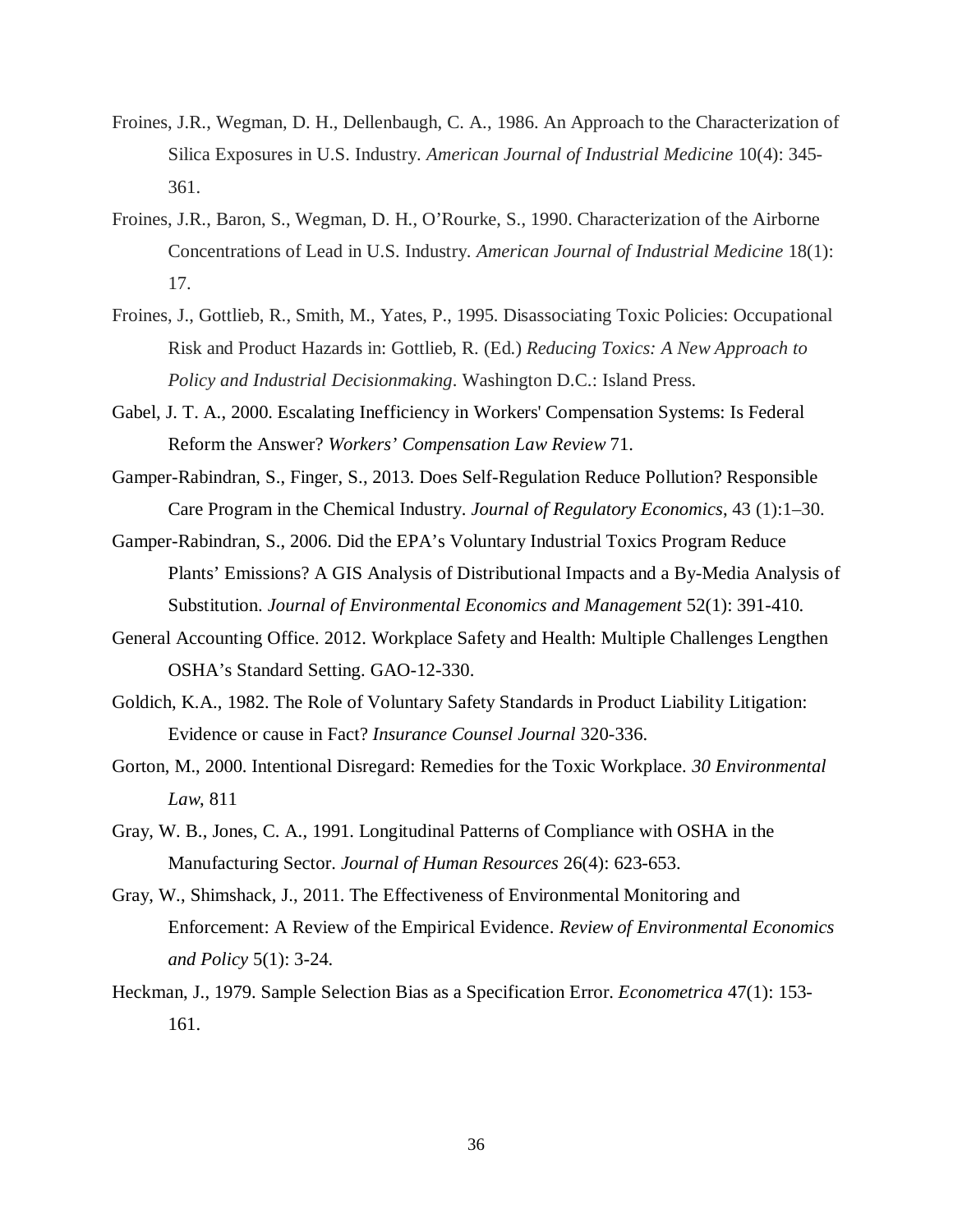- Hoegert, F., Beamer., W.H., Hanson, J.S., 1983. The Cumulative Impact of Health Environmental, and Safety Concerns on the Chemical Industry During the Seventies. *Law and Contemporary Problems* 46(3): 59-107.
- Howard, J., 2010. OSHA Standards-Setting: Past Glory, Present Reality and Future Hope. Chicago-Kent College of Law and Workplace Fairness. *Employee Rights and Employment Policy Journal* 14(2): 237.
- Karmel, P. E., 2008. Toxic Torts: The Threshold Limit Values Controversy. *New York Law Journal* January 3, 2008.
- Khanna, M., Damon, L., 1999. EPA's Voluntary 33/50 Program: Impact on Toxic Releases and Economic Performance of Firms. *Journal of Environmental Economics and Management*  37(1): 1-25.
- King, A., Lenox, M., 2000. Industry self-regulation without sanctions: The chemical industry's Responsible Care program. *Academy of Management Journal* 43(4): 698-716.
- Kitzmueller, M., Shimshack, J., 2012. Economic Perspectives on Corporate Social Responsibility. *Journal of Economic Literature* 50(1): 51-84.
- Laughery, K. A., 2005. Warnings in the Workplace: Expanding the Learned Intermediary Rule to Include Employers in the Context of the Product Manufacturer/Employer/Employee Relationship. *South Texas Law Review* 46(3): 627-660.
- Leigh, J. P., 2011. Economic Burden of Occupational Injury and Illness in the United States. *Milbank Quarterly* 89(4): 728-772.
- Little, R.J.A., 1985. A Note about Models for Selectivity Bias. *Econometrica* 53(6): 1469-1474.
- Lofgren, D. J., 1996. OSHA Compliance Issues: Targeting Industries and Work Sites for OSHA Health Inspections. *Applied Occupational and Environmental Hygiene* 11(5): 448-456.
- Lynch, J. F., 1983. The Clash between Strict Products Liability Doctrine and the Workers' Compensation Exclusivity Rule: The Negligent Employer and the Third-Party Manufacturer. *Insurance Counsel Journal* 35.
- Lyon, T.P., Kim, E-H., 2011. Strategic Environmental Disclosure: Evidence from the DOE's Voluntary Greenhouse Gas Registry. *Journal of Environmental Economics and Management* 61: 311-326.
- Lyon, T.P., Maxwell, J. W., 2004. *Corporate Environmentalism and Public Policy.* Cambridge: Cambridge University Press.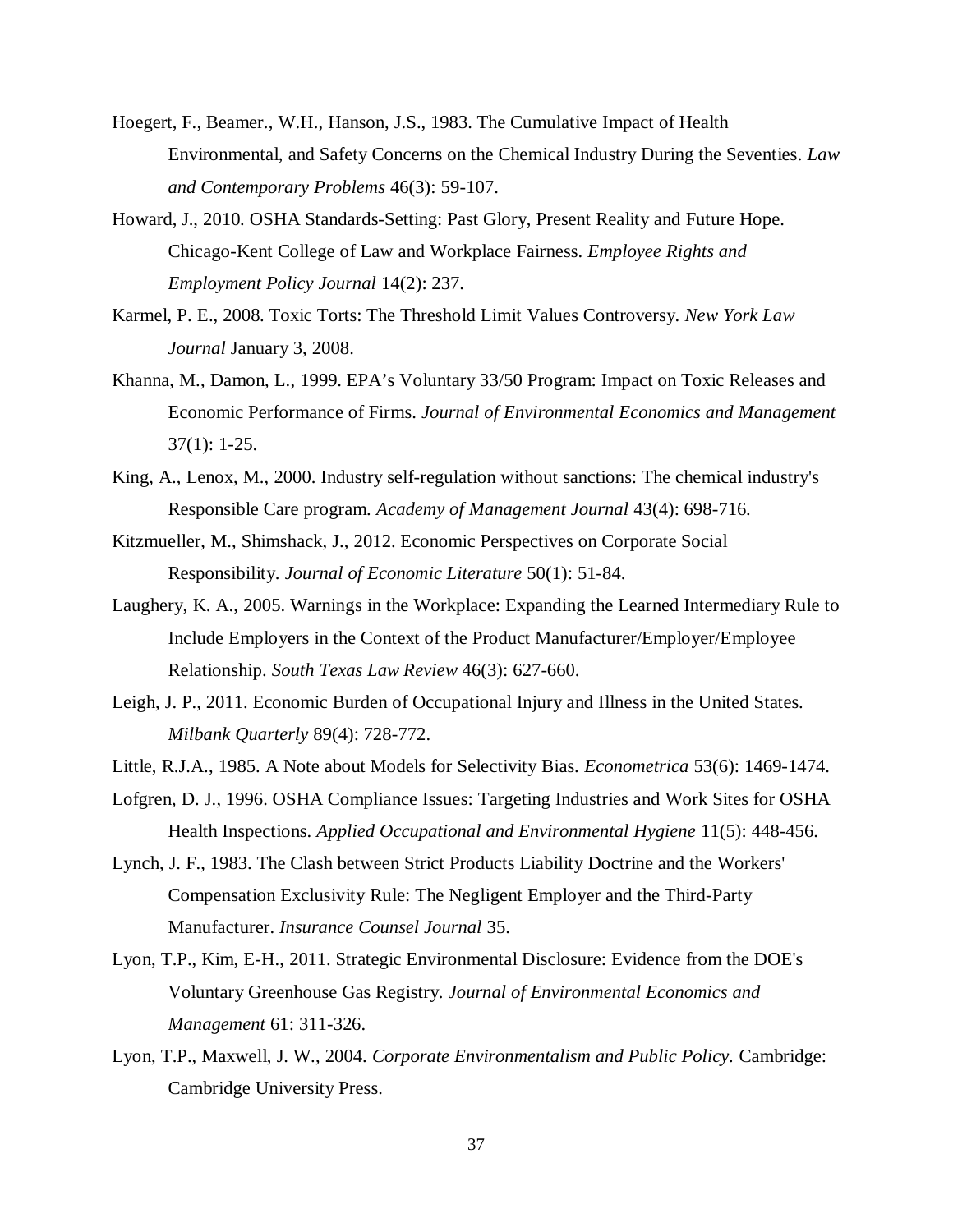- Lyon, T.P., Maxwell, J. W., 2008. Corporate Social Responsibility and the Environment: A Theoretical Perspective. *Review of Environmental Economics and Policy* 2(2): 240-260.
- Markowitz, G., Rosner, D., 2002. Corporate Responsibility for Toxins. *The Annals of the American Academy of Political and Social Science* 584(1): 159-174.
- McCluskey, G. J., 2003. Occupational Exposure Limits in: Greenberg, M., (Ed.) Occupational, Industrial, and Environmental Toxicology, 2nd ed. Mosby: 418-423.
- Meidinger, E., 2009. Private Import Safety Regulation and Transnational New Governance in: Coglianese, C., Finkel, A., Zaring, D., (Eds) *Regulatory Governance in the Global Economy.* Philadelphia: University of Pennsylvania Press.
- Mendeloff, J., 1988. *The Dilemma of Toxic Substance Regulation: How Overregulation Causes Underregulation*. Cambridge: MIT Press.
- Mirer, F., 2007. Have OSHA Standards Kept Up With Workplace Hazards? Hearing Before the Subcommittee on Workforce Protections. 110th Congress First Session: Washington, D.C.
- Morgenstern, R. D., Pizer, W.A., (eds.). 2007. *Reality Check: The Nature and Performance of Voluntary Environmental Programs in the United States, Europe and Japan.* Washington, DC: Resources for the Future Press.
- National Research Council-National Academy of Engineering, 2010. Interim Report on Causes of the Deepwater Horizon Oil Rig Blowout and Ways to Prevent Such Events. Washington, D.C.: The National Academies Press.
- OSHA, 1993. Air Contaminants. Federal Registrar. 29 CFR Part 1910. Federal Register No. 58:35338-35351. Standard Number: 1910.1000. United States Department of Labor Final Rules RIN 1218-AB26. Date 06/30/1993
- OSHA, 2002. OSHA Inspections. US Department of Labor. OSHA 2098 (Revised). http://www.osha.gov/Publications/osha2098.pdf.
- OSHA, 2012. National Emphasis Programs. http://www.osha.gov/dep/neps/nep-programs.html.
- Okun, A., Cooper, G., Bailer, A. J., Bena, J., Stayner, L., 2004. Trends in occupational lead exposure since the 1978 OSHA lead standard. *American Journal of Industrial Medicine* 45(6): 558–572.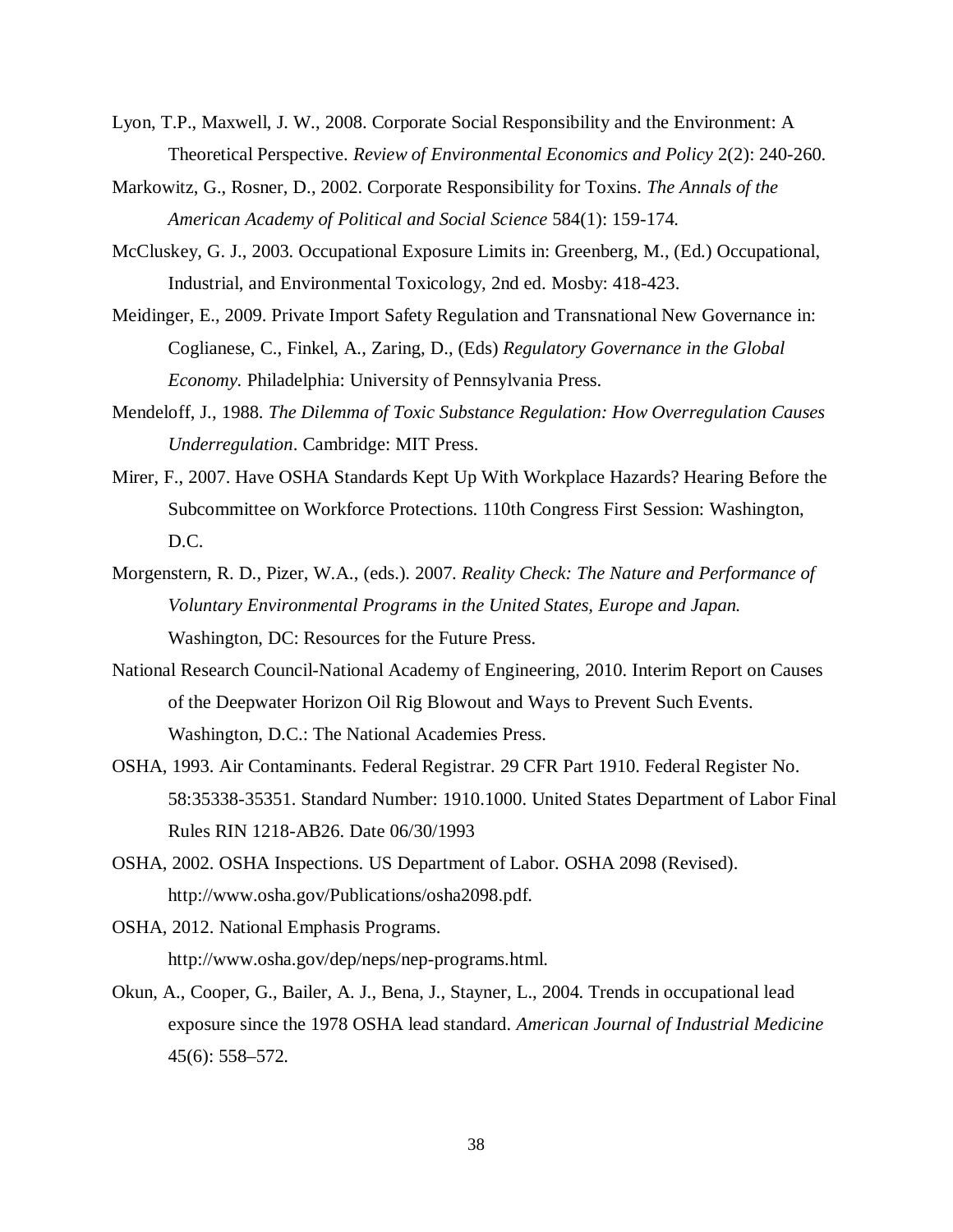- Paustenbach, D., Cowan D., Sahmel J., 2011. The History and Biological Basis of Occupational Exposure Limits for Chemical Agents in: Rose, V.E., Cohrssen, B., (Eds). *Patty's Industrial Hygiene.* 6<sup>th</sup> Ed. John Wiley and Sons, Inc.
- Pizer, W.A., Morgenstern, R., Shih, J-S., 2011. The performance of industrial sector voluntary climate programs: Climate Wise and 1605(b). *Energy Policy* 39(12): 7907-7916.
- Potoski, M., Prakash, A., 2009. *Voluntary Programs: A Club Theory Perspective*. Cambridge: MIT Press.
- Presidential/Congressional Commission on Risk Assessment and Risk Management, 1997. Risk Assessment and Risk Management in Regulatory Decision Making. Final Report, Vol. 2.
- Pressman, D. M., 2005. Insurance 101 for the Safety Professional. Paper presented at the 2005 American Society of Safety Engineers Professional Development Conference. June 12- 15. New Orleans, LA. Session No. 770.
- Ruser, J.W., 1985. Workers' Compensation Insurance, Experience-Rating, and Occupational Injuries. *RAND Journal of Economics* 16(4): 487-503.
- Shimshack, J., Ward, M., 2008. Enforcement and Overcompliance. *Journal of Environmental Economics and Management* 55(1): 90-105.
- Snir, E., 2001. Liability as a Catalyst for Product Stewardship. *Production and Operations Management* 10(2): 190-206.
- US House of Representatives, 2002. Reaching A Consensus to Update OSHA's Permissible Exposure Levels. Hearing Before the Subcommittee on Workforce Protections of the Committee on Education and the Workforce,  $107<sup>th</sup>$  Congress,  $2<sup>nd</sup>$  Session, Washington DC, July 16, 2002. Serial No. 107-72.
- US House of Representatives. 2011. Statement of David Michaels, Ph.D., M.P.H., Assistant Secretary, Occupational Safety and Health Administration, US Department of Labor, Testimony Before the Committee on Education and the Workforce, Subcommittee on Workforce Protections, 112th Congress, 1st session, Washington DC, October 5, 2011.
- Weil, D., Fung, A., Graham, M., Fagotto, E., 2006. The Effectiveness of Regulatory Disclosure Policies. *Journal of Policy Analysis and Management* 25(1): 155–181.
- Weimer, D. L., 2006. The Puzzle of Private Rulemaking: Expertise, Flexibility, and Blame Avoidance in U.S. Regulation. *Public Administration Review*: 569-582.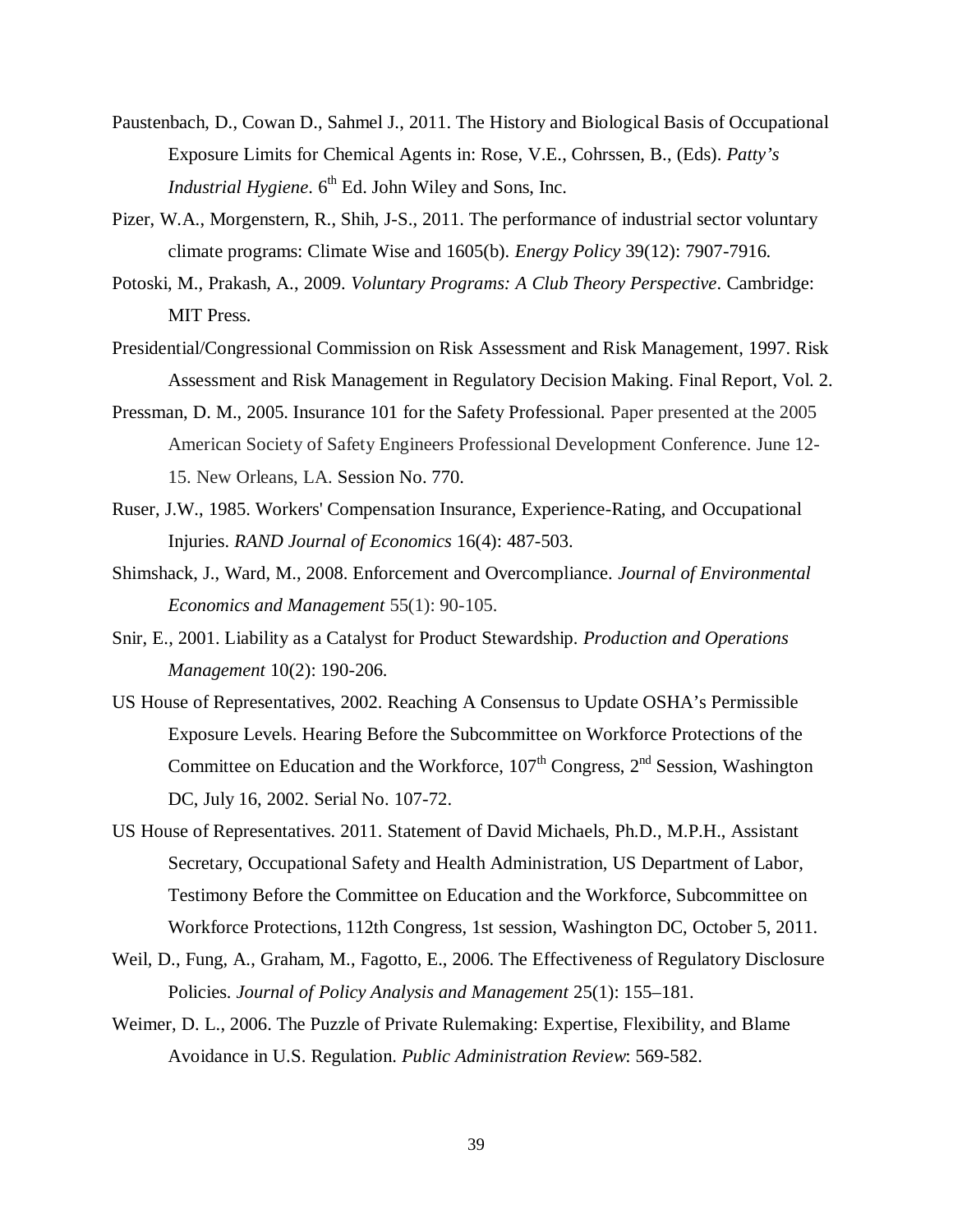- Yassin, A., Yebesi, F., Tingle, R., 2005. Occupational Exposure to Crystalline Silica Dust in the United States 1988-2003. *Environmental Health Perspectives* 113(3): 255-260.
- Ziem, G.E., Castleman, B.I., 1989. Threshold limit values: historical perspectives and current practice*. Journal of Occupational Medicine* 31(11): 910-918.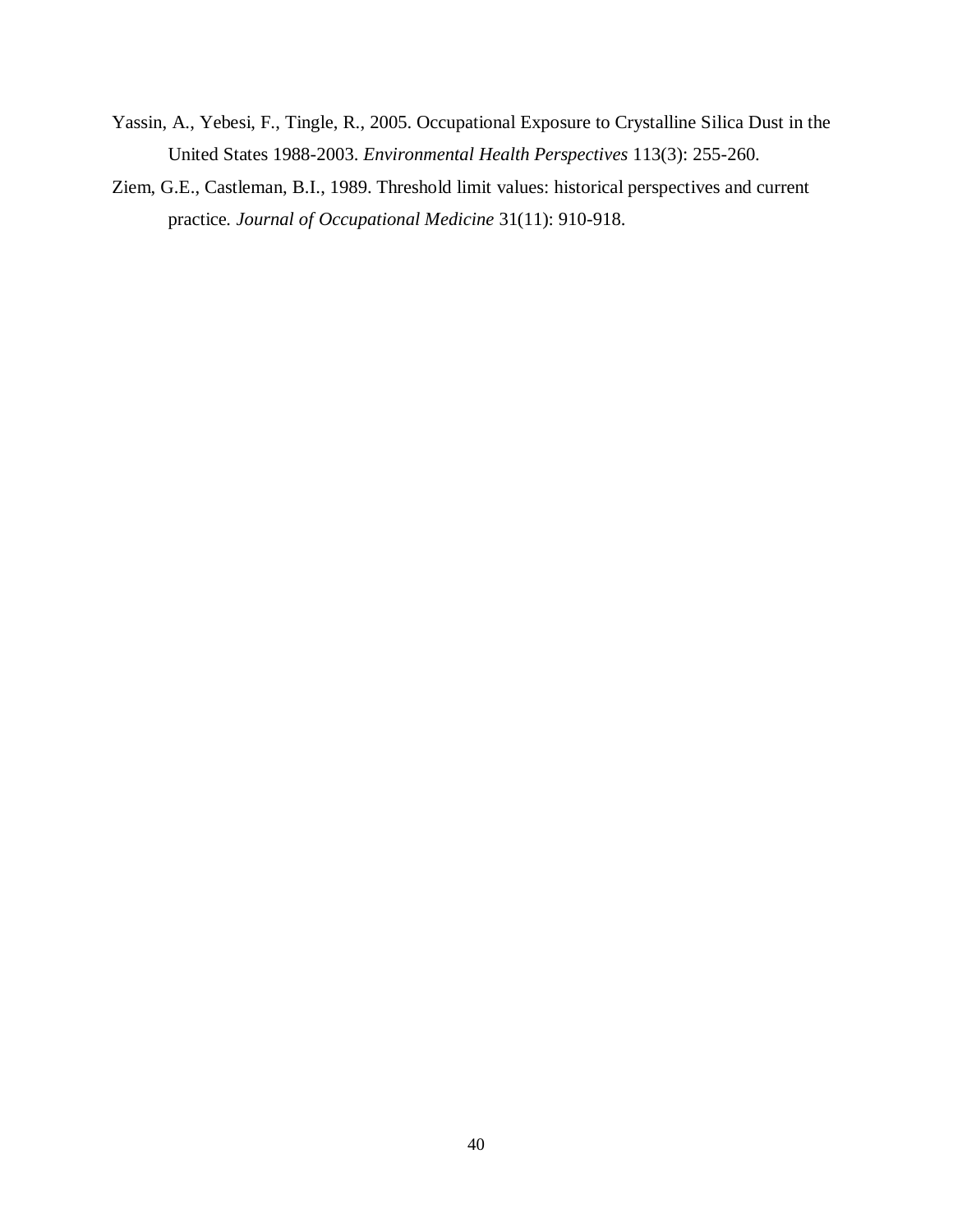| Table 1: Chemicals, mandatory standards (PELs) and voluntary standards (TLVs) in our sample                    |            |                 |                   |               |                |                     |  |  |  |
|----------------------------------------------------------------------------------------------------------------|------------|-----------------|-------------------|---------------|----------------|---------------------|--|--|--|
|                                                                                                                | $[1]$      | $[2]$           | $\lceil 3 \rceil$ | $[4]$         | $[5]$          | [6]                 |  |  |  |
| Panel A: Comparison of PELs and TLVs                                                                           |            |                 | Years             |               |                | Test result /       |  |  |  |
|                                                                                                                | 1984-90    | 1991-96         | 1997-2002         | 2003-08       | All years      | PEL <sub>1984</sub> |  |  |  |
| Percentage out of 75 chemicals                                                                                 |            |                 |                   |               |                |                     |  |  |  |
| • with stricter $TLV_t$ than $PEL_t$                                                                           | 44.2%      | 44.4%           | 45.1%             | 51.8%         | 46.5%          | 0.155               |  |  |  |
| • with equally strict $TLV_t$ and $PEL_t$                                                                      | 35.2%      | 33.3%           | 33.6%             | 28.0%         | 32.5%          | 0.506               |  |  |  |
| with less strict $TLV_t$ than $PEL_t$<br>$\bullet$                                                             | 8.4%       | 8.7%            | 7.1%              | 6.5%          | 7.6%           | 0.690               |  |  |  |
| for which $TLV_t$ and $PEL_t$<br>$\bullet$                                                                     | 12.2%      | 13.6%           | 14.2%             | 13.7%         | 13.4%          | 0.302               |  |  |  |
| are not directly comparable.                                                                                   |            |                 |                   |               |                |                     |  |  |  |
| with stricter $PEL_t$ than $PEL_{1984}$<br>$\bullet$                                                           | 2.9%       | 6.4%            | 9.3%              | 9.3%          | 6.9%           | 0.046               |  |  |  |
| Panel B: Chemicals                                                                                             | [1]        | [2]             |                   | $[3]$         | [4]            |                     |  |  |  |
|                                                                                                                | As a share | As a share      |                   |               | Test result /  |                     |  |  |  |
|                                                                                                                | of test    | of test results |                   |               | $PEL_{1984}$   |                     |  |  |  |
|                                                                                                                | results    | that exceed     |                   | Test result / | if exceed      |                     |  |  |  |
|                                                                                                                |            | $PEL_{1984}$    |                   | $PEL_{1984}$  | $PEL_{1984}$   |                     |  |  |  |
| Toluene                                                                                                        | 12.1%      | 3.9%            |                   | 0.093         | 1.56           |                     |  |  |  |
| Lead                                                                                                           | 6.1%       | 36.0%           |                   | 1.523         | 5.94           |                     |  |  |  |
| Silica                                                                                                         | 4.2%       |                 |                   | 0.007         | $\blacksquare$ |                     |  |  |  |
| Beryllium                                                                                                      | 4.2%       | 0.4%            |                   | 0.371         | 108            |                     |  |  |  |
| Manganese fume                                                                                                 | 3.6%       | 0.5%            |                   | 0.024         | 2.34           |                     |  |  |  |
| Vanadium fume                                                                                                  | 3.5%       | 2.5%            |                   | 0.467         | 14.0           |                     |  |  |  |
| Formaldehyde                                                                                                   | 3.5%       | 5.4%            |                   | 0.928         | 13.7           |                     |  |  |  |
| Xylene                                                                                                         | 3.0%       | $\blacksquare$  |                   | 0.056         | $\blacksquare$ |                     |  |  |  |
| Chromium, Metal and Insoluble Salts                                                                            | 2.9%       | ÷,              |                   | 0.009         | $\blacksquare$ |                     |  |  |  |
| Antimony and Compounds                                                                                         | 2.8%       | 1.1%            |                   | 0.424         | 21.5           |                     |  |  |  |
| Notes: We consider the 75 chemicals, which make up 70%-95% of test samples or 68%-94% of test results annually |            |                 |                   |               |                |                     |  |  |  |

Table 1: Chemicals, mandatory standards (PELs) and voluntary standards (TLVs) in our sample

between 1984 and 2009 in the chemical manufacturing sector. Panel A columns 1-5 are expressed as percentage

of the 75 chemicals in our samples. Panel A column 6 and Panel B columns 1-4 are based on the full sample of test results.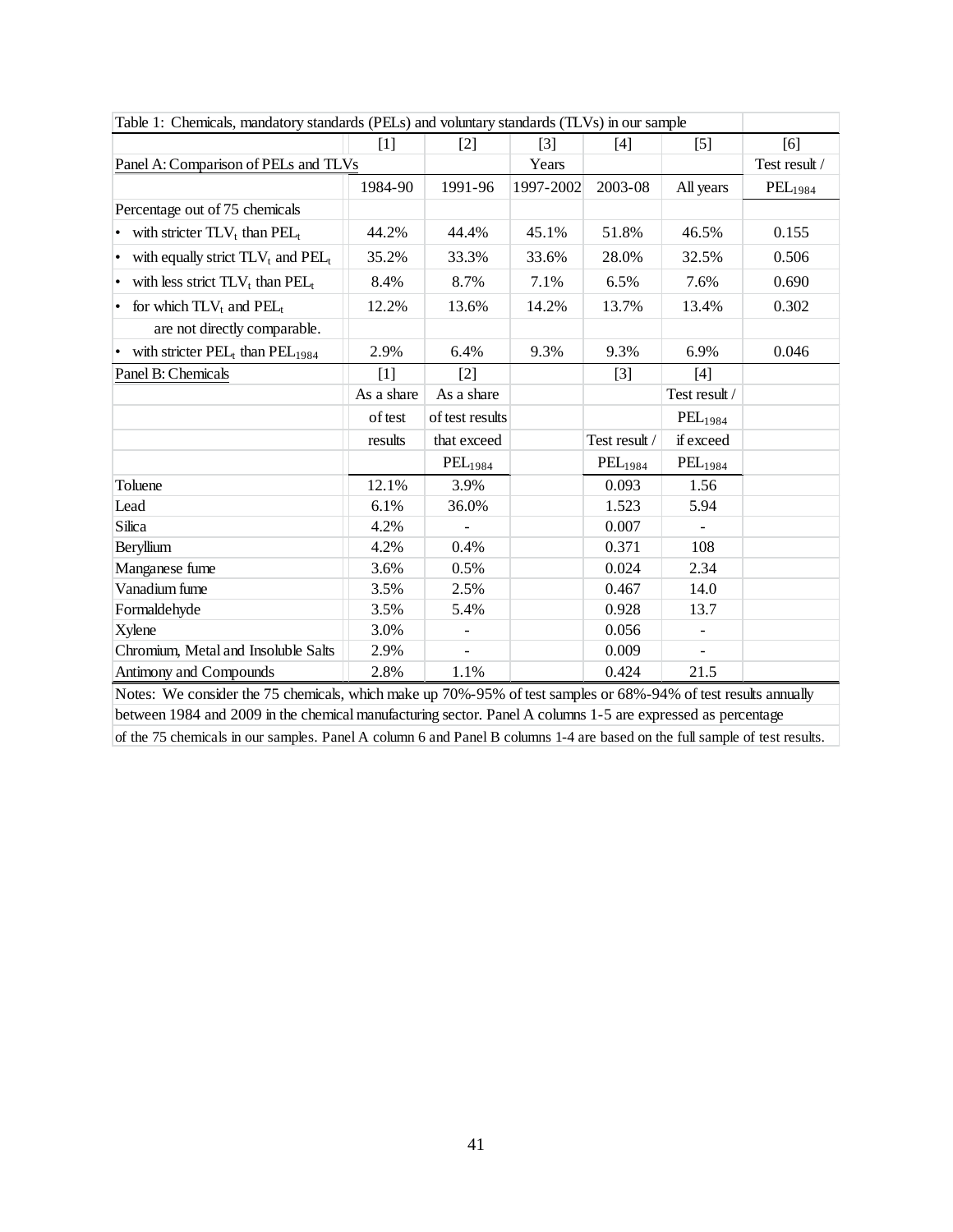| Table 2: Summary statistics for test results                               |        |                  |                   |                           |                   |                           |           |      |
|----------------------------------------------------------------------------|--------|------------------|-------------------|---------------------------|-------------------|---------------------------|-----------|------|
|                                                                            | [1]    | [2]              | $\lceil 3 \rceil$ | [4]                       | $\lceil 5 \rceil$ | [6]                       | [7]       | [8]  |
|                                                                            |        | All test results |                   | Test result $\leq$        |                   | Test result $>$           |           |      |
|                                                                            |        |                  |                   | 1% of PEL <sub>1984</sub> |                   | 1% of PEL <sub>1984</sub> |           | Diff |
|                                                                            | Obs    | Mean             | Std               | Obs                       | Mean              | Obs.                      | Mean      |      |
|                                                                            |        |                  | Dev               |                           |                   |                           |           |      |
| Characteristic of the test results                                         |        |                  |                   |                           |                   |                           |           |      |
| Test result/ $PEL_{1984}$                                                  | 19,813 | 0.360            | 4.455             | 12,388                    | 0.001             | 7,425                     | 0.960     | ***  |
| Test result/PEL <sub>t</sub>                                               | 19,813 | 0.395            | 4.533             | 12,388                    | 0.002             | 7,425                     | 1.051     | ***  |
| Test result/ $TLV_t$                                                       | 16,715 | 0.593            | 8.730             | 10,584                    | 0.009             | 6,131                     | 1.601     | ***  |
| $(TLV_t-PEL_t)/PEL_{1984}$                                                 | 19,630 | 0.048            | 1.400             | 12,338                    | 0.018             | 7,292                     | 0.098     | ***  |
| $(TLV_t-PEL_t)/PEL_{1984}$                                                 | 6,518  | $-0.578$         | 0.206             | 4,115                     | $-0.575$          | 2,403                     | $-0.583$  | $**$ |
| when TLVs are stricter than PELt                                           |        |                  |                   |                           |                   |                           |           |      |
| $(TLV_t-PEL_t)/PEL_{1984}$                                                 | 2,405  | 1.956            | 3.343             | 1,409                     | 1.838             | 996                       | 2.121     | ***  |
| when TLVs are less strict than PEL <sub>t</sub>                            |        |                  |                   |                           |                   |                           |           |      |
| % Difference between PEL <sub>t</sub> and PEL <sub>1984</sub>              | 19,813 | $-0.051$         | 0.210             | 12,388                    | $-0.057$          | 7,425                     | $-0.042$  | ***  |
| % Difference between PEL <sub>t</sub> and PEL <sub>1984</sub>              | 950    | $-0.779$         | 0.320             | 715                       | $-0.774$          | 235                       | $-0.794$  |      |
| when PEL <sub>t</sub> are stricter than PEL <sub>1984</sub>                |        |                  |                   |                           |                   |                           |           |      |
| PEL <sub>t</sub> Exceedance                                                | 19,813 | 0.043            | 0.204             | 12,388                    | 0.000             | 7,425                     | 0.116     | ***  |
| TLV <sub>t</sub> Exceedance                                                | 16,715 | 0.060            | 0.237             | 10,584                    | 0.000             | 6,131                     | 0.162     | ***  |
| Dummy indicating the TLVs and PELs                                         | 19,813 | 0.758            | 0.429             | 12,388                    | 0.764             | 7,425                     | 0.747     | ***  |
| can be compared                                                            |        |                  |                   |                           |                   |                           |           |      |
| Plant characteristics for test results                                     |        | $n=19,813$       |                   |                           | $n=12,388$        |                           | $n=7.425$ |      |
| Dummy for unionized plants                                                 |        | 0.370            | 0.483             |                           | 0.358             |                           | 0.390     | ***  |
| No. of inspections in the previous year                                    |        | 0.274            | 0.676             |                           | 0.288             |                           | 0.250     |      |
| No. of inspections between years t-2 and t-5                               |        | 0.858            | 1.426             |                           | 0.857             |                           | 0.859     | ***  |
| No. of violations in the previous year                                     |        | 1.269            | 5.184             |                           | 1.351             |                           | 1.130     | ***  |
| No. of violations between years t-2 and t-5                                |        | 4.007            | 11.580            |                           | 4.204             |                           | 3.677     | ***  |
| Amount of \$ penalties in the previous year                                |        | 853              | 11,319            |                           | 825               |                           | 900       |      |
| Amount of \$ penalties between years t-2 and t-5                           |        | 3,013            | 71,656            |                           | 3,192             |                           | 2,714     | ***  |
| Inspection characteristics for test results                                |        | $n=19,813$       |                   |                           | $n=12,388$        |                           | $n=7.425$ |      |
| No. of test results per inspection                                         |        | 71.2             | 90.80             |                           | 81.2              |                           | 54.2      | ***  |
| No, of test results of the same chemical in the inspection                 |        | 12.0             | 15.28             |                           | 10.0              |                           | 15.3      | ***  |
| Health inspection                                                          |        | 0.976            | 0.152             |                           | 0.977             |                           | 0.975     |      |
| <b>Inspection Type: Programmed</b>                                         |        | 0.226            | 0.418             |                           | 0.220             |                           | 0.234     | ***  |
| Accident                                                                   |        | 0.024            | 0.153             |                           | 0.030             |                           | 0.015     | ***  |
| Complaint                                                                  |        | 0.466            | 0.499             |                           | 0.499             |                           | 0.412     | ***  |
| Followup                                                                   |        | 0.065            | 0.247             |                           | 0.069             |                           | 0.060     | ***  |
| Referral                                                                   |        | 0.017            | 0.127             |                           | 0.020             |                           | 0.011     | ***  |
| Other                                                                      |        | 0.202            | 0.402             |                           | 0.163             |                           | 0.268     | ***  |
| Dummy for Chemical Emphasis Inspections                                    |        | 0.079            | 0.269             |                           | 0.090             |                           | 0.059     | ***  |
| Notes: PEL and TLV denote mandatory and voluntary standards, respectively. |        |                  |                   |                           |                   |                           |           |      |

The Diff column [8] indicates that means in columns [5] and [7] are statistically different at the \*\*\*1%, \*\*5% and \*10% levels.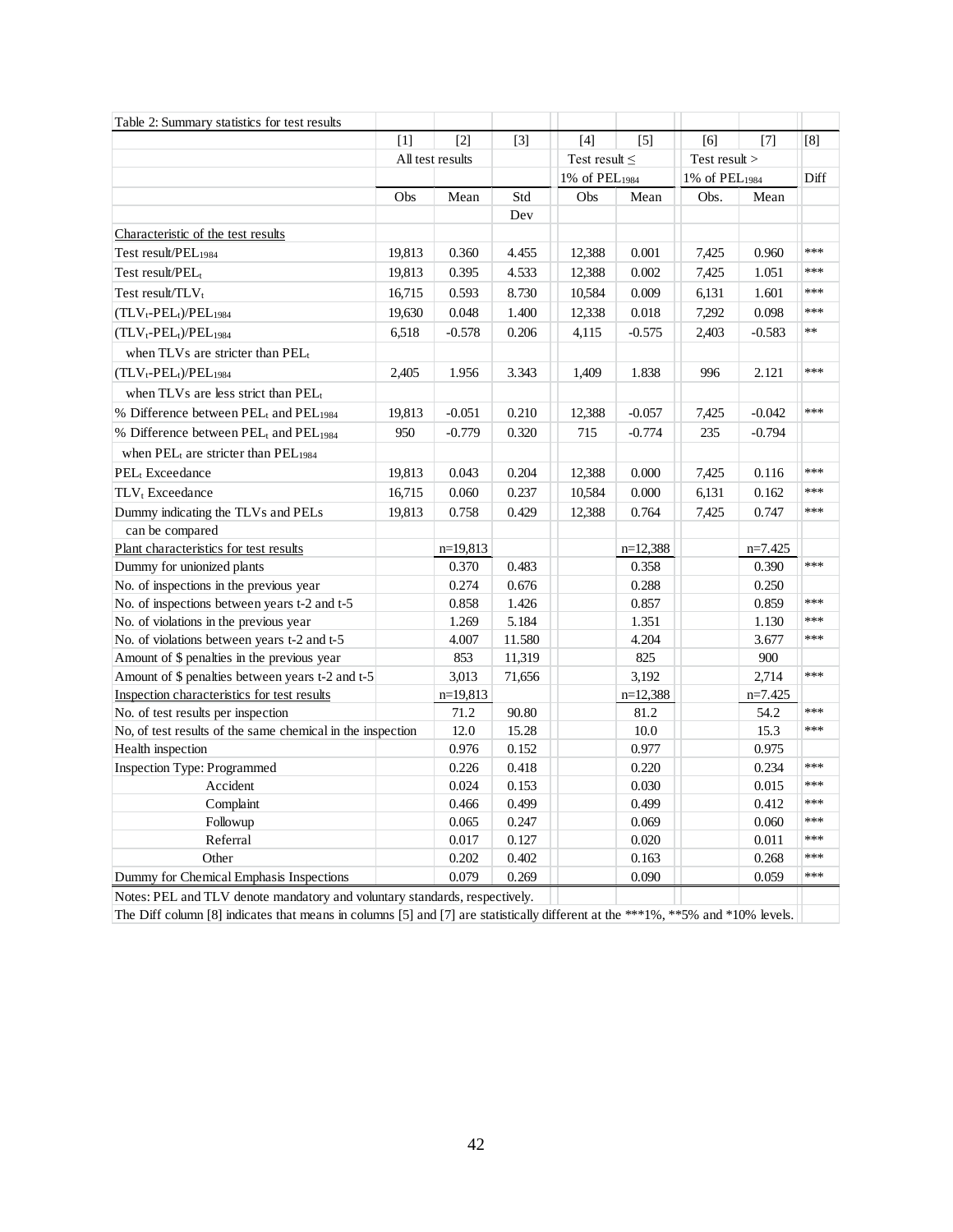| Table 3: Share of test results that meet the updated stricter voluntary or mandatory standards                              |                             |  |                             |                    |                     |  |  |  |
|-----------------------------------------------------------------------------------------------------------------------------|-----------------------------|--|-----------------------------|--------------------|---------------------|--|--|--|
|                                                                                                                             | $[1]$                       |  | $[2]$                       |                    | $[3]$               |  |  |  |
| Panel A: Comparison of test results to the final stricter PELs                                                              |                             |  |                             |                    |                     |  |  |  |
|                                                                                                                             |                             |  | Counts of test results that |                    | % test results that |  |  |  |
|                                                                                                                             | meet the                    |  | exceed the                  |                    | meet the            |  |  |  |
|                                                                                                                             | final PEL standard          |  | final PEL standard          | final PEL standard |                     |  |  |  |
| Test results collected before the final PEL update                                                                          | 284                         |  | 192                         |                    | 59.7%               |  |  |  |
| Test results collected after the final PEL update                                                                           | 1,803                       |  | 157                         |                    | 92.0%               |  |  |  |
| Panel B: Comparison of test results to the final stricter TLVs                                                              |                             |  |                             |                    |                     |  |  |  |
|                                                                                                                             | Counts of test results that |  |                             |                    | % test results that |  |  |  |
|                                                                                                                             | meet the                    |  | exceed the                  |                    | meet the            |  |  |  |
|                                                                                                                             | final TLV standard          |  | final TLV standard          |                    | final TLV standard  |  |  |  |
| Test results collected before the final TLV update                                                                          | 11,204                      |  | 974                         |                    | 92.0%               |  |  |  |
| Test results collected after the final TLV update                                                                           | 3,703                       |  | 282                         |                    | 92.9%               |  |  |  |
| Notes: We compare test results for a given chemical to the final TLV standards for the set of test results collected in the |                             |  |                             |                    |                     |  |  |  |
| periods (i) before and (ii) after the adoption of the final TLV standard. In this simple comparison, we focus on the final  |                             |  |                             |                    |                     |  |  |  |
| TLV update for a given chemical. The TLVs were updated 62 times for 46 chemicals; once for 31 chemicals, twice for          |                             |  |                             |                    |                     |  |  |  |
| 14 chemicals and three times for 1 chemical. We apply the analogous method to the comparison of test results for the        |                             |  |                             |                    |                     |  |  |  |
| final PEL standards. In this simpler comparison, we focus on the final PEL update for a given chemical. The PELs were       |                             |  |                             |                    |                     |  |  |  |
| updated 10 times for 7 chemicals; once for 5 chemicals, twice for 1 chemical, and three times for 1 chemical. Our           |                             |  |                             |                    |                     |  |  |  |
| regression models (Table 4 and 5) examine every TLV and PEL update, include covariates, and contol for selection bias.      |                             |  |                             |                    |                     |  |  |  |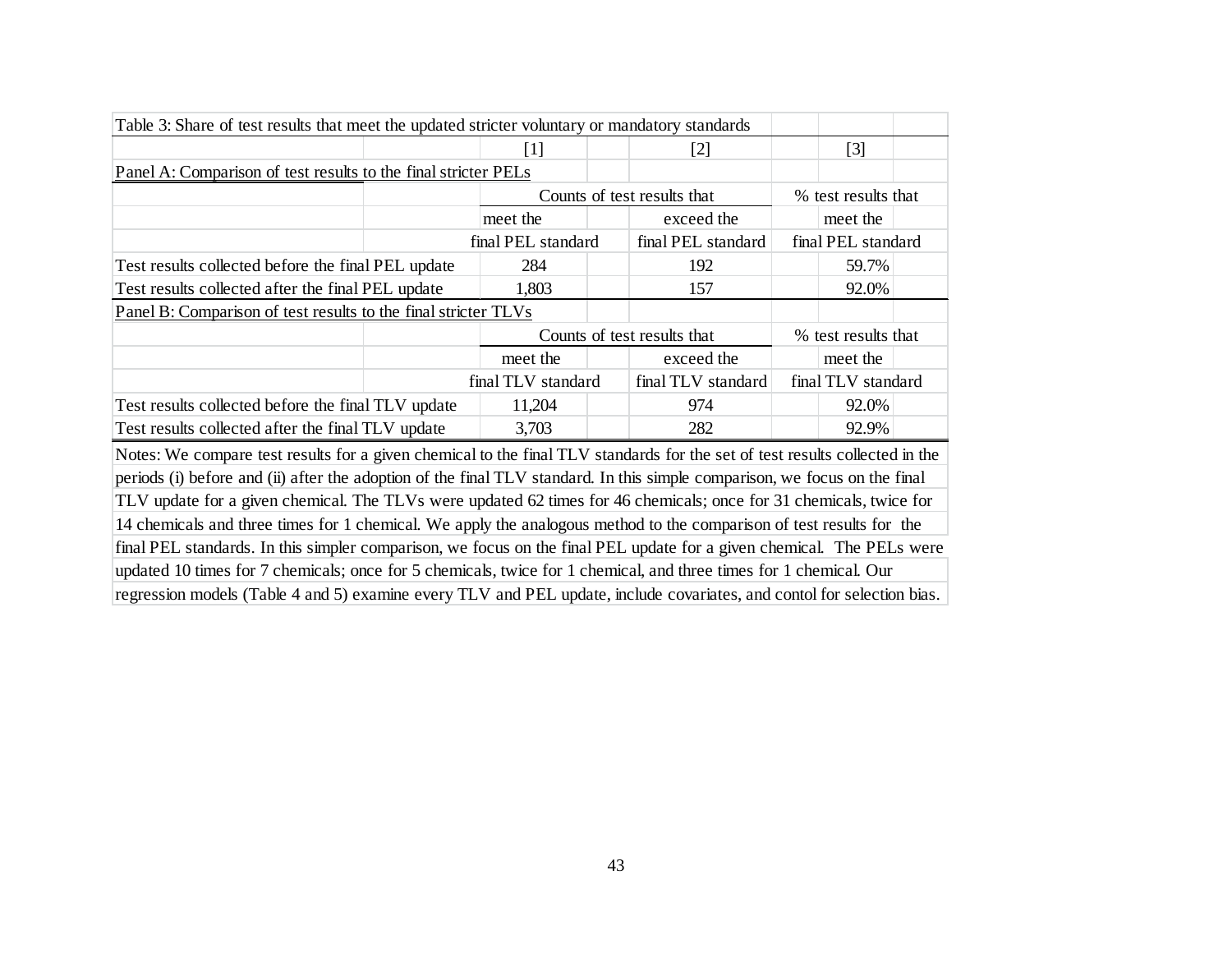| $[3]$<br>$[5]$<br>[6]<br>$[1]$<br>$\lceil 2 \rceil$<br>[4]<br>Coeff<br>Heckman Selection<br>Inspection<br>Inspection<br><b>OLS</b><br><b>OLS</b><br>from the<br><b>Inspection</b> Exposure<br>Fixed Effect Fixed Effect<br>Equation<br>Exposure<br>Equation<br>Equation<br>No<br>Assumption on inspectors' private<br>E(Exposure)<br>N <sub>o</sub><br>E(Exposure <br>information on the choice of which<br>private info.<br>Not tested)<br>private info.<br>Not tested)<br>chemicals to sample in an inspection<br>$=0$<br>$=0$<br>Marginal Effects.<br>Effect of stricter TLV <sub>t</sub><br>$0.714***$<br>$0.372***$<br>$0.100***$<br>$0.727***$<br>$0.110***$<br>$\beta_1$<br>when $TLV_t$ is stricter than $PEL_t$<br>(0.019)<br>(0.031)<br>(0.125)<br>(0.124)<br>(0.242)<br>Effect of stricter TLV <sub>t</sub><br>$0.060**$<br>$0.009***$<br>$0.045*$<br>0.050<br>0.009<br>$\beta_2$<br>when $TLV_t$ is less strict than $PEL_t$<br>(0.025)<br>(0.027)<br>(0.053)<br>(0.006)<br>(0.003)<br>Effect of stricter PEL <sub>t</sub><br>1.488***<br>$0.337***$<br>$0.706*$<br>$1.063*$<br>$0.400*$<br>$\beta_3 - \beta_1$<br>when $TLV_t$ is stricter than $PEL_t$<br>(0.278)<br>(0.389)<br>(0.062)<br>(0.633)<br>(0.228)<br>Effect of stricter PEL <sub>t</sub><br>$2.156***$<br>1.018***<br>$0.428***$<br>$1.740***$<br>$0.502***$<br>$\beta_3-\beta_2$<br>when $TLV_t$ is less strict than $PEL_t$<br>(0.289)<br>(0.393)<br>(0.064)<br>(0.799)<br>(0.201)<br>P-Value that the marginal effect of PEL <sub>t</sub> is larger than the marginal effect of $TLV_t$ in reducing exposure.<br>when $TLV_t$ is stricter than $PEL_t$<br>0.016<br>0.431<br>0.000<br>0.659<br>0.187<br>when $TLV_t$ is equally strict as $PEL_t$<br>0.000<br>0.097<br>0.000<br>0.088<br>0.174<br>0.016<br>when $TLV_t$ is less strict than $PEL_t$<br>0.000<br>0.000<br>0.039<br>0.012<br>Coefficients.<br>$(TLV_t-PEL_t)/PEL_{1984}$<br>$-0.058***$<br>$0.714***$<br>$0.372***$<br>$0.100***$<br>$0.727***$<br>$0.110***$<br>$\beta_1$<br>when $TLV_t$ is stricter than $PEL_t$<br>(0.017)<br>(0.125)<br>(0.124)<br>(0.019)<br>(0.242)<br>(0.031)<br>$0.013***$<br>$0.045*$<br>$0.060**$<br>$0.009***$<br>$(TLV_t-PEL_t)/PEL_{1984}$<br>0.050<br>0.009<br>$\beta_2$<br>when $TLV_t$ is less strict than $PEL_t$<br>(0.003)<br>(0.025)<br>(0.027)<br>(0.003)<br>(0.053)<br>(0.006)<br>PEL <sub>t</sub> /PEL <sub>1984</sub><br>1.033***<br>$2.201***$<br>1.078***<br>$0.437***$<br>1.790***<br>$0.511***$<br>$\beta_3$<br>(0.047)<br>(0.287)<br>(0.064)<br>(0.223)<br>(0.391)<br>(0.782)<br>$-0.782***$<br>$0.063***$<br>Dummy for test results for which<br>0.123<br>0.144<br>0.390<br>0.066<br>$TLV_t$ corresponds directly to $PEL_t$<br>(0.102)<br>(0.014)<br>(0.099)<br>(0.019)<br>(0.248)<br>(0.051)<br>1.349***<br>Dummy for chemicals whose PELs<br>1.148***<br>$0.312***$<br>0.050<br>0.967<br>0.387<br>become stricter in 1984-2009<br>(0.212)<br>(0.038)<br>(0.339)<br>(0.054)<br>(0.668)<br>(0.358)<br>$0.163***$<br>$0.231***$<br>0.198***<br>$0.158***$<br>No. of tests for the specific<br>$0.118*$<br>chemical<br>(0.038)<br>(0.060)<br>(0.008)<br>(0.069)<br>(0.035)<br>$0.118**$<br>$0.602**$<br>Dummy for other inspections<br>0.495<br>0.102<br>(0.099)<br>(0.046)<br>(0.290)<br>(0.633)<br>$0.470***$<br>0.013<br>0.482<br>$0.0711*$<br>Dummy for referral inspections<br>(0.017)<br>(0.118)<br>(0.303)<br>(0.038)<br>$0.747***$<br>$-0.113***$<br>0.804<br>0.078<br>Dummy for health inspections<br>(0.058)<br>(0.034)<br>(0.236)<br>(0.575) | Table 4: Effects of voluntary standards (TLVs) and mandatory standards (PELs) on exposure |  |  |  |  |
|-------------------------------------------------------------------------------------------------------------------------------------------------------------------------------------------------------------------------------------------------------------------------------------------------------------------------------------------------------------------------------------------------------------------------------------------------------------------------------------------------------------------------------------------------------------------------------------------------------------------------------------------------------------------------------------------------------------------------------------------------------------------------------------------------------------------------------------------------------------------------------------------------------------------------------------------------------------------------------------------------------------------------------------------------------------------------------------------------------------------------------------------------------------------------------------------------------------------------------------------------------------------------------------------------------------------------------------------------------------------------------------------------------------------------------------------------------------------------------------------------------------------------------------------------------------------------------------------------------------------------------------------------------------------------------------------------------------------------------------------------------------------------------------------------------------------------------------------------------------------------------------------------------------------------------------------------------------------------------------------------------------------------------------------------------------------------------------------------------------------------------------------------------------------------------------------------------------------------------------------------------------------------------------------------------------------------------------------------------------------------------------------------------------------------------------------------------------------------------------------------------------------------------------------------------------------------------------------------------------------------------------------------------------------------------------------------------------------------------------------------------------------------------------------------------------------------------------------------------------------------------------------------------------------------------------------------------------------------------------------------------------------------------------------------------------------------------------------------------------------------------------------------------------------------------------------------------------------------------------------------------------------------------------------------------------------------------------------------------------------------------------------------------------------------------------------------------------------------------------------------------------------------------------------------|-------------------------------------------------------------------------------------------|--|--|--|--|
|                                                                                                                                                                                                                                                                                                                                                                                                                                                                                                                                                                                                                                                                                                                                                                                                                                                                                                                                                                                                                                                                                                                                                                                                                                                                                                                                                                                                                                                                                                                                                                                                                                                                                                                                                                                                                                                                                                                                                                                                                                                                                                                                                                                                                                                                                                                                                                                                                                                                                                                                                                                                                                                                                                                                                                                                                                                                                                                                                                                                                                                                                                                                                                                                                                                                                                                                                                                                                                                                                                                                                 |                                                                                           |  |  |  |  |
|                                                                                                                                                                                                                                                                                                                                                                                                                                                                                                                                                                                                                                                                                                                                                                                                                                                                                                                                                                                                                                                                                                                                                                                                                                                                                                                                                                                                                                                                                                                                                                                                                                                                                                                                                                                                                                                                                                                                                                                                                                                                                                                                                                                                                                                                                                                                                                                                                                                                                                                                                                                                                                                                                                                                                                                                                                                                                                                                                                                                                                                                                                                                                                                                                                                                                                                                                                                                                                                                                                                                                 |                                                                                           |  |  |  |  |
|                                                                                                                                                                                                                                                                                                                                                                                                                                                                                                                                                                                                                                                                                                                                                                                                                                                                                                                                                                                                                                                                                                                                                                                                                                                                                                                                                                                                                                                                                                                                                                                                                                                                                                                                                                                                                                                                                                                                                                                                                                                                                                                                                                                                                                                                                                                                                                                                                                                                                                                                                                                                                                                                                                                                                                                                                                                                                                                                                                                                                                                                                                                                                                                                                                                                                                                                                                                                                                                                                                                                                 |                                                                                           |  |  |  |  |
|                                                                                                                                                                                                                                                                                                                                                                                                                                                                                                                                                                                                                                                                                                                                                                                                                                                                                                                                                                                                                                                                                                                                                                                                                                                                                                                                                                                                                                                                                                                                                                                                                                                                                                                                                                                                                                                                                                                                                                                                                                                                                                                                                                                                                                                                                                                                                                                                                                                                                                                                                                                                                                                                                                                                                                                                                                                                                                                                                                                                                                                                                                                                                                                                                                                                                                                                                                                                                                                                                                                                                 |                                                                                           |  |  |  |  |
|                                                                                                                                                                                                                                                                                                                                                                                                                                                                                                                                                                                                                                                                                                                                                                                                                                                                                                                                                                                                                                                                                                                                                                                                                                                                                                                                                                                                                                                                                                                                                                                                                                                                                                                                                                                                                                                                                                                                                                                                                                                                                                                                                                                                                                                                                                                                                                                                                                                                                                                                                                                                                                                                                                                                                                                                                                                                                                                                                                                                                                                                                                                                                                                                                                                                                                                                                                                                                                                                                                                                                 |                                                                                           |  |  |  |  |
|                                                                                                                                                                                                                                                                                                                                                                                                                                                                                                                                                                                                                                                                                                                                                                                                                                                                                                                                                                                                                                                                                                                                                                                                                                                                                                                                                                                                                                                                                                                                                                                                                                                                                                                                                                                                                                                                                                                                                                                                                                                                                                                                                                                                                                                                                                                                                                                                                                                                                                                                                                                                                                                                                                                                                                                                                                                                                                                                                                                                                                                                                                                                                                                                                                                                                                                                                                                                                                                                                                                                                 |                                                                                           |  |  |  |  |
|                                                                                                                                                                                                                                                                                                                                                                                                                                                                                                                                                                                                                                                                                                                                                                                                                                                                                                                                                                                                                                                                                                                                                                                                                                                                                                                                                                                                                                                                                                                                                                                                                                                                                                                                                                                                                                                                                                                                                                                                                                                                                                                                                                                                                                                                                                                                                                                                                                                                                                                                                                                                                                                                                                                                                                                                                                                                                                                                                                                                                                                                                                                                                                                                                                                                                                                                                                                                                                                                                                                                                 |                                                                                           |  |  |  |  |
|                                                                                                                                                                                                                                                                                                                                                                                                                                                                                                                                                                                                                                                                                                                                                                                                                                                                                                                                                                                                                                                                                                                                                                                                                                                                                                                                                                                                                                                                                                                                                                                                                                                                                                                                                                                                                                                                                                                                                                                                                                                                                                                                                                                                                                                                                                                                                                                                                                                                                                                                                                                                                                                                                                                                                                                                                                                                                                                                                                                                                                                                                                                                                                                                                                                                                                                                                                                                                                                                                                                                                 |                                                                                           |  |  |  |  |
|                                                                                                                                                                                                                                                                                                                                                                                                                                                                                                                                                                                                                                                                                                                                                                                                                                                                                                                                                                                                                                                                                                                                                                                                                                                                                                                                                                                                                                                                                                                                                                                                                                                                                                                                                                                                                                                                                                                                                                                                                                                                                                                                                                                                                                                                                                                                                                                                                                                                                                                                                                                                                                                                                                                                                                                                                                                                                                                                                                                                                                                                                                                                                                                                                                                                                                                                                                                                                                                                                                                                                 |                                                                                           |  |  |  |  |
|                                                                                                                                                                                                                                                                                                                                                                                                                                                                                                                                                                                                                                                                                                                                                                                                                                                                                                                                                                                                                                                                                                                                                                                                                                                                                                                                                                                                                                                                                                                                                                                                                                                                                                                                                                                                                                                                                                                                                                                                                                                                                                                                                                                                                                                                                                                                                                                                                                                                                                                                                                                                                                                                                                                                                                                                                                                                                                                                                                                                                                                                                                                                                                                                                                                                                                                                                                                                                                                                                                                                                 |                                                                                           |  |  |  |  |
|                                                                                                                                                                                                                                                                                                                                                                                                                                                                                                                                                                                                                                                                                                                                                                                                                                                                                                                                                                                                                                                                                                                                                                                                                                                                                                                                                                                                                                                                                                                                                                                                                                                                                                                                                                                                                                                                                                                                                                                                                                                                                                                                                                                                                                                                                                                                                                                                                                                                                                                                                                                                                                                                                                                                                                                                                                                                                                                                                                                                                                                                                                                                                                                                                                                                                                                                                                                                                                                                                                                                                 |                                                                                           |  |  |  |  |
|                                                                                                                                                                                                                                                                                                                                                                                                                                                                                                                                                                                                                                                                                                                                                                                                                                                                                                                                                                                                                                                                                                                                                                                                                                                                                                                                                                                                                                                                                                                                                                                                                                                                                                                                                                                                                                                                                                                                                                                                                                                                                                                                                                                                                                                                                                                                                                                                                                                                                                                                                                                                                                                                                                                                                                                                                                                                                                                                                                                                                                                                                                                                                                                                                                                                                                                                                                                                                                                                                                                                                 |                                                                                           |  |  |  |  |
|                                                                                                                                                                                                                                                                                                                                                                                                                                                                                                                                                                                                                                                                                                                                                                                                                                                                                                                                                                                                                                                                                                                                                                                                                                                                                                                                                                                                                                                                                                                                                                                                                                                                                                                                                                                                                                                                                                                                                                                                                                                                                                                                                                                                                                                                                                                                                                                                                                                                                                                                                                                                                                                                                                                                                                                                                                                                                                                                                                                                                                                                                                                                                                                                                                                                                                                                                                                                                                                                                                                                                 |                                                                                           |  |  |  |  |
|                                                                                                                                                                                                                                                                                                                                                                                                                                                                                                                                                                                                                                                                                                                                                                                                                                                                                                                                                                                                                                                                                                                                                                                                                                                                                                                                                                                                                                                                                                                                                                                                                                                                                                                                                                                                                                                                                                                                                                                                                                                                                                                                                                                                                                                                                                                                                                                                                                                                                                                                                                                                                                                                                                                                                                                                                                                                                                                                                                                                                                                                                                                                                                                                                                                                                                                                                                                                                                                                                                                                                 |                                                                                           |  |  |  |  |
|                                                                                                                                                                                                                                                                                                                                                                                                                                                                                                                                                                                                                                                                                                                                                                                                                                                                                                                                                                                                                                                                                                                                                                                                                                                                                                                                                                                                                                                                                                                                                                                                                                                                                                                                                                                                                                                                                                                                                                                                                                                                                                                                                                                                                                                                                                                                                                                                                                                                                                                                                                                                                                                                                                                                                                                                                                                                                                                                                                                                                                                                                                                                                                                                                                                                                                                                                                                                                                                                                                                                                 |                                                                                           |  |  |  |  |
|                                                                                                                                                                                                                                                                                                                                                                                                                                                                                                                                                                                                                                                                                                                                                                                                                                                                                                                                                                                                                                                                                                                                                                                                                                                                                                                                                                                                                                                                                                                                                                                                                                                                                                                                                                                                                                                                                                                                                                                                                                                                                                                                                                                                                                                                                                                                                                                                                                                                                                                                                                                                                                                                                                                                                                                                                                                                                                                                                                                                                                                                                                                                                                                                                                                                                                                                                                                                                                                                                                                                                 |                                                                                           |  |  |  |  |
|                                                                                                                                                                                                                                                                                                                                                                                                                                                                                                                                                                                                                                                                                                                                                                                                                                                                                                                                                                                                                                                                                                                                                                                                                                                                                                                                                                                                                                                                                                                                                                                                                                                                                                                                                                                                                                                                                                                                                                                                                                                                                                                                                                                                                                                                                                                                                                                                                                                                                                                                                                                                                                                                                                                                                                                                                                                                                                                                                                                                                                                                                                                                                                                                                                                                                                                                                                                                                                                                                                                                                 |                                                                                           |  |  |  |  |
|                                                                                                                                                                                                                                                                                                                                                                                                                                                                                                                                                                                                                                                                                                                                                                                                                                                                                                                                                                                                                                                                                                                                                                                                                                                                                                                                                                                                                                                                                                                                                                                                                                                                                                                                                                                                                                                                                                                                                                                                                                                                                                                                                                                                                                                                                                                                                                                                                                                                                                                                                                                                                                                                                                                                                                                                                                                                                                                                                                                                                                                                                                                                                                                                                                                                                                                                                                                                                                                                                                                                                 |                                                                                           |  |  |  |  |
|                                                                                                                                                                                                                                                                                                                                                                                                                                                                                                                                                                                                                                                                                                                                                                                                                                                                                                                                                                                                                                                                                                                                                                                                                                                                                                                                                                                                                                                                                                                                                                                                                                                                                                                                                                                                                                                                                                                                                                                                                                                                                                                                                                                                                                                                                                                                                                                                                                                                                                                                                                                                                                                                                                                                                                                                                                                                                                                                                                                                                                                                                                                                                                                                                                                                                                                                                                                                                                                                                                                                                 |                                                                                           |  |  |  |  |
|                                                                                                                                                                                                                                                                                                                                                                                                                                                                                                                                                                                                                                                                                                                                                                                                                                                                                                                                                                                                                                                                                                                                                                                                                                                                                                                                                                                                                                                                                                                                                                                                                                                                                                                                                                                                                                                                                                                                                                                                                                                                                                                                                                                                                                                                                                                                                                                                                                                                                                                                                                                                                                                                                                                                                                                                                                                                                                                                                                                                                                                                                                                                                                                                                                                                                                                                                                                                                                                                                                                                                 |                                                                                           |  |  |  |  |
|                                                                                                                                                                                                                                                                                                                                                                                                                                                                                                                                                                                                                                                                                                                                                                                                                                                                                                                                                                                                                                                                                                                                                                                                                                                                                                                                                                                                                                                                                                                                                                                                                                                                                                                                                                                                                                                                                                                                                                                                                                                                                                                                                                                                                                                                                                                                                                                                                                                                                                                                                                                                                                                                                                                                                                                                                                                                                                                                                                                                                                                                                                                                                                                                                                                                                                                                                                                                                                                                                                                                                 |                                                                                           |  |  |  |  |
|                                                                                                                                                                                                                                                                                                                                                                                                                                                                                                                                                                                                                                                                                                                                                                                                                                                                                                                                                                                                                                                                                                                                                                                                                                                                                                                                                                                                                                                                                                                                                                                                                                                                                                                                                                                                                                                                                                                                                                                                                                                                                                                                                                                                                                                                                                                                                                                                                                                                                                                                                                                                                                                                                                                                                                                                                                                                                                                                                                                                                                                                                                                                                                                                                                                                                                                                                                                                                                                                                                                                                 |                                                                                           |  |  |  |  |
|                                                                                                                                                                                                                                                                                                                                                                                                                                                                                                                                                                                                                                                                                                                                                                                                                                                                                                                                                                                                                                                                                                                                                                                                                                                                                                                                                                                                                                                                                                                                                                                                                                                                                                                                                                                                                                                                                                                                                                                                                                                                                                                                                                                                                                                                                                                                                                                                                                                                                                                                                                                                                                                                                                                                                                                                                                                                                                                                                                                                                                                                                                                                                                                                                                                                                                                                                                                                                                                                                                                                                 |                                                                                           |  |  |  |  |
|                                                                                                                                                                                                                                                                                                                                                                                                                                                                                                                                                                                                                                                                                                                                                                                                                                                                                                                                                                                                                                                                                                                                                                                                                                                                                                                                                                                                                                                                                                                                                                                                                                                                                                                                                                                                                                                                                                                                                                                                                                                                                                                                                                                                                                                                                                                                                                                                                                                                                                                                                                                                                                                                                                                                                                                                                                                                                                                                                                                                                                                                                                                                                                                                                                                                                                                                                                                                                                                                                                                                                 |                                                                                           |  |  |  |  |
|                                                                                                                                                                                                                                                                                                                                                                                                                                                                                                                                                                                                                                                                                                                                                                                                                                                                                                                                                                                                                                                                                                                                                                                                                                                                                                                                                                                                                                                                                                                                                                                                                                                                                                                                                                                                                                                                                                                                                                                                                                                                                                                                                                                                                                                                                                                                                                                                                                                                                                                                                                                                                                                                                                                                                                                                                                                                                                                                                                                                                                                                                                                                                                                                                                                                                                                                                                                                                                                                                                                                                 |                                                                                           |  |  |  |  |
|                                                                                                                                                                                                                                                                                                                                                                                                                                                                                                                                                                                                                                                                                                                                                                                                                                                                                                                                                                                                                                                                                                                                                                                                                                                                                                                                                                                                                                                                                                                                                                                                                                                                                                                                                                                                                                                                                                                                                                                                                                                                                                                                                                                                                                                                                                                                                                                                                                                                                                                                                                                                                                                                                                                                                                                                                                                                                                                                                                                                                                                                                                                                                                                                                                                                                                                                                                                                                                                                                                                                                 |                                                                                           |  |  |  |  |
|                                                                                                                                                                                                                                                                                                                                                                                                                                                                                                                                                                                                                                                                                                                                                                                                                                                                                                                                                                                                                                                                                                                                                                                                                                                                                                                                                                                                                                                                                                                                                                                                                                                                                                                                                                                                                                                                                                                                                                                                                                                                                                                                                                                                                                                                                                                                                                                                                                                                                                                                                                                                                                                                                                                                                                                                                                                                                                                                                                                                                                                                                                                                                                                                                                                                                                                                                                                                                                                                                                                                                 |                                                                                           |  |  |  |  |
|                                                                                                                                                                                                                                                                                                                                                                                                                                                                                                                                                                                                                                                                                                                                                                                                                                                                                                                                                                                                                                                                                                                                                                                                                                                                                                                                                                                                                                                                                                                                                                                                                                                                                                                                                                                                                                                                                                                                                                                                                                                                                                                                                                                                                                                                                                                                                                                                                                                                                                                                                                                                                                                                                                                                                                                                                                                                                                                                                                                                                                                                                                                                                                                                                                                                                                                                                                                                                                                                                                                                                 |                                                                                           |  |  |  |  |
|                                                                                                                                                                                                                                                                                                                                                                                                                                                                                                                                                                                                                                                                                                                                                                                                                                                                                                                                                                                                                                                                                                                                                                                                                                                                                                                                                                                                                                                                                                                                                                                                                                                                                                                                                                                                                                                                                                                                                                                                                                                                                                                                                                                                                                                                                                                                                                                                                                                                                                                                                                                                                                                                                                                                                                                                                                                                                                                                                                                                                                                                                                                                                                                                                                                                                                                                                                                                                                                                                                                                                 |                                                                                           |  |  |  |  |
|                                                                                                                                                                                                                                                                                                                                                                                                                                                                                                                                                                                                                                                                                                                                                                                                                                                                                                                                                                                                                                                                                                                                                                                                                                                                                                                                                                                                                                                                                                                                                                                                                                                                                                                                                                                                                                                                                                                                                                                                                                                                                                                                                                                                                                                                                                                                                                                                                                                                                                                                                                                                                                                                                                                                                                                                                                                                                                                                                                                                                                                                                                                                                                                                                                                                                                                                                                                                                                                                                                                                                 |                                                                                           |  |  |  |  |
|                                                                                                                                                                                                                                                                                                                                                                                                                                                                                                                                                                                                                                                                                                                                                                                                                                                                                                                                                                                                                                                                                                                                                                                                                                                                                                                                                                                                                                                                                                                                                                                                                                                                                                                                                                                                                                                                                                                                                                                                                                                                                                                                                                                                                                                                                                                                                                                                                                                                                                                                                                                                                                                                                                                                                                                                                                                                                                                                                                                                                                                                                                                                                                                                                                                                                                                                                                                                                                                                                                                                                 |                                                                                           |  |  |  |  |
|                                                                                                                                                                                                                                                                                                                                                                                                                                                                                                                                                                                                                                                                                                                                                                                                                                                                                                                                                                                                                                                                                                                                                                                                                                                                                                                                                                                                                                                                                                                                                                                                                                                                                                                                                                                                                                                                                                                                                                                                                                                                                                                                                                                                                                                                                                                                                                                                                                                                                                                                                                                                                                                                                                                                                                                                                                                                                                                                                                                                                                                                                                                                                                                                                                                                                                                                                                                                                                                                                                                                                 |                                                                                           |  |  |  |  |
|                                                                                                                                                                                                                                                                                                                                                                                                                                                                                                                                                                                                                                                                                                                                                                                                                                                                                                                                                                                                                                                                                                                                                                                                                                                                                                                                                                                                                                                                                                                                                                                                                                                                                                                                                                                                                                                                                                                                                                                                                                                                                                                                                                                                                                                                                                                                                                                                                                                                                                                                                                                                                                                                                                                                                                                                                                                                                                                                                                                                                                                                                                                                                                                                                                                                                                                                                                                                                                                                                                                                                 |                                                                                           |  |  |  |  |
|                                                                                                                                                                                                                                                                                                                                                                                                                                                                                                                                                                                                                                                                                                                                                                                                                                                                                                                                                                                                                                                                                                                                                                                                                                                                                                                                                                                                                                                                                                                                                                                                                                                                                                                                                                                                                                                                                                                                                                                                                                                                                                                                                                                                                                                                                                                                                                                                                                                                                                                                                                                                                                                                                                                                                                                                                                                                                                                                                                                                                                                                                                                                                                                                                                                                                                                                                                                                                                                                                                                                                 |                                                                                           |  |  |  |  |
|                                                                                                                                                                                                                                                                                                                                                                                                                                                                                                                                                                                                                                                                                                                                                                                                                                                                                                                                                                                                                                                                                                                                                                                                                                                                                                                                                                                                                                                                                                                                                                                                                                                                                                                                                                                                                                                                                                                                                                                                                                                                                                                                                                                                                                                                                                                                                                                                                                                                                                                                                                                                                                                                                                                                                                                                                                                                                                                                                                                                                                                                                                                                                                                                                                                                                                                                                                                                                                                                                                                                                 |                                                                                           |  |  |  |  |
|                                                                                                                                                                                                                                                                                                                                                                                                                                                                                                                                                                                                                                                                                                                                                                                                                                                                                                                                                                                                                                                                                                                                                                                                                                                                                                                                                                                                                                                                                                                                                                                                                                                                                                                                                                                                                                                                                                                                                                                                                                                                                                                                                                                                                                                                                                                                                                                                                                                                                                                                                                                                                                                                                                                                                                                                                                                                                                                                                                                                                                                                                                                                                                                                                                                                                                                                                                                                                                                                                                                                                 |                                                                                           |  |  |  |  |
|                                                                                                                                                                                                                                                                                                                                                                                                                                                                                                                                                                                                                                                                                                                                                                                                                                                                                                                                                                                                                                                                                                                                                                                                                                                                                                                                                                                                                                                                                                                                                                                                                                                                                                                                                                                                                                                                                                                                                                                                                                                                                                                                                                                                                                                                                                                                                                                                                                                                                                                                                                                                                                                                                                                                                                                                                                                                                                                                                                                                                                                                                                                                                                                                                                                                                                                                                                                                                                                                                                                                                 |                                                                                           |  |  |  |  |
|                                                                                                                                                                                                                                                                                                                                                                                                                                                                                                                                                                                                                                                                                                                                                                                                                                                                                                                                                                                                                                                                                                                                                                                                                                                                                                                                                                                                                                                                                                                                                                                                                                                                                                                                                                                                                                                                                                                                                                                                                                                                                                                                                                                                                                                                                                                                                                                                                                                                                                                                                                                                                                                                                                                                                                                                                                                                                                                                                                                                                                                                                                                                                                                                                                                                                                                                                                                                                                                                                                                                                 |                                                                                           |  |  |  |  |
| Notes: The coefficients $\beta_1$ , $\beta_2$ and $\beta_3$ are from the exposure equation (Section 3.3). Positive marginal effects                                                                                                                                                                                                                                                                                                                                                                                                                                                                                                                                                                                                                                                                                                                                                                                                                                                                                                                                                                                                                                                                                                                                                                                                                                                                                                                                                                                                                                                                                                                                                                                                                                                                                                                                                                                                                                                                                                                                                                                                                                                                                                                                                                                                                                                                                                                                                                                                                                                                                                                                                                                                                                                                                                                                                                                                                                                                                                                                                                                                                                                                                                                                                                                                                                                                                                                                                                                                             |                                                                                           |  |  |  |  |

Notes: The coefficients  $\beta_1$ ,  $\beta_2$  and  $\beta_3$  are from the exposure equation (Section 3.3). Positive marginal effects indicate that stricter TLVs or PELs reduce exposure. Standard errors in the OLS models are clustered on inspections. Standard errors for the Heckman model corrects for the IMR being an estimated parameter. Statistically significant at the \*\*\*1%, \*\*5% and \*10% level.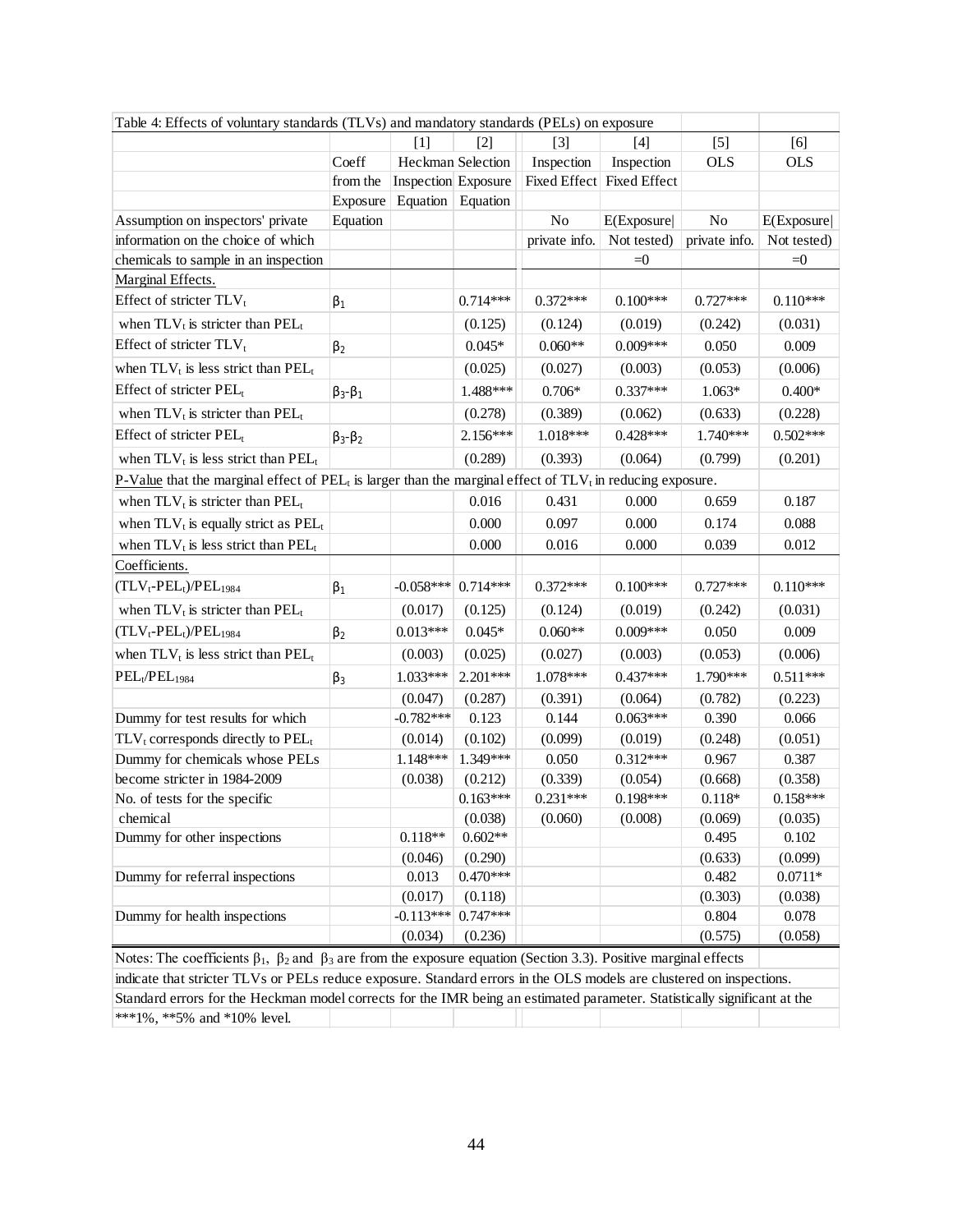| Table 4 (continued): Effects of voluntary standards (TLVs) and mandatory standards (PELs) on exposure           |             |                            |               |                           |                |             |
|-----------------------------------------------------------------------------------------------------------------|-------------|----------------------------|---------------|---------------------------|----------------|-------------|
|                                                                                                                 | $[1]$       | $\lceil 2 \rceil$          | $[3]$         | [4]                       | $[5]$          | [6]         |
|                                                                                                                 |             | Heckman Selection          | Inspection    | Inspection                | <b>OLS</b>     | <b>OLS</b>  |
|                                                                                                                 |             | <b>Inspection</b> Exposure |               | Fixed Effect Fixed Effect |                |             |
|                                                                                                                 |             | Equation Equation          |               |                           |                |             |
| Assumption on inspectors' private                                                                               |             |                            | No            | E(Exposure)               | N <sub>o</sub> | E(Exposure) |
| information on the choice of which                                                                              |             |                            | private info. | Not tested)               | private info.  | Not tested) |
| chemicals to sample in an inspection                                                                            |             |                            |               | $=0$                      |                | $\equiv 0$  |
| Coefficients (continued)                                                                                        |             |                            |               |                           |                |             |
| Dummy for accident inspection                                                                                   | $0.225***$  | 0.105                      |               |                           | $-0.046$       | $-0.086$    |
|                                                                                                                 | (0.044)     | (0.301)                    |               |                           | (0.247)        | (0.055)     |
| Dummy for complaint inspection                                                                                  | 0.003       | $-0.067$                   |               |                           | $-0.055$       | $-0.017$    |
|                                                                                                                 | (0.016)     | (0.107)                    |               |                           | (0.163)        | (0.030)     |
| Dummy for follow-up inspection                                                                                  | $-0.011$    | 0.193                      |               |                           | 0.230          | $-0.006$    |
|                                                                                                                 | (0.027)     | (0.193)                    |               |                           | (0.208)        | (0.036)     |
| Dummy for inspection that covers                                                                                | $-0.070***$ | $0.174*$                   |               |                           | $0.229*$       | $0.047*$    |
| part of the plant                                                                                               | (0.013)     | (0.089)                    |               |                           | (0.132)        | (0.025)     |
| Dummy for chemical emphasis                                                                                     | 1.906***    | $0.299*$                   |               |                           | 0.139          | 0.017       |
| inspection                                                                                                      | (0.074)     | (0.161)                    |               |                           | (0.236)        | (0.038)     |
| Dummy for plant union status                                                                                    | 0.011       | $-0.033$                   |               |                           | $-0.033$       | $-0.010$    |
|                                                                                                                 | (0.012)     | (0.082)                    |               |                           | (0.103)        | (0.015)     |
| No. inspection in previous                                                                                      | 0.011       | $-0.00002$                 |               |                           | $-0.019$       | $-0.008$    |
| year                                                                                                            | (0.011)     | (0.082)                    |               |                           | (0.077)        | (0.012)     |
| No. inspection in t-2 to t-5                                                                                    | $-0.011**$  | 0.002                      |               |                           | 0.010          | $-0.006$    |
|                                                                                                                 | (0.006)     | (0.041)                    |               |                           | (0.057)        | (0.007)     |
| Log (no. of violations in $t-1$ )                                                                               | $0.037**$   | 0.052                      |               |                           | 0.048          | 0.009       |
|                                                                                                                 | (0.017)     | (0.117)                    |               |                           | (0.122)        | (0.018)     |
| Log (no. of violations between                                                                                  | $0.086***$  | 0.002                      |               |                           | $-0.049$       | 0.005       |
| $t-2$ and $t-5$ )                                                                                               | (0.012)     | (0.085)                    |               |                           | (0.104)        | (0.015)     |
| Log (no. of penalty in $t-1$ )                                                                                  | $-0.023***$ | $-0.058$                   |               |                           | $-0.046$       | $-0.005$    |
|                                                                                                                 | (0.005)     | (0.037)                    |               |                           | (0.039)        | (0.005)     |
| Log (no. of penalty between                                                                                     | $-0.019***$ | 0.005                      |               |                           | 0.014          | 0.001       |
| $t-2$ and $t-5$ )                                                                                               | (0.004)     | (0.026)                    |               |                           | (0.030)        | (0.005)     |
| Dummy for non-target chemical                                                                                   | $-2.163***$ |                            |               |                           |                |             |
| in chemical-specific inspections                                                                                | (0.076)     |                            |               |                           |                |             |
| No. of test samples of other                                                                                    | $0.313***$  |                            |               |                           |                |             |
| chemicals                                                                                                       | (0.004)     |                            |               |                           |                |             |
| Inverse Mills Ratio (IMR)                                                                                       |             | $0.592***$                 |               |                           |                |             |
|                                                                                                                 |             | (0.106)                    |               |                           |                |             |
| Time dummies                                                                                                    | Y           | Y                          | Y             | Y                         | Y              | Y           |
| SIC-4 dummies                                                                                                   | $\mathbf Y$ | Y                          | N             | N                         | $\mathbf Y$    | Y           |
| State dummies                                                                                                   | Y           | Y                          | N             | N                         | $\mathbf Y$    | Y           |
| No. obs.                                                                                                        | 111,805     | 111,805                    | 19,474        | 111,805                   | 19,474         | 111,805     |
| No. inspection                                                                                                  | 1,353       | 1,353                      | 1,353         | 1,353                     | 1,353          | 1,353       |
| $R$ -sqr                                                                                                        |             |                            | 0.002         | 0.006                     | 0.024          | 0.009       |
| Notes: Standard errors in the OLS models are clustered on inspections. Standard errors for the Heckman model    |             |                            |               |                           |                |             |
| corrects for the IMR being an estimated parameter. Statistically significant at the ***1%, **5% and *10% level. |             |                            |               |                           |                |             |
|                                                                                                                 |             |                            |               |                           |                |             |

corrects for the IMR being an estimated parameter. Statistically significant at the \*\*\*1%, \*\*5% and \*10% level.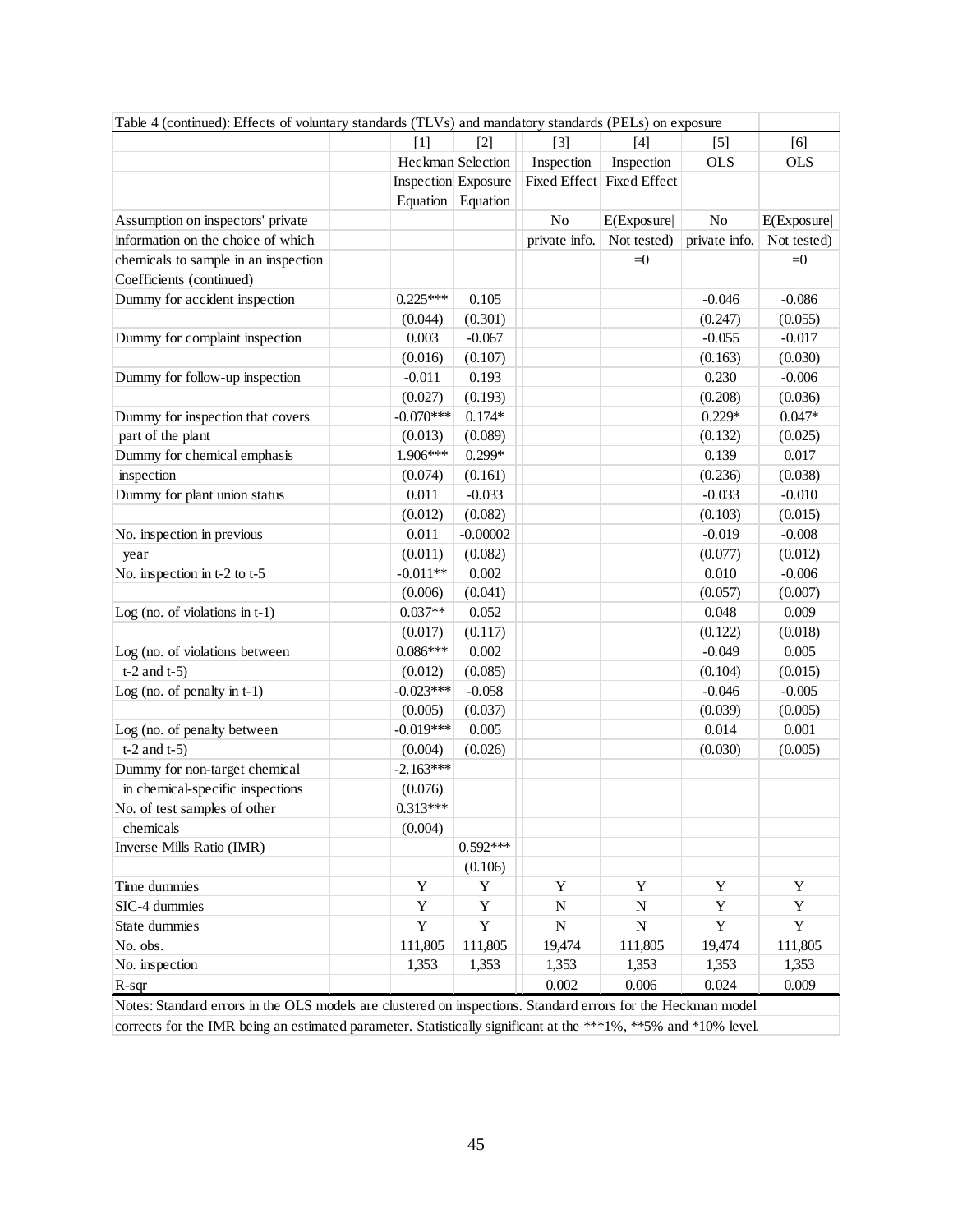| Table 5: Quantile regressions on the effects of voluntary (TLV) and mandatory (PEL) standards on exposure.                                                                                       |                       |                       |            |            |                  |            |            |  |
|--------------------------------------------------------------------------------------------------------------------------------------------------------------------------------------------------|-----------------------|-----------------------|------------|------------|------------------|------------|------------|--|
|                                                                                                                                                                                                  | $[1]$                 | $[2]$                 | $[3]$      | $[4]$      | $\left[5\right]$ | [6]        | $[7]$      |  |
| Percentiles                                                                                                                                                                                      | 50                    | 60                    | 70         | 80         | 90               | 95         | 97.5       |  |
| Test result/PEL1984 at a given percentile                                                                                                                                                        | 0.0007                | 0.007                 | 0.025      | 0.076      | 0.274            | 0.751      | 1.694      |  |
| Marginal Effects.                                                                                                                                                                                |                       |                       |            |            |                  |            |            |  |
| Effect of stricter $TLV_t$                                                                                                                                                                       | $\Omega$              | $7.9 \times 10^{-11}$ | $0.006***$ | $0.033***$ | $0.138***$       | $0.304***$ | $0.657***$ |  |
| when $TLV_t$ is stricter than $PEL_t$                                                                                                                                                            | $(9 \times 10^{-5})$  | (0.0003)              | (0.002)    | (0.001)    | (0.004)          | (0.048)    | (0.063)    |  |
| Effect of stricter $TLV_t$                                                                                                                                                                       | 0.00009               | $0.011**$             | $0.027***$ | $0.074***$ | $0.287***$       | $0.731***$ | 2.233***   |  |
| when $TLV_t$ is less strict than $PEL_t$                                                                                                                                                         | (0.001)               | (0.005)               | (0.004)    | (0.0002)   | (0.0005)         | (0.274)    | (0.193)    |  |
| Effect of stricter $PEL_t$                                                                                                                                                                       | $0.023***$            | $0.057***$            | $0.110***$ | $0.217***$ | $0.489***$       | $0.837***$ | $1.601***$ |  |
| when $TLV_t$ is stricter than $PEL_t$                                                                                                                                                            | $(1 \times 10^{-13})$ | $(4 \times 10^{-11})$ | (0.001)    | (0.003)    | (0.008)          | (0.206)    | (0.124)    |  |
| Effect of stricter $PEL_t$                                                                                                                                                                       | $0.023***$            | $0.046***$            | $0.089***$ | $0.177***$ | $0.340***$       | $0.410**$  | 0.024      |  |
| when $TLV_t$ is less strict than $PEL_t$                                                                                                                                                         | (0.0000)              | (0.0000)              | (0.001)    | (0.003)    | (0.009)          | (0.222)    | (0.134)    |  |
| Notes: No. obs.=19,474. As in Equation 2 (Section 3), the marginal effects of $TLV_t$ when $TLV_t$ are stricter than PEL <sub>t</sub> is given                                                   |                       |                       |            |            |                  |            |            |  |
| by $[(TLV_t-PEL_t)/PEL_{1984}   TLV_t < PEL_t]$ or $\beta_1$ . The marginal effects of $TLV_t$ when $TLV_t$ are less strict than $PEL_t$ is given                                                |                       |                       |            |            |                  |            |            |  |
| by the coefficient on $[(TLV_t-PEL_t)/PEL_{1984}   TLV_t > PEL_t]$ or $\beta_2$ . The coefficient on PEL <sub>t</sub> /PEL <sub>1984</sub> is $\beta_3$ . The marginal                           |                       |                       |            |            |                  |            |            |  |
| effects of PEL <sub>t</sub> when TLV <sub>t</sub> are stricter than PEL <sub>t</sub> is $\beta_3 - \beta_1$ . The marginal effect of PEL <sub>t</sub> than when TLV <sub>t</sub> are less strict |                       |                       |            |            |                  |            |            |  |
| than PEL <sub>t</sub> is $\beta_3$ - $\beta_2$ . Positive marginal effects indicate that stricter PELs or TLVs reduce exposure. Bootstrap standard errors                                        |                       |                       |            |            |                  |            |            |  |
| are in parentheses. The full set of control variables are included. Statistically significant at the ***1%, **5% and *10% level.                                                                 |                       |                       |            |            |                  |            |            |  |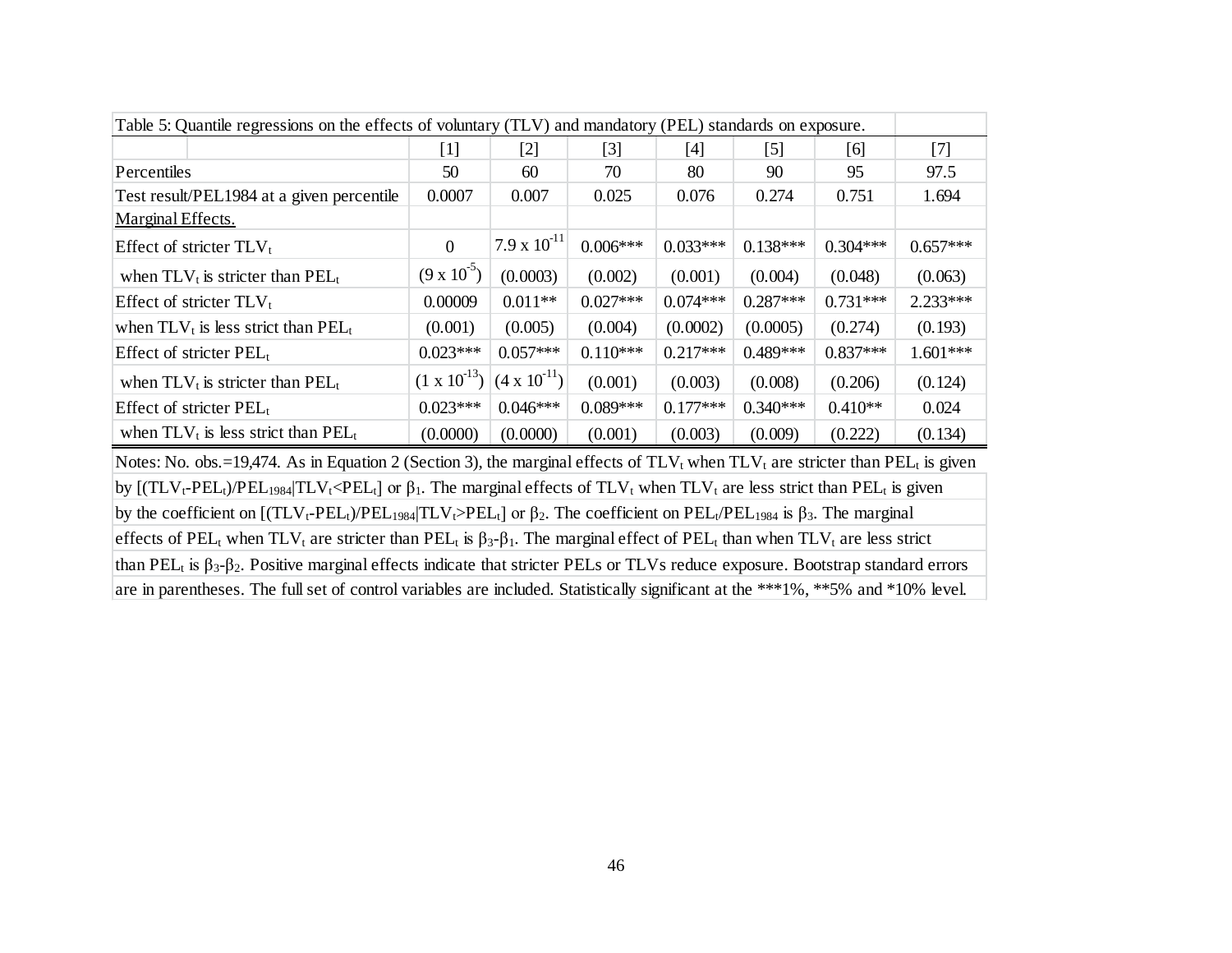# **Online Appendix I**

|                                                                           | Appendix 1: Table A1: PEL changes for 7 out of 75 chemicals in our sample       |                                                             |      |                |                |           |  |  |  |  |
|---------------------------------------------------------------------------|---------------------------------------------------------------------------------|-------------------------------------------------------------|------|----------------|----------------|-----------|--|--|--|--|
| Ethylene                                                                  | In 1984, the PEL changed from 50 to 1 ppm.                                      |                                                             |      |                |                |           |  |  |  |  |
| Oxide                                                                     | Year                                                                            | 1968                                                        | 1983 | 1989           | 2009           |           |  |  |  |  |
|                                                                           | <b>TLV</b>                                                                      | 50                                                          | 1    | 1              | 1              |           |  |  |  |  |
| Asbestos                                                                  |                                                                                 | In 1986, the PEL changed from 2 fibers/cm3 (fcc) to 0.2 fcc |      |                |                |           |  |  |  |  |
|                                                                           | and in 1994, the PEL changed to 0.1 fcc.                                        |                                                             |      |                |                |           |  |  |  |  |
|                                                                           | Year                                                                            | 1968                                                        | 1985 | 1989           | 1993           | 2009      |  |  |  |  |
|                                                                           | <b>TLV</b>                                                                      | 2                                                           | 0.2  | 0.2            | 0.2            | 0.1       |  |  |  |  |
| Benzene                                                                   | In 1987, PEL changed from 10 to 1 ppm.                                          |                                                             |      |                |                |           |  |  |  |  |
|                                                                           | Year                                                                            | 1968                                                        | 1986 | 1989           | 2009           |           |  |  |  |  |
|                                                                           | <b>TLV</b>                                                                      | 50                                                          | 10   | 10             | 0.5            |           |  |  |  |  |
| In 1987, the PEL (time-weighted average (TWA) changed from 3 ppm<br>Form- |                                                                                 |                                                             |      |                |                |           |  |  |  |  |
| aldehyde                                                                  | to 1 ppm and in 1992, the PEL (TWA) changed to 0.75 ppm.                        |                                                             |      |                |                |           |  |  |  |  |
|                                                                           | Year                                                                            | 1968                                                        | 1986 | 1989           | 1991           | 2009      |  |  |  |  |
|                                                                           | <b>TLV</b>                                                                      | 3                                                           | 1    | 1              | $\dagger$      | $\dagger$ |  |  |  |  |
| Cadmium                                                                   | In 1992, PEL changed from 0.2 to 0.005 mg/m <sup>3</sup> .                      |                                                             |      |                |                |           |  |  |  |  |
|                                                                           | Year                                                                            | 1968                                                        | 1989 | 1991           | 2009           |           |  |  |  |  |
|                                                                           | <b>TLV</b>                                                                      | 0.2                                                         | 0.05 | 0.05           | 0.01           |           |  |  |  |  |
| <b>Butadiene</b>                                                          | In 1996, PEL changed from 1,000 ppm to 1 ppm.                                   |                                                             |      |                |                |           |  |  |  |  |
|                                                                           | Year                                                                            | 1968                                                        | 1989 | 1995           | 2009           |           |  |  |  |  |
|                                                                           | <b>TLV</b>                                                                      | 1,000                                                       | 10   | $\overline{2}$ | $\overline{2}$ |           |  |  |  |  |
| Methylene                                                                 | In 1997, PEL changed from 500 ppm to 25 ppm.                                    |                                                             |      |                |                |           |  |  |  |  |
| Chloride                                                                  | Year                                                                            | 1968                                                        | 1989 | 1996           | 2009           |           |  |  |  |  |
|                                                                           | <b>TLV</b>                                                                      | 500                                                         | 50   | 50             | 50             |           |  |  |  |  |
|                                                                           | Notes: † With regards to the TLVs for formaldehyde, the TWA of 1 ppm and the    |                                                             |      |                |                |           |  |  |  |  |
|                                                                           | Short Term Exposure Limit of 2 ppm were dropped in 1991, and a ceiling limit of |                                                             |      |                |                |           |  |  |  |  |
|                                                                           | 0.3 ppm was established.                                                        |                                                             |      |                |                |           |  |  |  |  |
|                                                                           |                                                                                 |                                                             |      |                |                |           |  |  |  |  |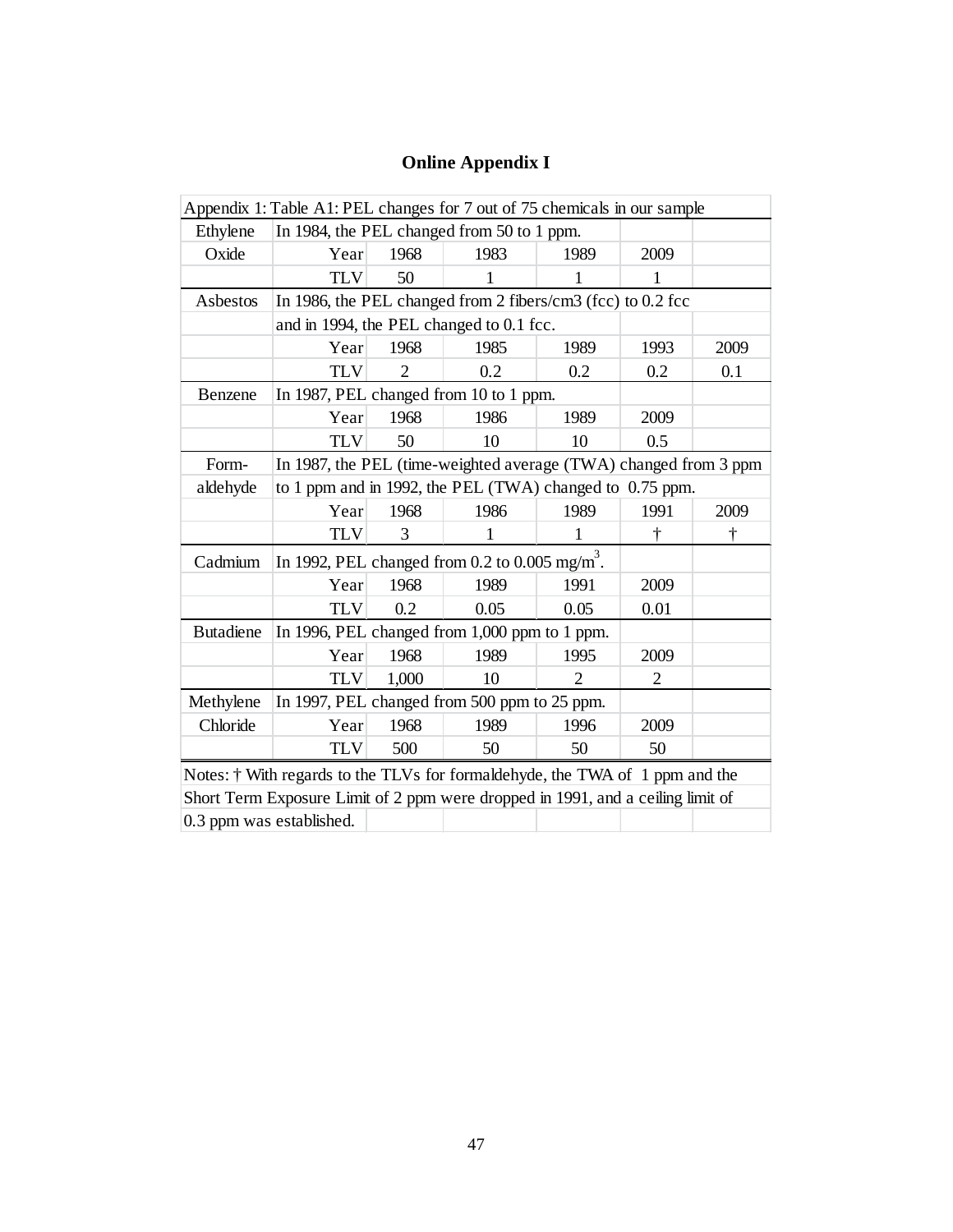| Panel A: Inspections between 1984-2009<br>at least one sample of the<br>Plant characteristics<br>Dummy for unionized plants<br>No. of Inspections in the previous year<br>No. of inspections between years t-2 and t-5<br>No. of violations in the previous year<br>No. of violations between years t-2 and t-5<br>Amount of \$ penalties in the previous year<br>Amount of \$ penalties between years t-2 and t-5<br>Inspection characteristics<br>Dummy for at least one chemical tested<br>during the inspection<br>Health inspection<br>Inspection Type: Programmed<br>Accident<br>Complaint<br>Followup<br>Referral<br>Other<br>Dummy for chemical-specific emphasis inspections<br>Panel B: Inspections that collected chemical samples<br>Inspections that collected | Inspections that collected<br>75 chemicals $(n=1,359)$<br>Mean<br>0.338<br>0.269<br>0.758<br>1.381<br>3.720<br>1,124<br>10,333<br>$\mathbf{1}$<br>0.981<br>0.196<br>0.011<br>0.507<br>0.067<br>0.010<br>0.209 | Std. Dev.<br>0.473<br>0.710<br>1.416<br>5.430<br>23.775<br>11,194<br>216,532<br>$\frac{1}{2}$<br>0.136<br>0.397<br>0.104<br>0.500<br>0.249<br>0.100 |                           | Inspections that did not collect<br>at least one sample of the<br>75 chemicals $(n=14,938)$<br>Mean<br>0.299<br>0.256<br>0.818<br>1.491<br>3.359<br>6,188<br>13,902<br>0.013<br>0.456<br>0.406<br>0.041<br>0.297<br>0.067 | Std. Dev. Diff<br>0.458<br>0.703<br>1.686<br>15.186<br>19.776<br>170,933<br>251,805<br>0.112<br>0.498<br>0.491<br>0.197<br>0.457<br>0.250 | $***$<br>$\star$<br>***<br>***<br>***<br>***<br>***<br>*** |  |
|-----------------------------------------------------------------------------------------------------------------------------------------------------------------------------------------------------------------------------------------------------------------------------------------------------------------------------------------------------------------------------------------------------------------------------------------------------------------------------------------------------------------------------------------------------------------------------------------------------------------------------------------------------------------------------------------------------------------------------------------------------------------------------|---------------------------------------------------------------------------------------------------------------------------------------------------------------------------------------------------------------|-----------------------------------------------------------------------------------------------------------------------------------------------------|---------------------------|---------------------------------------------------------------------------------------------------------------------------------------------------------------------------------------------------------------------------|-------------------------------------------------------------------------------------------------------------------------------------------|------------------------------------------------------------|--|
|                                                                                                                                                                                                                                                                                                                                                                                                                                                                                                                                                                                                                                                                                                                                                                             |                                                                                                                                                                                                               |                                                                                                                                                     |                           |                                                                                                                                                                                                                           |                                                                                                                                           |                                                            |  |
|                                                                                                                                                                                                                                                                                                                                                                                                                                                                                                                                                                                                                                                                                                                                                                             |                                                                                                                                                                                                               |                                                                                                                                                     |                           |                                                                                                                                                                                                                           |                                                                                                                                           |                                                            |  |
|                                                                                                                                                                                                                                                                                                                                                                                                                                                                                                                                                                                                                                                                                                                                                                             |                                                                                                                                                                                                               |                                                                                                                                                     |                           |                                                                                                                                                                                                                           |                                                                                                                                           |                                                            |  |
|                                                                                                                                                                                                                                                                                                                                                                                                                                                                                                                                                                                                                                                                                                                                                                             |                                                                                                                                                                                                               |                                                                                                                                                     |                           |                                                                                                                                                                                                                           |                                                                                                                                           |                                                            |  |
|                                                                                                                                                                                                                                                                                                                                                                                                                                                                                                                                                                                                                                                                                                                                                                             |                                                                                                                                                                                                               |                                                                                                                                                     |                           |                                                                                                                                                                                                                           |                                                                                                                                           |                                                            |  |
|                                                                                                                                                                                                                                                                                                                                                                                                                                                                                                                                                                                                                                                                                                                                                                             |                                                                                                                                                                                                               |                                                                                                                                                     |                           |                                                                                                                                                                                                                           |                                                                                                                                           |                                                            |  |
|                                                                                                                                                                                                                                                                                                                                                                                                                                                                                                                                                                                                                                                                                                                                                                             |                                                                                                                                                                                                               |                                                                                                                                                     |                           |                                                                                                                                                                                                                           |                                                                                                                                           |                                                            |  |
|                                                                                                                                                                                                                                                                                                                                                                                                                                                                                                                                                                                                                                                                                                                                                                             |                                                                                                                                                                                                               |                                                                                                                                                     |                           |                                                                                                                                                                                                                           |                                                                                                                                           |                                                            |  |
|                                                                                                                                                                                                                                                                                                                                                                                                                                                                                                                                                                                                                                                                                                                                                                             |                                                                                                                                                                                                               |                                                                                                                                                     |                           |                                                                                                                                                                                                                           |                                                                                                                                           |                                                            |  |
|                                                                                                                                                                                                                                                                                                                                                                                                                                                                                                                                                                                                                                                                                                                                                                             |                                                                                                                                                                                                               |                                                                                                                                                     |                           |                                                                                                                                                                                                                           |                                                                                                                                           |                                                            |  |
|                                                                                                                                                                                                                                                                                                                                                                                                                                                                                                                                                                                                                                                                                                                                                                             |                                                                                                                                                                                                               |                                                                                                                                                     |                           |                                                                                                                                                                                                                           |                                                                                                                                           |                                                            |  |
|                                                                                                                                                                                                                                                                                                                                                                                                                                                                                                                                                                                                                                                                                                                                                                             |                                                                                                                                                                                                               |                                                                                                                                                     |                           |                                                                                                                                                                                                                           |                                                                                                                                           |                                                            |  |
|                                                                                                                                                                                                                                                                                                                                                                                                                                                                                                                                                                                                                                                                                                                                                                             |                                                                                                                                                                                                               |                                                                                                                                                     |                           |                                                                                                                                                                                                                           |                                                                                                                                           |                                                            |  |
|                                                                                                                                                                                                                                                                                                                                                                                                                                                                                                                                                                                                                                                                                                                                                                             |                                                                                                                                                                                                               |                                                                                                                                                     |                           |                                                                                                                                                                                                                           |                                                                                                                                           |                                                            |  |
|                                                                                                                                                                                                                                                                                                                                                                                                                                                                                                                                                                                                                                                                                                                                                                             |                                                                                                                                                                                                               |                                                                                                                                                     |                           |                                                                                                                                                                                                                           |                                                                                                                                           |                                                            |  |
|                                                                                                                                                                                                                                                                                                                                                                                                                                                                                                                                                                                                                                                                                                                                                                             |                                                                                                                                                                                                               |                                                                                                                                                     |                           |                                                                                                                                                                                                                           |                                                                                                                                           |                                                            |  |
|                                                                                                                                                                                                                                                                                                                                                                                                                                                                                                                                                                                                                                                                                                                                                                             |                                                                                                                                                                                                               |                                                                                                                                                     |                           |                                                                                                                                                                                                                           |                                                                                                                                           |                                                            |  |
|                                                                                                                                                                                                                                                                                                                                                                                                                                                                                                                                                                                                                                                                                                                                                                             |                                                                                                                                                                                                               |                                                                                                                                                     |                           |                                                                                                                                                                                                                           |                                                                                                                                           |                                                            |  |
|                                                                                                                                                                                                                                                                                                                                                                                                                                                                                                                                                                                                                                                                                                                                                                             |                                                                                                                                                                                                               |                                                                                                                                                     |                           |                                                                                                                                                                                                                           |                                                                                                                                           |                                                            |  |
|                                                                                                                                                                                                                                                                                                                                                                                                                                                                                                                                                                                                                                                                                                                                                                             |                                                                                                                                                                                                               |                                                                                                                                                     |                           |                                                                                                                                                                                                                           |                                                                                                                                           |                                                            |  |
|                                                                                                                                                                                                                                                                                                                                                                                                                                                                                                                                                                                                                                                                                                                                                                             |                                                                                                                                                                                                               |                                                                                                                                                     |                           |                                                                                                                                                                                                                           |                                                                                                                                           |                                                            |  |
|                                                                                                                                                                                                                                                                                                                                                                                                                                                                                                                                                                                                                                                                                                                                                                             |                                                                                                                                                                                                               |                                                                                                                                                     |                           | 0.030                                                                                                                                                                                                                     | 0.171                                                                                                                                     | ***                                                        |  |
|                                                                                                                                                                                                                                                                                                                                                                                                                                                                                                                                                                                                                                                                                                                                                                             |                                                                                                                                                                                                               | 0.407                                                                                                                                               |                           | 0.158                                                                                                                                                                                                                     | 0.365                                                                                                                                     | ***                                                        |  |
|                                                                                                                                                                                                                                                                                                                                                                                                                                                                                                                                                                                                                                                                                                                                                                             | 0.074                                                                                                                                                                                                         | 0.261                                                                                                                                               |                           | 0.022                                                                                                                                                                                                                     | 0.147                                                                                                                                     | ***                                                        |  |
|                                                                                                                                                                                                                                                                                                                                                                                                                                                                                                                                                                                                                                                                                                                                                                             |                                                                                                                                                                                                               |                                                                                                                                                     |                           |                                                                                                                                                                                                                           |                                                                                                                                           |                                                            |  |
|                                                                                                                                                                                                                                                                                                                                                                                                                                                                                                                                                                                                                                                                                                                                                                             |                                                                                                                                                                                                               |                                                                                                                                                     |                           | Inspections that collected                                                                                                                                                                                                |                                                                                                                                           |                                                            |  |
|                                                                                                                                                                                                                                                                                                                                                                                                                                                                                                                                                                                                                                                                                                                                                                             | at least one sample of the                                                                                                                                                                                    |                                                                                                                                                     | chemical samples but none |                                                                                                                                                                                                                           |                                                                                                                                           |                                                            |  |
|                                                                                                                                                                                                                                                                                                                                                                                                                                                                                                                                                                                                                                                                                                                                                                             | 75 chemicals                                                                                                                                                                                                  |                                                                                                                                                     |                           | of the 75 chemicals                                                                                                                                                                                                       |                                                                                                                                           |                                                            |  |
| Obs.                                                                                                                                                                                                                                                                                                                                                                                                                                                                                                                                                                                                                                                                                                                                                                        | Mean                                                                                                                                                                                                          | Std. Dev.                                                                                                                                           | Obs.                      | Mean                                                                                                                                                                                                                      | Std. Dev.                                                                                                                                 |                                                            |  |
| No. of test results<br>1,359                                                                                                                                                                                                                                                                                                                                                                                                                                                                                                                                                                                                                                                                                                                                                | 14.806                                                                                                                                                                                                        | 25.877                                                                                                                                              | 185                       | 3.200                                                                                                                                                                                                                     | 2.345                                                                                                                                     | ***                                                        |  |
| No. of different chemicals tested<br>1,359                                                                                                                                                                                                                                                                                                                                                                                                                                                                                                                                                                                                                                                                                                                                  | 3.377                                                                                                                                                                                                         | 4.205                                                                                                                                               | 185                       | 1.162                                                                                                                                                                                                                     | 0.424                                                                                                                                     | ***                                                        |  |
| No. of tests per chemical tested<br>4,493                                                                                                                                                                                                                                                                                                                                                                                                                                                                                                                                                                                                                                                                                                                                   | 4.416                                                                                                                                                                                                         | 5.793                                                                                                                                               | 1,328                     | 2.753                                                                                                                                                                                                                     | 2.539                                                                                                                                     | ***                                                        |  |
| †Maximum of (test result / PEL1984)<br>1,359                                                                                                                                                                                                                                                                                                                                                                                                                                                                                                                                                                                                                                                                                                                                | 2.129                                                                                                                                                                                                         | 12.460                                                                                                                                              |                           |                                                                                                                                                                                                                           |                                                                                                                                           |                                                            |  |
| $\dagger$ No. of tests with exposures > PEL 1984<br>1,359                                                                                                                                                                                                                                                                                                                                                                                                                                                                                                                                                                                                                                                                                                                   | 0.578                                                                                                                                                                                                         | 1.906                                                                                                                                               |                           |                                                                                                                                                                                                                           |                                                                                                                                           |                                                            |  |
| Probability of at least one PEL violation<br>1,359                                                                                                                                                                                                                                                                                                                                                                                                                                                                                                                                                                                                                                                                                                                          | 0.193                                                                                                                                                                                                         | 0.395                                                                                                                                               | 185                       | 0.184                                                                                                                                                                                                                     | 0.388                                                                                                                                     |                                                            |  |
| Number of PEL violations<br>1,359                                                                                                                                                                                                                                                                                                                                                                                                                                                                                                                                                                                                                                                                                                                                           | 0.654                                                                                                                                                                                                         | 2.202                                                                                                                                               | 185                       | 0.368                                                                                                                                                                                                                     | 0.930                                                                                                                                     | ***                                                        |  |
| †Probability of at least one TLV violation<br>1,359                                                                                                                                                                                                                                                                                                                                                                                                                                                                                                                                                                                                                                                                                                                         | 0.247                                                                                                                                                                                                         | 0.432                                                                                                                                               |                           |                                                                                                                                                                                                                           |                                                                                                                                           |                                                            |  |
| 1,359<br>†Number of TLV violations                                                                                                                                                                                                                                                                                                                                                                                                                                                                                                                                                                                                                                                                                                                                          | 0.884                                                                                                                                                                                                         | 2.582                                                                                                                                               |                           |                                                                                                                                                                                                                           |                                                                                                                                           |                                                            |  |
| Notes: PELs and TLVs denote legal and voluntary standards, respectively. †The data includes TLVs for only the 75 chemicals                                                                                                                                                                                                                                                                                                                                                                                                                                                                                                                                                                                                                                                  |                                                                                                                                                                                                               |                                                                                                                                                     |                           |                                                                                                                                                                                                                           |                                                                                                                                           |                                                            |  |